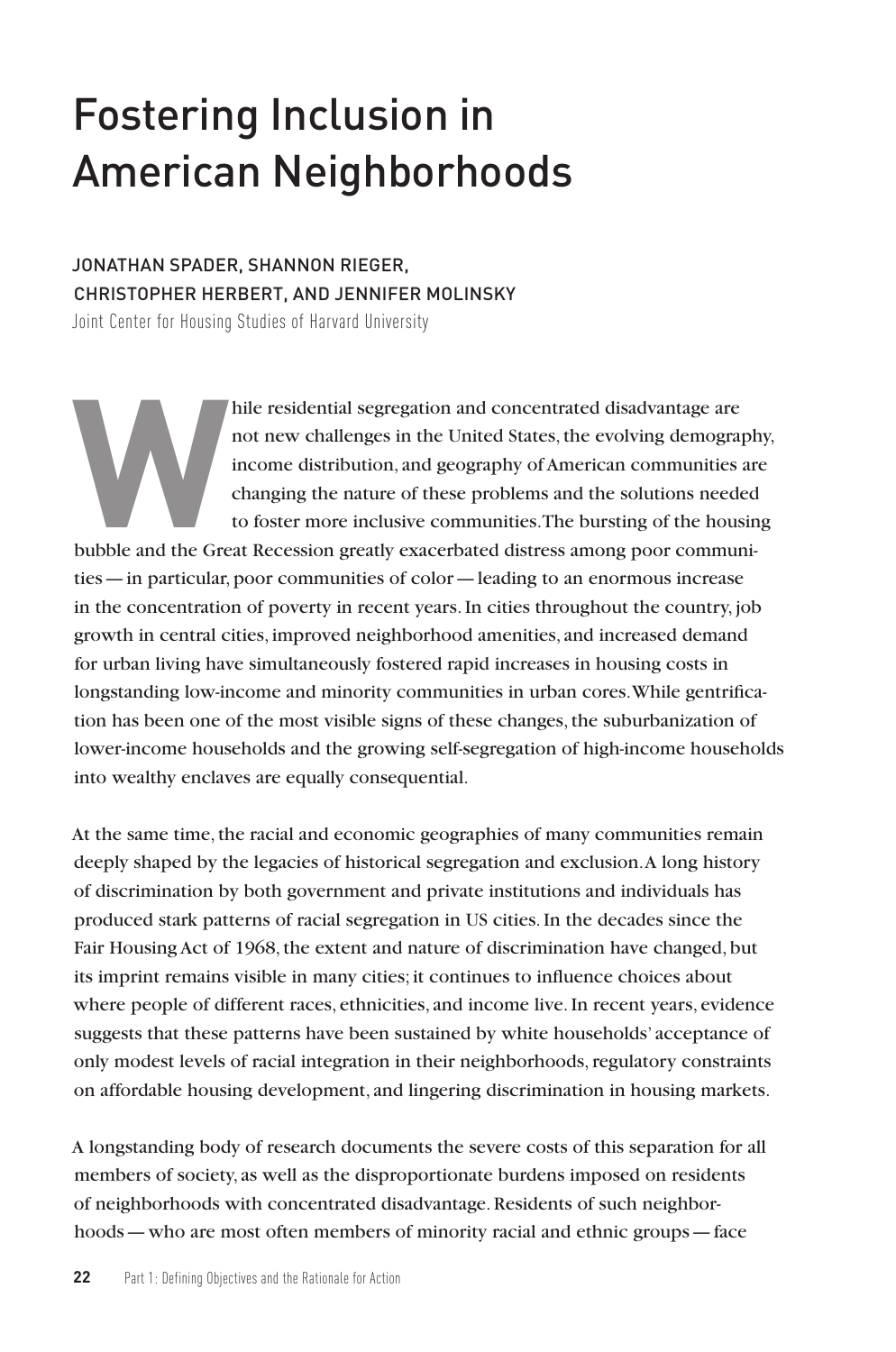risks to their health, safety, and economic mobility. At a national scale, these individual costs constrain the economy from reaching its full potential while also increasing levels of prejudice and mistrust within the populace and impairing the functioning of our democracy.

While these challenges are complex, a robust set of tools exists for taking positive steps, creating opportunities for progress if only the political will can be found to do so. The Harvard Joint Center for Housing Studies—with support from the Ford Foundation, NeighborWorks America, the JPMorgan Chase Foundation, the Melville Trust, and the Kresge Foundation— therefore convened a symposium that takes stock of the current patterns of residential segregation and integration in the United States and examines the concrete steps that can be taken to foster a more inclusive future. The symposium is organized around a series of discussion papers in which leading academics, practitioners, and policymakers engage with the following question: what it would it take to achieve meaningful progress in reducing and/or mitigating the consequences of residential segregation? At the symposium conference, discussion papers were enriched by the responses of participants from academia, philanthropy, industry, journalism, government, and nonprofits. The result, we hope, is a series of proposals that offer a way forward, describing concrete steps that can be taken over the next five to ten years to achieve meaningful change.

In this framing paper, we offer a brief summary of existing evidence and introduce the rationale and structure for the symposium. The initial sections present an overview of the extent of current residential segregation by race/ethnicity and income, the causes of residential segregation in the United States, and the consequences for individuals and society. The paper then draws upon this evidence to examine the rationale for government action and the painful public costs of continuing the status quo. Lastly, the final section identifies key levers for action going forward, and introduces the organization of the symposium and the book chapters that will follow.

# **CURRENT PATTERNS OF RESIDENTIAL SEGREGATION AND INTEGRATION**

The symposium is concerned with two dimensions of integration, racial/ethnic and socioeconomic. Given that racial and ethnic minorities are disproportionately represented among those with lower income, wealth, and education, these two dimensions are highly intertwined. Yet the factors contributing to each pattern segregation are also in part distinct, and therefore so are the potential responses to them. In this section, we examine trends in segregation first by race and ethnicity and then by income, and finally assess segregation along both dimensions together.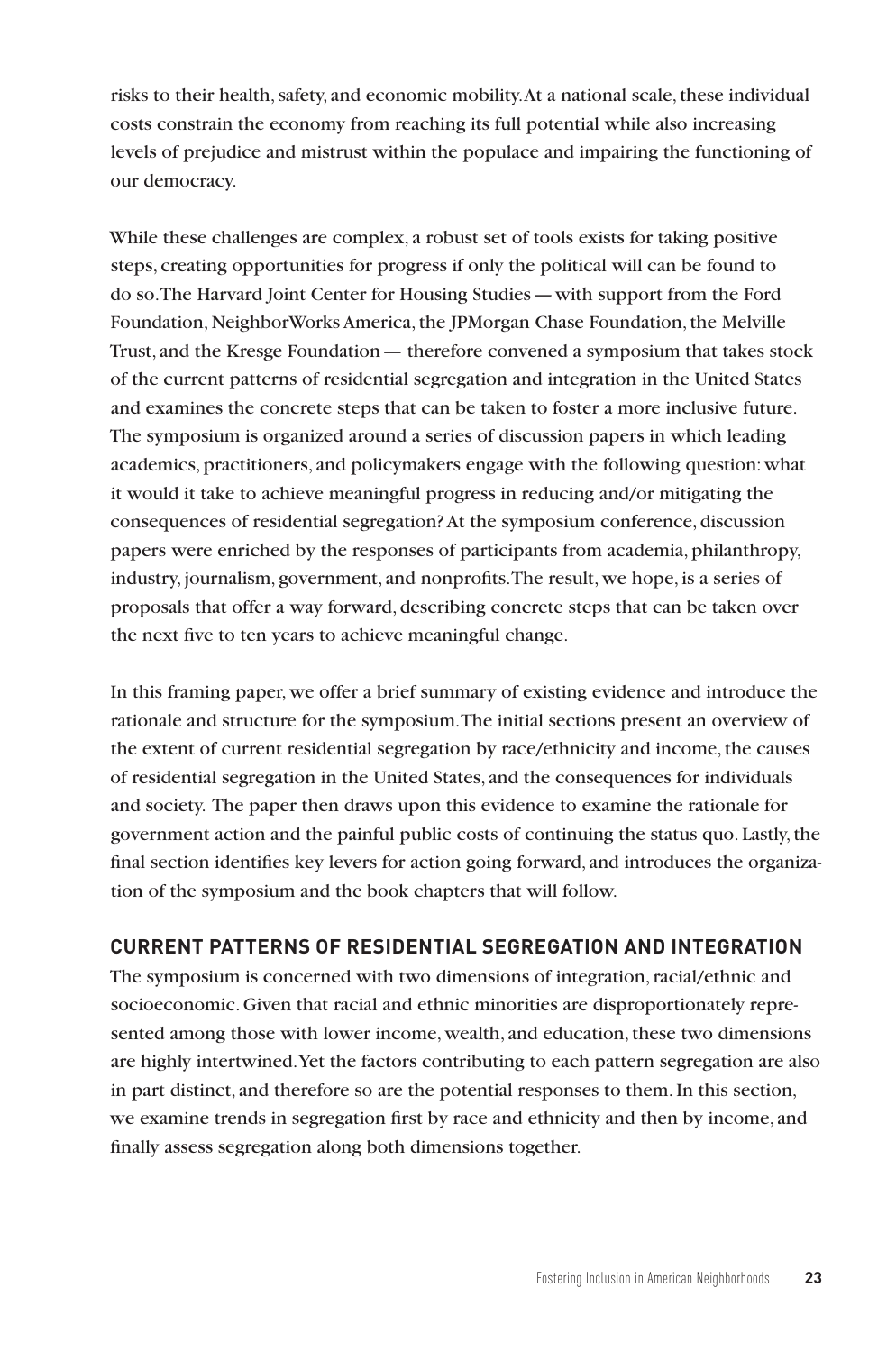## **Residential Segregation by Race and Ethnicity**

For much of US history, discussions of racial segregation have focused on blacks and whites. But with a sharp rise in immigration beginning in the 1970s, rapid growth in the Hispanic and Asian populations has broadened discussions beyond the historical black-white dichotomy. Between 1970 and 2015, the non-Hispanic white share of US households decreased from 83 to 62 percent, and the black share of households increased slightly from 11 to 12 percent. Meanwhile, the Hispanic share of households increased from 4 to 17 percent, and the Asian share of households increased from 1 to 5 percent.**<sup>1</sup>**

Measuring changes in the extent of residential segregation over time requires choosing among several existing measures.**<sup>2</sup>** One common measure of residential segregation is the "dissimilarity" index, which measures the extent of segregation between two groups—defined as the percent of households in each group that would have to move in order to achieve an even distribution across neighborhoods. Exhibit 1 displays the dissimilarity index values for black-white, Hispanic-white, and Asian-white segregation for each Decennial Census from 1940 to 2010.

Tracking the dissimilarity index over time suggests that the residential segregation of black households has declined from Civil-Rights-era highs, but remains considerable. Glaeser and Vigdor calculate the dissimilarity index for black versus non-black segregation for every Decennial Census of the twentieth century, showing that residential segregation of black households increased steadily during the first half of the century to a peak in 1970.<sup>3</sup> In the years since, the residential segregation of black households has declined slowly and consistently, but remained in 2010 at levels above those observed at the start of the twentieth century. The trendlines in Exhibit 1 also indicate that black-white segregation remains well above the levels of observed Hispanic-white and Asian-white segregation. In 2010, the value of the dissimilarity index implies that 59 percent of black households or of white households would have to move to achieve an even distribution of the two groups across neighborhoods, compared to 49 percent for Hispanic-white segregation and 41 percent for Asian-white segregation.**<sup>4</sup>**

The trendlines in Exhibit 1 for Hispanic-white and Asian-white segregation do not show declines in recent decades. Instead, these measures suggest that Hispanic-white and Asian-white segregation remained relatively constant between 1980 and 2010, even as the population of these groups increased. For both groups, the lack of change in the dissimilarity index belies two offsetting trends: increasing segregation of Hispanic and Asian households in metro areas with large populations, and population flows of Hispanic and Asian households to less segregated areas of the United States.**5**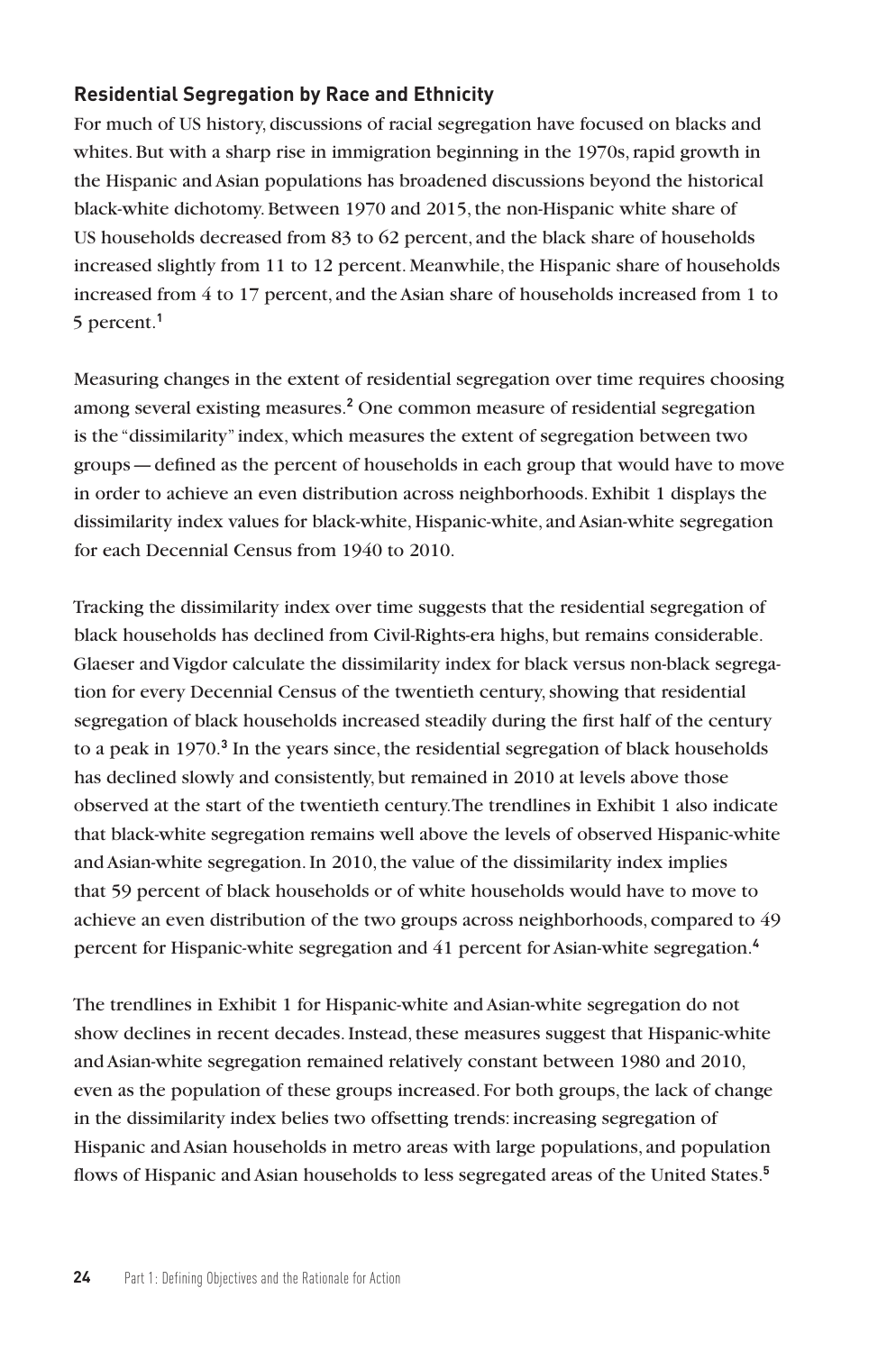

#### **Exhibit 1: Changes in Residential Segregation by Race/Ethnicity, 1940–2010 (Dissimilarity Index).**

Note: The national average values of the dissimilarity index are the weighted average of all metropolitan areas with weights defined to reflect the number of minority group members in the metro.

Source: Logan and Stults (2011).

Exhibit 2 presents an alternative measure of residential segregation that describes the average neighborhood composition of individuals of each race and ethnicity using the most recent Census data available, the 2011–2015 American Community Survey 5-year estimates. This measure, frequently called the "exposure" index, provides insight into the extent to which individuals of each race and ethnicity live in neighborhoods where individuals of different races and ethnicities account for a large or small share of neighborhood residents. This measure is also referred to as the "isolation" index when describing the share of neighborhood residents of the same racial or ethnic group.

The results offer a snapshot of current differences in the neighborhoods occupied by white and minority households. The average white individual currently lives in a neighborhood that is 76 percent white, 10 percent Hispanic, 7 percent black, 4 percent Asian, and 3 percent multiracial or some other race or ethnicity. By contrast, the average black individual lives in a neighborhood that is 44 percent black, 35 percent white, 14 percent Hispanic, 4 percent Asian, and 3 percent other/multiracial. Similarly, the average Hispanic individual lives in a neighborhood that is 45 percent Hispanic, 36 percent white, 10 percent black, 6 percent Asian, and 3 percent other/multiracial. Only Asian and other/multiracial individuals have average neighborhood compositions where individuals of the same race/ethnicity are not a plurality. For each of these two groups, whites account for the largest share of neighborhood residents.

These patterns vary systematically across cities of different sizes, with whites accounting for larger population shares in smaller metros and non-metropolitan areas. For example, in the 10 largest metropolitan areas, the average black individual lives in a neighborhood that is 49 percent black and 23 percent white, compared to 40 percent black and 52 percent white in non-metropolitan areas. Similarly, the average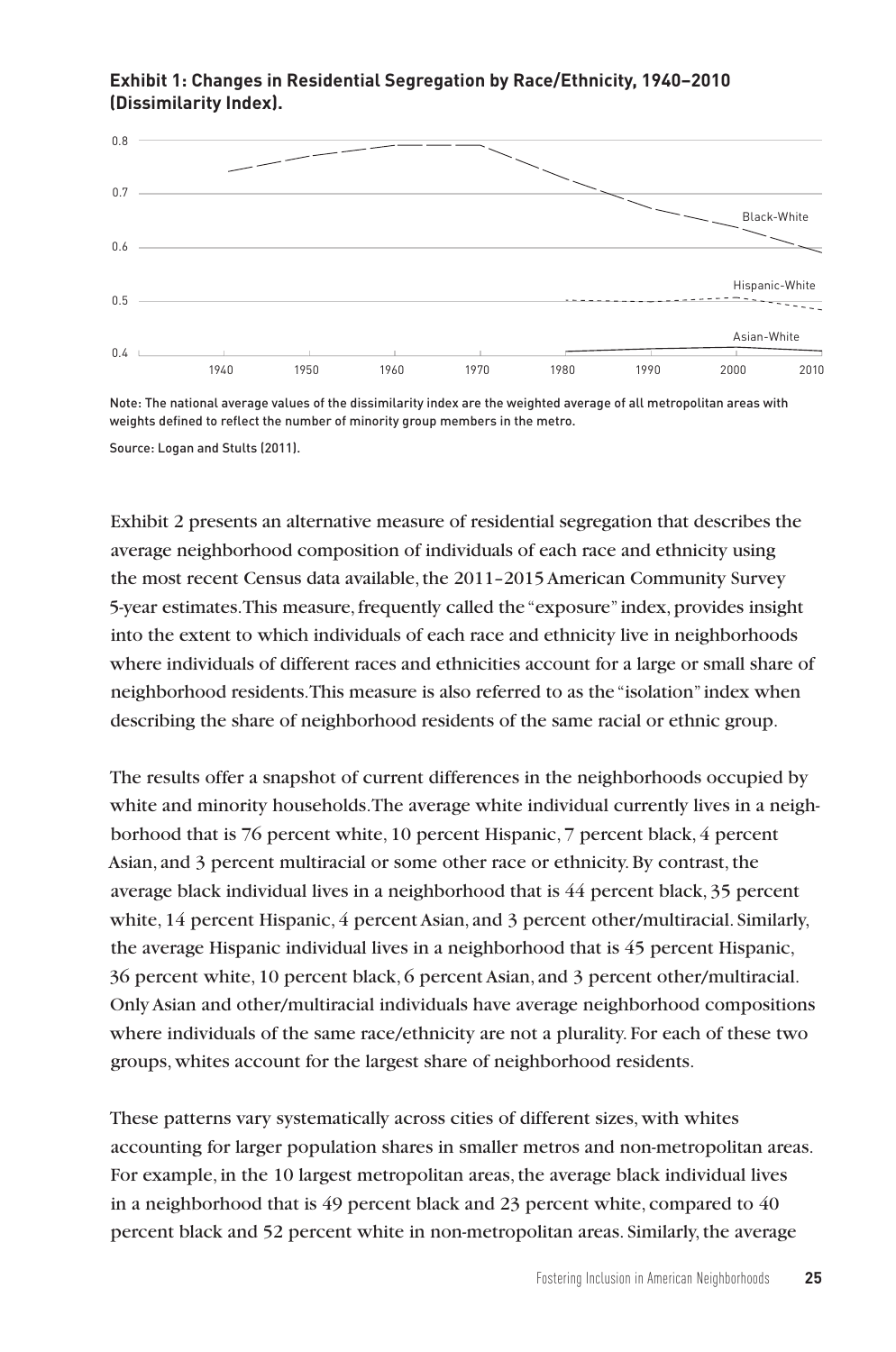#### **Exhibit 2: Average Neighborhood Composition by Race and Ethnicity across All US Census Tracts.**



Notes: Neighborhoods are defined as census tracts. Metropolitan areas are defined by CBSA boundaries. White, black, Asian, and other/multiracial individuals are non-Hispanic.

Source: JCHS tabulations of American Community Survey 5-year estimates 2011–2015.

Hispanic individual in the 10 largest cities lives in a neighborhood that is 51 percent Hispanic and 27 percent white, compared to 28 percent Hispanic and 61 percent white in non-metropolitan areas. Appendix Table 1 provides the full set of exposure indices for each group, which show that patterns of residential segregation by race/ ethnicity are evident in all areas but that the extent of segregation is most severe in large cities.

Nonetheless, the extent of residential segregation by race and ethnicity also varies substantially between large metropolitan areas, with higher levels of black-white segregation in older Northeastern cities and lower levels in Western cities that have experienced recent growth. For example, among the 50 largest metropolitan areas in the United States, the Detroit, Milwaukee, and Chicago metropolitan areas rank among the top five metros with the highest levels of black-white segregation according to both the dissimilarity index and the isolation index. In contrast, Las Vegas, Riverside, and Phoenix rank among the five metros with the lowest levels of black-white segregation with respect to each index. This pattern is also apparent for Hispanic-white and Asian-white segregation measures, although the patterns of segregation among Hispanics and Asians are also greater in metros with larger populations of each group.**<sup>6</sup>**

# **Residential Integration by Race and Ethnicity**

While the presence of racially *integrated* neighborhoods is related to the trends in residential segregation described in the previous section, it is a distinct phenomenon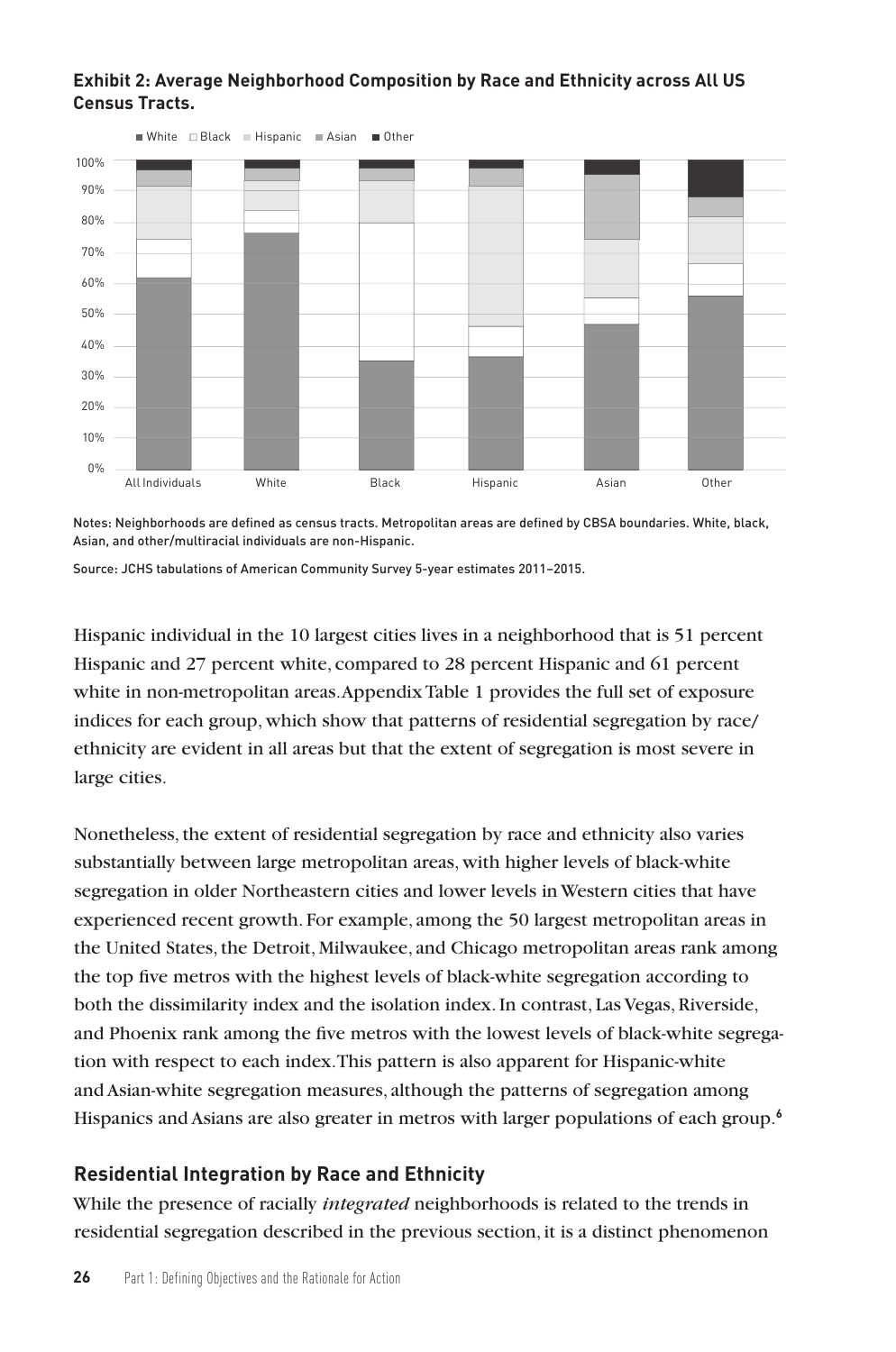that merits separate attention. In particular, the trends in residential segregation and desegregation reflect residential outcomes in communities throughout the United States regardless of their overall level of diversity. To supplement these measures, a growing literature describes the incidence and characteristics of neighborhoods with substantial levels of racial and ethnic integration. While such neighborhoods remain a minority of all US neighborhoods, their presence, stability, location, and racial composition are each relevant to understanding the prospects for future declines in the extent of residential segregation.

Ellen, Horn, and O'Regan provide the most recent analysis of trends in integration at the national level, describing trends from 1990 to 2010 for four types of integrated neighborhoods—white-black, white-Hispanic, white-Asian/other, and white-mixed minority—which they define as census tracts in which at least 20 percent of neighborhood residents are white and at least 20 percent are in the identified minority group.**<sup>7</sup>** Conversely, racially segregated neighborhoods by this definition are those where no group other than the dominant one accounts for more than 20 percent of the population. The results show substantial and consistent growth in the presence of integrated neighborhoods from 20 percent of all metropolitan census tracts in 1990 to 30 percent in 2010. White-Hispanic neighborhoods account for nearly half of the overall increase in the presence of integrated neighborhoods, with each of the other types of integrated neighborhoods also showing growth from 1990 to 2010.

A small portion of this growth is consistent with patterns of gentrification. Specifically, 5.5 percent of non-integrated black-majority neighborhoods in 2000 became integrated neighborhoods by 2010, and these transitions were associated with central city location, lower homeownership rates, fewer families with children, and increases in median income and the share of residents with college degrees. However, the vast majority (93 percent) of neighborhoods that transitioned from nonintegrated to integrated between 2000 and 2010 were initially predominantly white neighborhoods, and these neighborhoods do not show similar signs of gentrification. Equally important, the likelihood of integrated neighborhoods remaining integrated 10 years later increased from the 1990s to the 2000s, offering some hope that these neighborhoods will become stably integrated and are not simply transitory phases between nonintegrated categories.**<sup>8</sup>**

The primary caveat to these findings is that no consensus definition exists regarding what constitutes an integrated neighborhood. Ellen, Horn, and O'Regan acknowledge that their choice of 20 percent as the cutoff is somewhat arbitrary, noting that their key findings are robust to alternative thresholds and definitions. Alternatively, Lee, Iceland, and Farrell advocate using a measure in which a neighborhood is considered integrated only if no group accounts for 50 percent or more of the neighborhood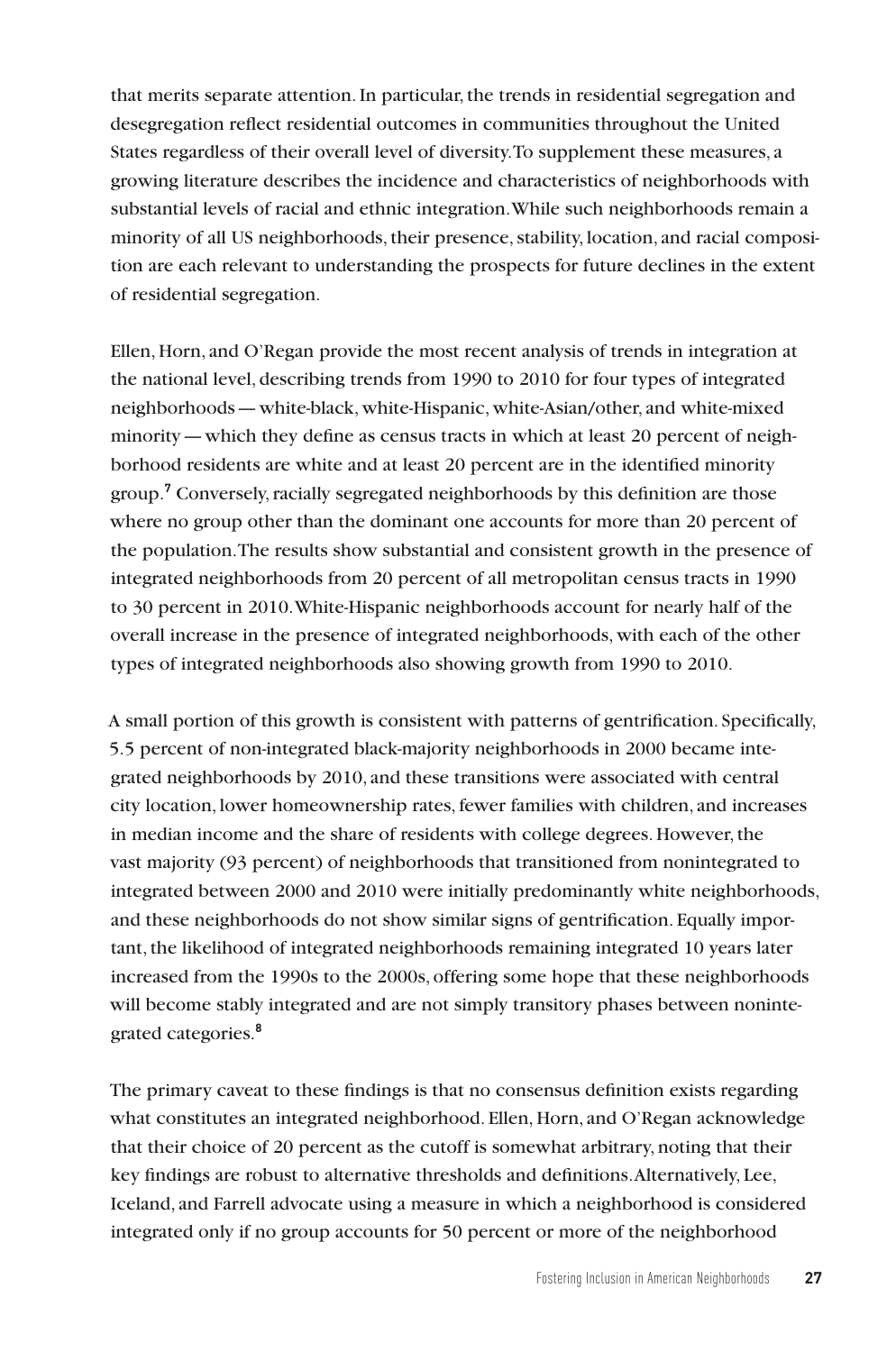population (i.e., no group is a majority in the neighborhood)—but also conclude that racial/ethnic integration has increased consistently in recent decades using this measure.**<sup>9</sup>** Other studies vary widely in the group shares by which they define integration, the size of defined neighborhoods, and the extent to which they rely solely on neighborhood composition or also incorporate measures of social interaction.**<sup>10</sup>**

Studies raise questions about whether the benefits of integration are realized if different blocks within the tract remain segregated or if little social interaction occurs across residents. For example, in case studies of the South End in Boston and Shaw/U Street in Washington, DC, Tach and Hyra find limited social interaction between residents of mixed-income, mixed-race neighborhoods.**<sup>11</sup>** Hyra argues that such limited interaction between races limits the potential to realize the benefits that might flow from integration and equal access to neighborhood amenities.**<sup>12</sup>** Yet, some benefits of integration, such as access to schools, police protection, or environmental assets, are likely to occur at the neighborhood level or higher.**<sup>13</sup>** While neighborhood integration has received increased attention from researchers in recent years, more research is necessary to shed light on these questions and to evaluate alternative methods for measuring changes across time in the extent of integration.

#### **Residential Segregation by Income**

Current patterns of residential segregation by income are relevant to discussions of neighborhood inclusion both because of the growing segregation of low- and high-income households and because of the correlation between race, ethnicity, and income in the United States. According to JCHS analysis of the 2015 American Community Survey 1-year estimates, the median household income among non-Hispanic white households is \$61,000, compared to \$36,000 among black households and \$44,800 among Hispanic households. The upshot of these differences is that changes in income segregation are likely to translate into changes in the observed patterns of residential segregation and integration described in the previous sections. At the same time, the growing residential segregation of low- and high-income households creates obstacles to the economic inclusion of low-income households and contributes to pockets of concentrated disadvantage.

Residential segregation by income has grown in recent decades at all levels of the income distribution.**<sup>14</sup>** When measured among families in metropolitan areas with population of at least 500,000 people, income segregation shows substantial increases from 1970 to 2009.**<sup>15</sup>** Exhibit 3 displays the trends in income segregation during this period, showing increases at the  $10<sup>th</sup>$ ,  $50<sup>th</sup>$ , and  $90<sup>th</sup>$  percentiles of the income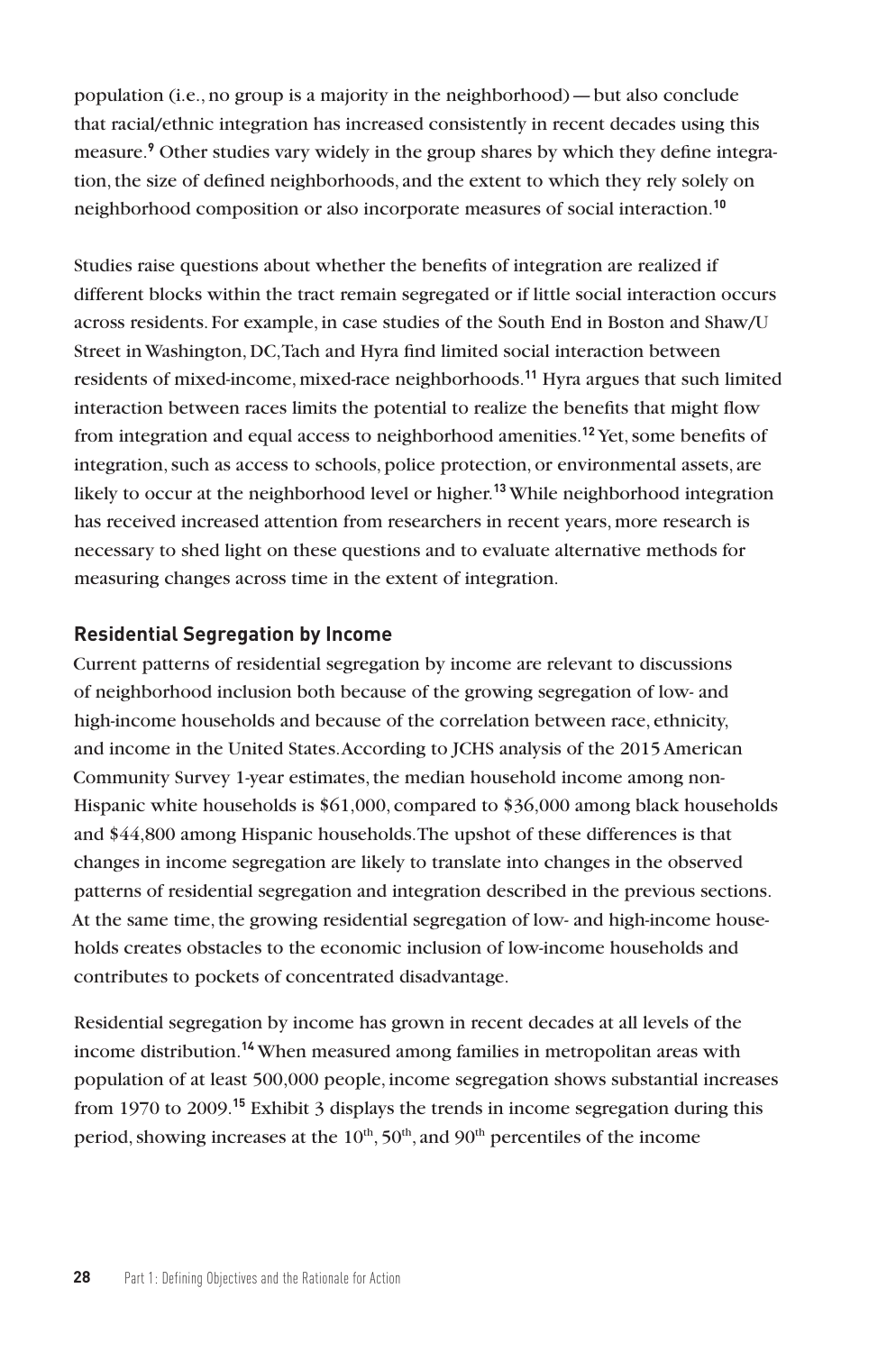

#### **Exhibit 3: Residential Segregation by Income, 1970–2009.**

Note: Values reflect the rank-order information theory index for families in metropolitan areas with populations of at least 500,000 people.16 Source: Bischoff and Reardon (2014).

distribution—with the fastest increases occurring during the 1980s and the 2000s. The  $10<sup>th</sup>$  percentile index measures the extent to which families with incomes at or below the  $10<sup>th</sup>$  percentile of the income distribution live in different neighborhoods than families in the remainder of the income distribution. This measure captures the *segregation of poverty*, showing that income segregation is more severe among families with very low incomes than among the overall population.

The 90th percentile measure reflects the *segregation of affluence*, and shows that the most extreme levels of residential segregation by income exist among families in the highest income decile. The segregation of affluence has been referred to as "opportunity hoarding" because these most affluent neighborhoods provide residents with access to higher-quality public services, environmental quality, and access to man-made and natural amenities, leaving fewer, worse-quality resources for all other communities. The growing residential segregation of affluent households over time primarily reflects the increasing concentration of high-income households in specific cities and in wealthy enclaves within these cities. In contrast, the increases in income segregation among both low- and middle-income households have occurred at a smaller geographic scale, with households sorting across neighborhoods and municipalities within rather than across metropolitan areas.**<sup>17</sup>**

Rising income inequality is a primary contributor to the growth in income segregation.**<sup>18</sup>** Reardon and Bischoff estimate that increases in income inequality explain between 40 and 80 percent of the rise in income segregation between 1970 and 2000.**<sup>19</sup>** However, while income inequality best explains the rise in income segregation among high-income households, increasing inequality is less able to explain changes in income segregation at lower income levels.**<sup>20</sup>** Instead, the remaining changes likely reflect a multitude of other factors such as the deindustrialization of American cities and changing patterns of racial/ethnic segregation.**<sup>21</sup>**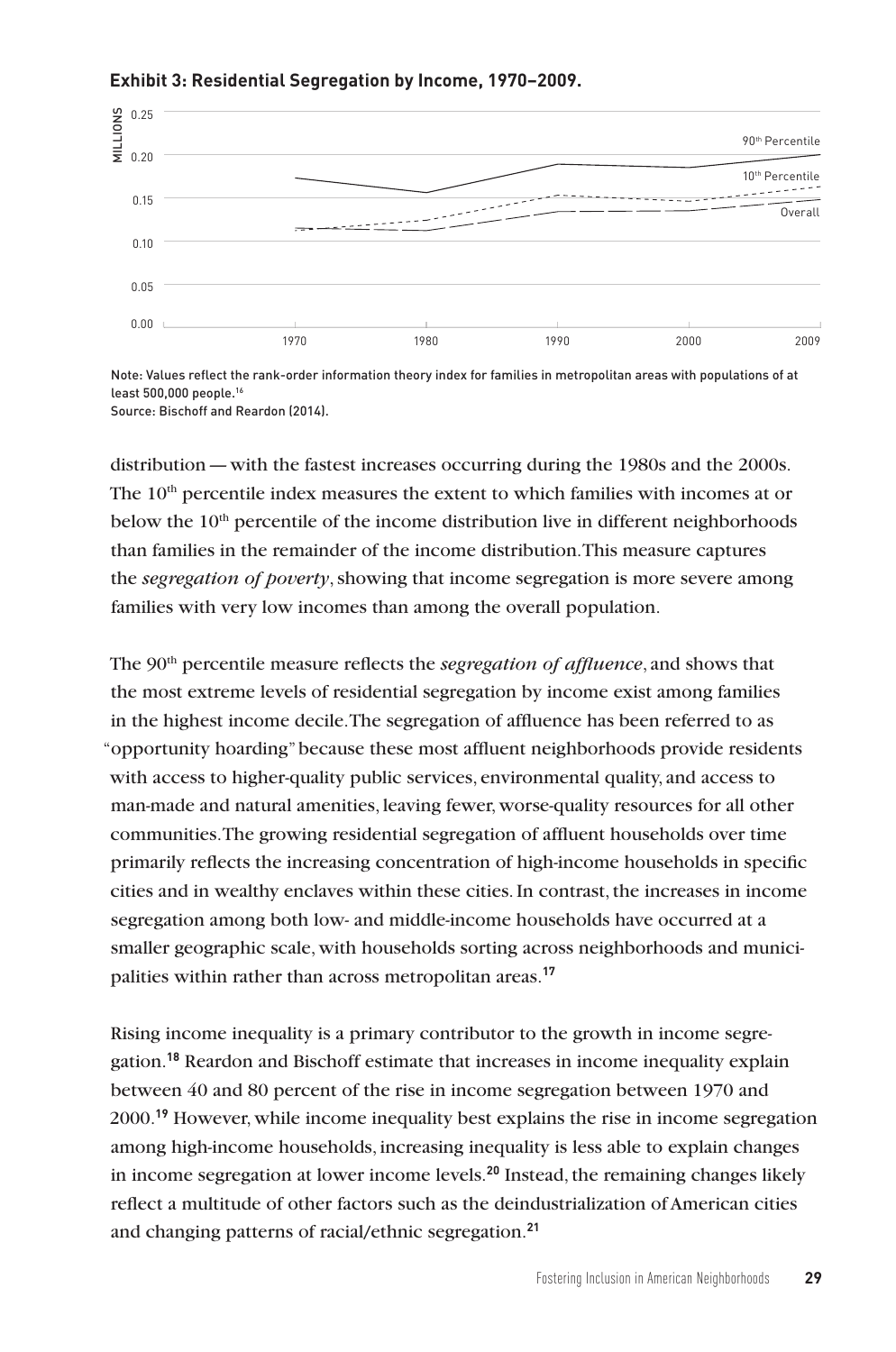

#### **Exhibit 4: Average Neighborhood Composition by Income across All U.S. Census Tracts.**

Exhibit 4 describes the current levels of segregation by income, presenting exposure index values using the 2011–2015 American Community Survey 5-year estimates. While these figures suggest that income segregation may not be as stark as segregation by race/ethnicity, they nonetheless reveal considerable segregation between low- and high-income households. The average household with income below \$20,000 lives in a neighborhood where 25 percent of neighborhood households have income below \$20,000, 32 percent have household income between \$20,000 and \$50,000, and only 16 percent have household income above \$100,000. By contrast, the average household with income above \$150,000 lives in a neighborhood where 11 percent of neighborhood households have incomes below \$20,000, 21 percent have incomes between \$20,000 and \$50,000, and more than 40 percent have incomes above \$100,000.

These national figures again mask systematic variation across metropolitan areas. Appendix Table 2 replicates the information in Exhibit 4 for metropolitan areas of different sizes, showing that the extent of income segregation increases consistently with the size of the metropolitan area. For example, in non-metropolitan areas, the average neighborhood compositions of households with incomes below \$20,000 and above \$150,000 differ by less than 6 percentage points for each of the categories shown in Exhibit 4. By contrast, in the 10 largest metropolitan areas, the average household with income below \$20,000 lives in a neighborhood in which only 21 percent of residents have household incomes above \$100,000 and 53 percent have household income below \$50,000. Meanwhile, the typical household in these metros with income above \$150,000 lives in a neighborhood in which 47 percent of households

Notes: Neighborhoods are defined as census tracts. Source: JCHS tabulations of American Community Survey 5-year estimates 2011–2015.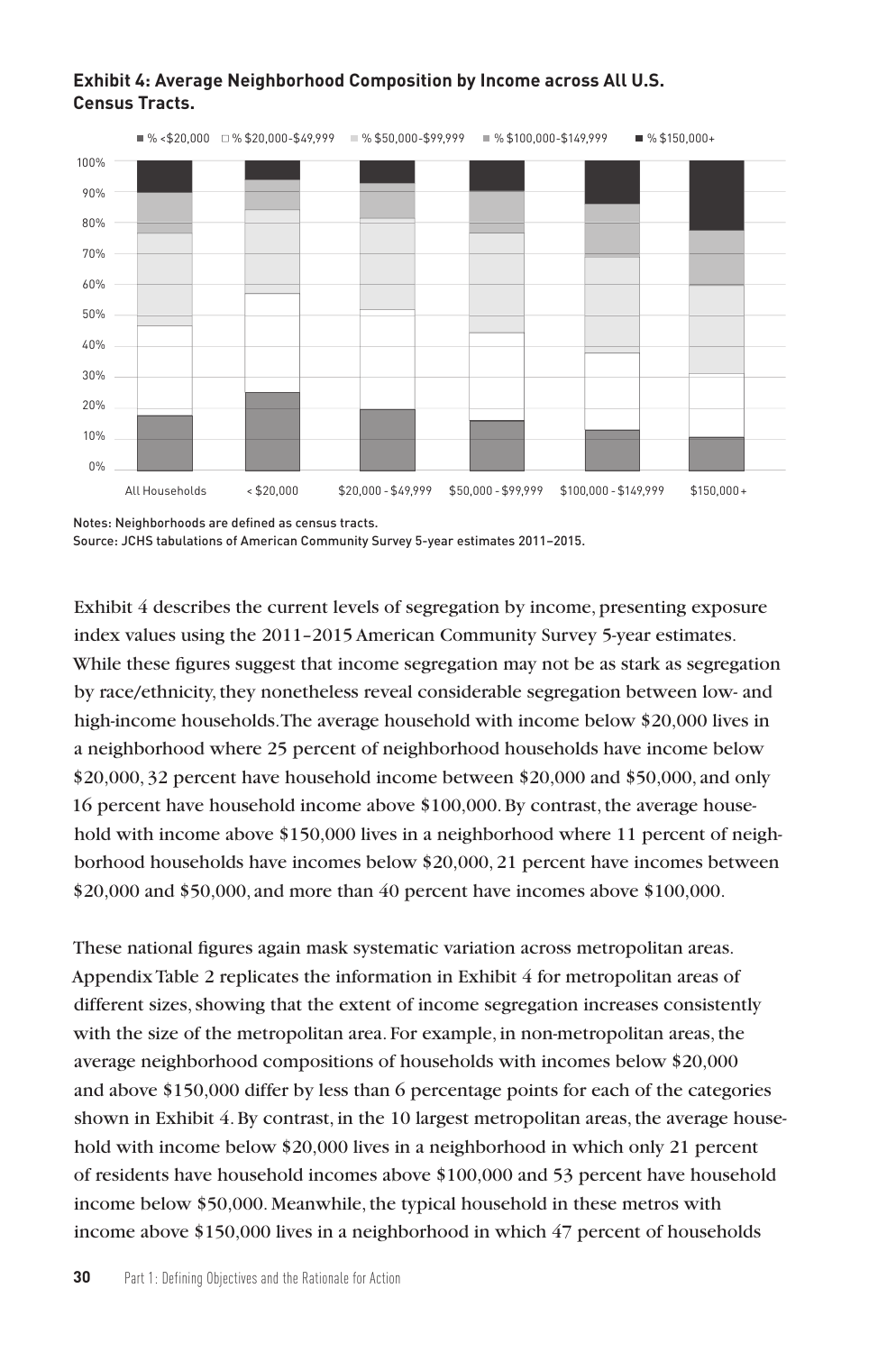have incomes above \$100,000 and only 27 percent of households have incomes below \$50,000. These results reflect both the clustering of high-income households in large metropolitan areas and increased residential segregation of households by income within these areas.

## **Residential Segregation by Income and Race/Ethnicity**

In considering the interaction between segregation by income and by race/ethnicity, there are two questions of interest: whether there are differences in the extent of income segregation by race/ethnicity, and the extent to which differences in income levels by race/ethnicity contribute to segregation by race/ethnicity.

On the first question, Bischoff and Reardon describe changes in the extent of income segregation among racial and ethnic groups, showing considerable change across time.**<sup>22</sup>** In particular, income segregation among black families was lower than that among white families in 1970 but has grown quickly in subsequent years. By 2009, income segregation among black families exceeded income segregation among white families by 65 percent.**<sup>23</sup>**While the initial growth in income segregation among black families likely reflects the movement of middle- and high-income black families into white suburbs and wealthy black enclaves in response to reduced housing discrimination, the drivers of continued growth in the 2000s are less clear. Less evidence exists regarding the long-term trends among Hispanics and Asians; however, in recent decades Hispanic families show a similar trend to that of black families, with Hispanics exhibiting both higher levels of income segregation and faster increases in the 2000s than whites.**<sup>24</sup>**

Other studies examine the extent to which differences in income by race/ethnicity explain observed patterns of residential segregation by race/ethnicity. Such studies consistently find that controlling for household income is not sufficient to explain observed patterns of racial/ethnic segregation.**<sup>25</sup>** Moreover, black and Hispanic households are more likely than white households with similar incomes to live in neighborhoods with lower median incomes and higher poverty rates. For example, Logan and Stults show that even affluent black and Hispanic households—defined as having income greater than \$75,000 per year—live in neighborhoods with lower incomes, on average, than equally affluent white households.**<sup>26</sup>** While a portion of these differences is likely to reflect racial/ethnic differences in wealth and other socioeconomic characteristics, they also reflect the patterns of racial/ethnic segregation in US communities.**<sup>27</sup>**

Taken together, these patterns highlight the complex interrelationships between patterns of residential segregation by race/ethnicity and income. An initial upshot is that clarity in distinguishing between income and race/ethnicity is necessary in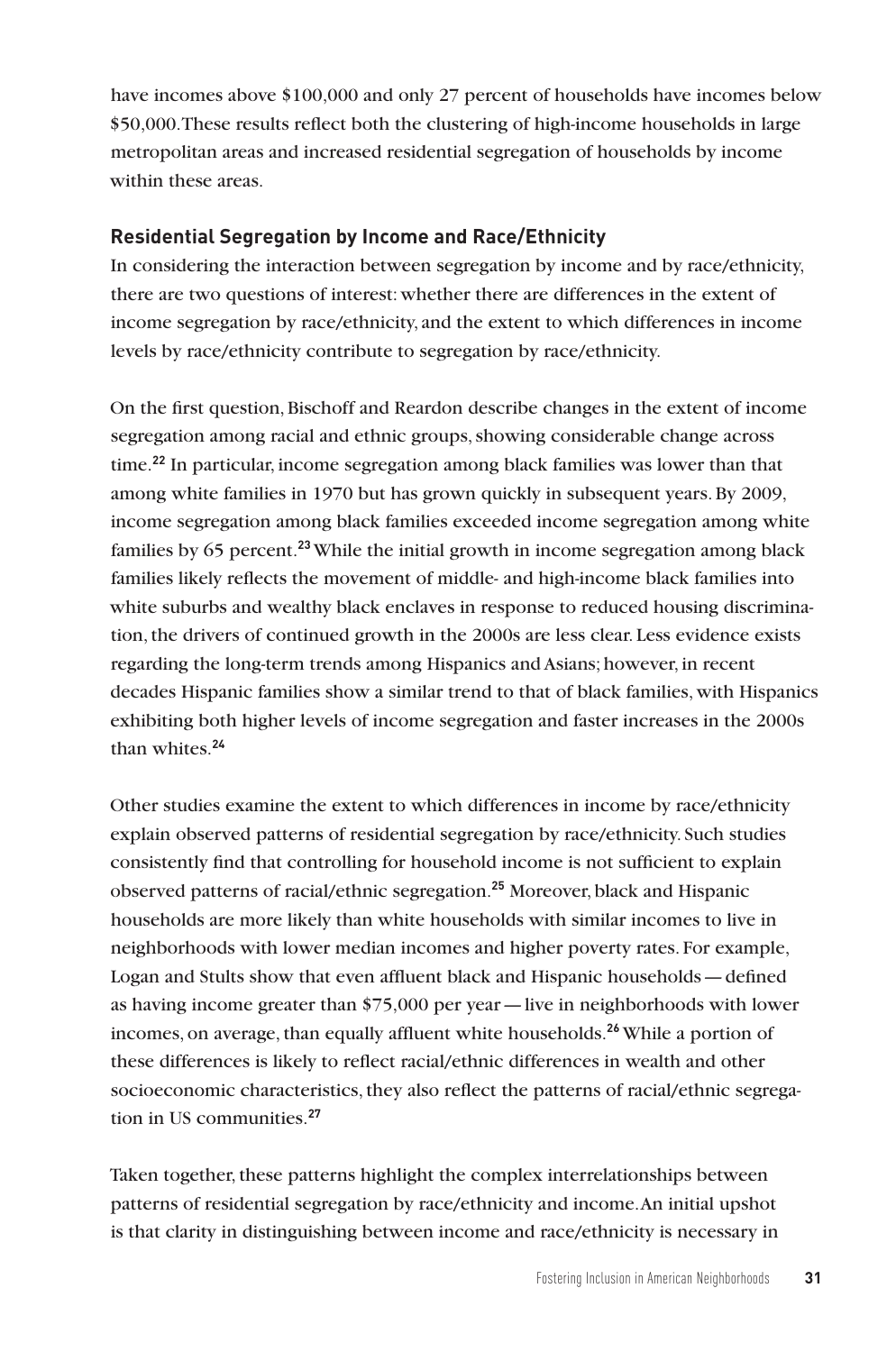considering residential segregation patterns and potential response options. At the same time, such discussions must also recognize the close relationship between income and race/ethnicity in interpreting changes in residential segregation patterns and anticipating the consequences of any action.

#### **Neighborhoods with Concentrated Poverty**

While income segregation is highest among high-income households, the concentration of poverty has particular importance for policy and efforts to foster greater economic and racial/ethnic inclusion. In particular, one of the rationales for studying broader patterns of segregation by income and race/ethnicity is that increases in residential segregation among more advantaged households may limit the resources and opportunities available in less advantaged areas.**<sup>28</sup>**

The prevalence of neighborhoods with concentrated poverty has increased substantially since 2000.**<sup>29</sup>** Between 2000 and the 2009–2013 ACS 5-year estimates, the number of census tracts with concentrated poverty—defined as a poverty rate above 40 percent—increased from 2,510 to 4,412, an increase of 76 percent. This increase more than offset the reduction in concentrated poverty observed between 1990 and 2000, a decade of broadly-shared income growth.**<sup>30</sup>**

Minorities are disproportionately represented within neighborhoods with concentrated poverty. Across all concentrated poverty tracts in the US, 36 percent of residents are black, 31 percent are Hispanic, 25 percent are white, and 7 percent are Asian, multiracial, or some other race or ethnicity. These outcomes reflect the overlap between concentrated poverty and the patterns of residential segregation by race/ethnicity. According to the 2009–2013 ACS, 7.5 percent of poor whites lived in neighborhoods with concentrated poverty, compared to 25.2 percent of poor blacks and 17.4 percent of poor Hispanics.**<sup>31</sup>**

The post-2000 growth in neighborhoods with concentrated poverty includes several trends that run counter to these historical patterns. First, while the majority of neighborhoods with concentrated poverty are located in large metropolitan areas, small and mid-sized metros show the fastest rates of recent growth, particularly in the Midwest.**<sup>32</sup>** Since 2000, this growth has increased the share of poor white households that live in concentrated poverty neighborhoods. Additionally, concentrated poverty neighborhoods in large metropolitan areas have become slightly less clustered, producing a larger number of small pockets of poverty in place of the larger clusters of concentrated poverty tracts that existed in 1990. Lastly, while suburbs continue to account for only a small number of neighborhoods with concentrated poverty, the suburbanization of poverty has increased the share of poor households living in suburban areas, as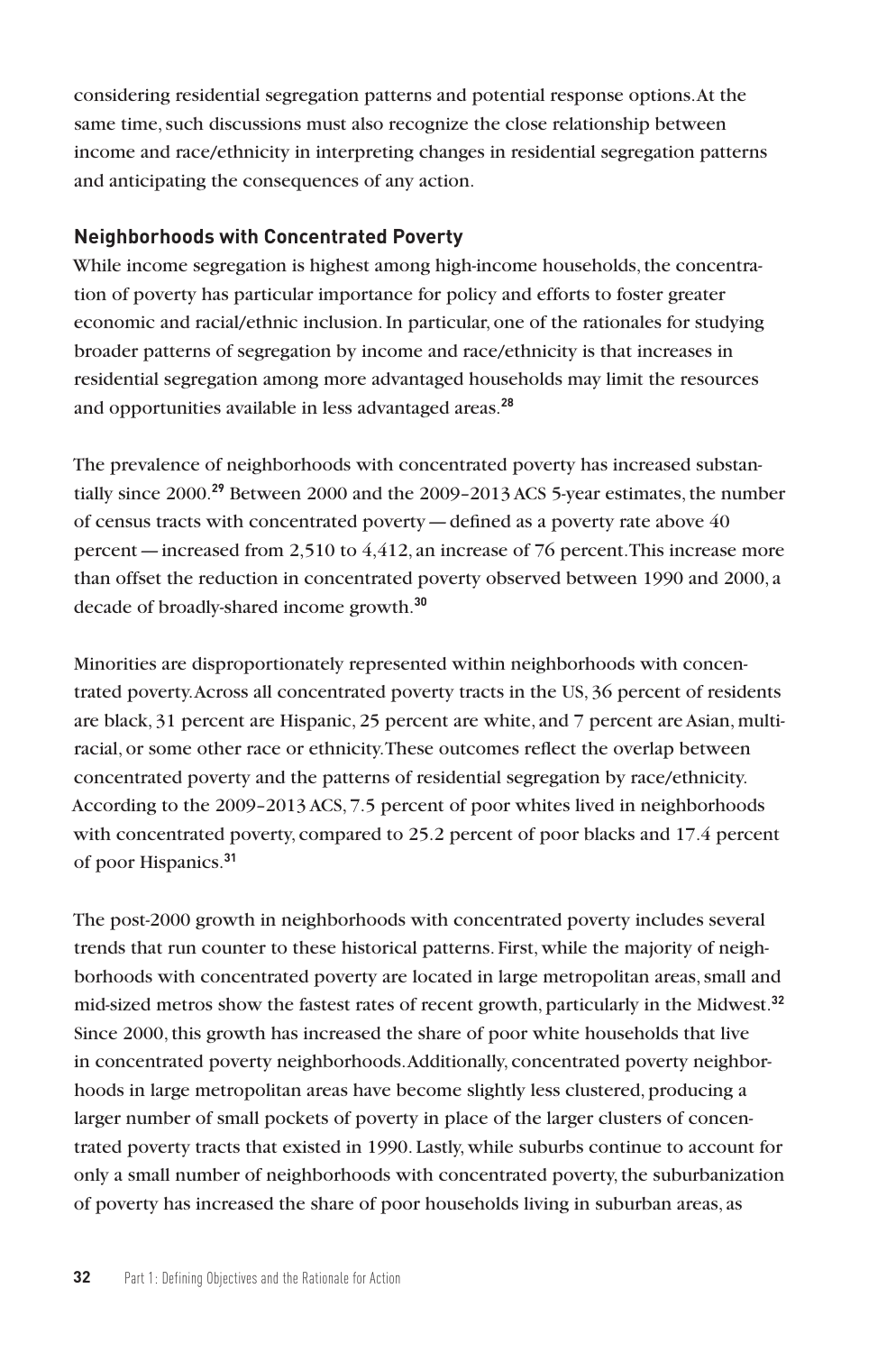well as the number of suburban neighborhoods exceeding 10 percent or 20 percent poverty rates.**<sup>33</sup>**

Looking forward, it is not yet clear whether the recent increases in the number of tracts with concentrated poverty will persist as the economy recovers. Trends since the 1990s suggest that the concentration of poverty is quite sensitive to the rise and fall in the distribution of household incomes. Thus, if recent gains in household incomes continue, some improvement may be evident at the neighborhood level. But given the enormous increases in the number of these distressed neighborhoods since 2000, it would take a prolonged period of income growth to register significant recovery. Moreover, recent rises in household income have primarily benefited those at the top of the socioeconomic ladder; unless this trend is mitigated, it is unlikely that further overall income increases will much improve the fortunes of high-poverty communities.

# **CONTRIBUTORS TO RESIDENTIAL SEGREGATION AND INTEGRATION**

In order to identify the levers that may be employed to promote greater degrees of integration by race/ethnicity and income, it is important to understand the forces that have produced these patterns. The segregated communities that exist today are the result of numerous factors, including the legacy of a long history of discriminatory practices and the multitude of influences that have shaped households' choices about where to live in recent decades.**<sup>34</sup>**As a means of both motivating and framing policy responses, this section reviews the primary contributing factors to segregation today.

# **Historical Government Actions**

First and foremost, many of the cities with the highest levels of racial/ethnic segregation continue to reflect the residential patterns that emerged during the Great Migration of black households from the rural South to Northern cities between 1910 and 1970. During this period, racially discriminatory public policies and the collective actions of whites limited the neighborhoods available to black households. While many of these policies are no longer in place, current patterns of residential segregation in many cities still follow the historical lines of separation that these policies and practices generated.

The process of redlining is the most notable, although far from the only, government action that contributed to historical patterns of residential segregation. This process was formally initiated by the Homeowners Loan Corporation (HOLC) in the 1930s with the establishment of a neighborhood quality index.**<sup>35</sup>** Under this rating system, black neighborhoods were universally given the poorest quality rating and declared unfit for investment from banks and other lenders. The result in these neighborhoods was to cut off demand for owner-occupied housing by both blacks and whites and to encourage a downward spiral of investment. As a result, the broad adoption of the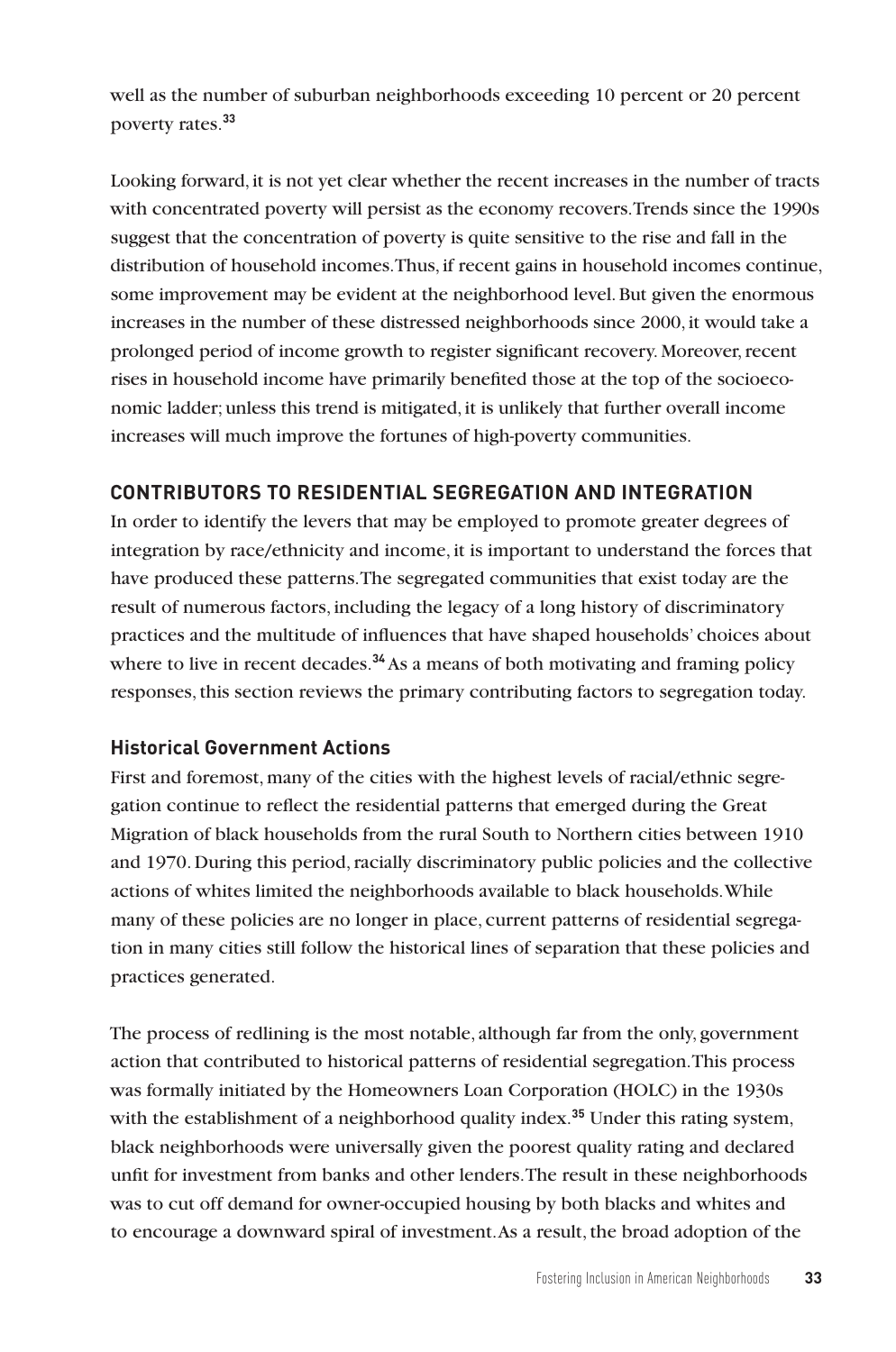HOLC system and other redlining practices by private banks, the Federal Housing Administration (FHA), and the Veterans Administration (VA) institutionalized redlining broadly throughout the housing market.

Both prior to and during this period, racially restrictive covenants—provisions written into property deeds that prohibited black occupancy of a property—were legal and widespread, further limiting black households' access to white neighborhoods. While neighborhood associations and realtors were instrumental in encouraging white homeowners to adopt such covenants, they were also encouraged by the FHA and VA until the US Supreme Court declared them unconstitutional in 1948.**<sup>36</sup>** The impacts of these covenants were reinforced by other forms of discrimination in housing markets and by the expansion of mortgage financing through the FHA and VA, which further contributed to the outmigration to the suburbs of white households with preferences for new construction over rehab, greenfield over city, and other incentives that made it cheaper for them to buy suburban homes than to stay in the city.**<sup>37</sup>**

The Federal Highway Act of 1956 and concurrent urban renewal policies further segregated many cities, subsidizing the development of white suburbs and erecting highway infrastructure that displaced black households and separated white and black neighborhoods. The construction of segregated public housing developments accompanied this process under policies that reserved specific public housing developments for white households and others for black households. The cumulative result of this history is the nearly complete residential segregation of black and white households by 1970 (shown in Exhibit 1).

# **Discrimination in Housing Markets**

The residential segregation of black and white households during the twentieth century was reinforced by the collective actions of whites, in both professional roles and as private citizens. In particular, realtors and other housing market professionals played central roles in facilitating residential segregation by race. The code of the National Association of Real Estate Brokers instructed members that "a Realtor should never be instrumental in introducing into a neighborhood members of any race or nationality whose presence will clearly be detrimental to property values in the neighborhood"—a provision that remained until 1950.

Neighborhood associations and loosely organized mobs further used intimidation and violence to prevent blacks from moving into white neighborhoods, often aided by the inaction of police.**<sup>38</sup>** Such actions appeared frequently during the early decades of the twentieth century and continued into later periods, including the decades following the Supreme Court's ban on racially restrictive covenants.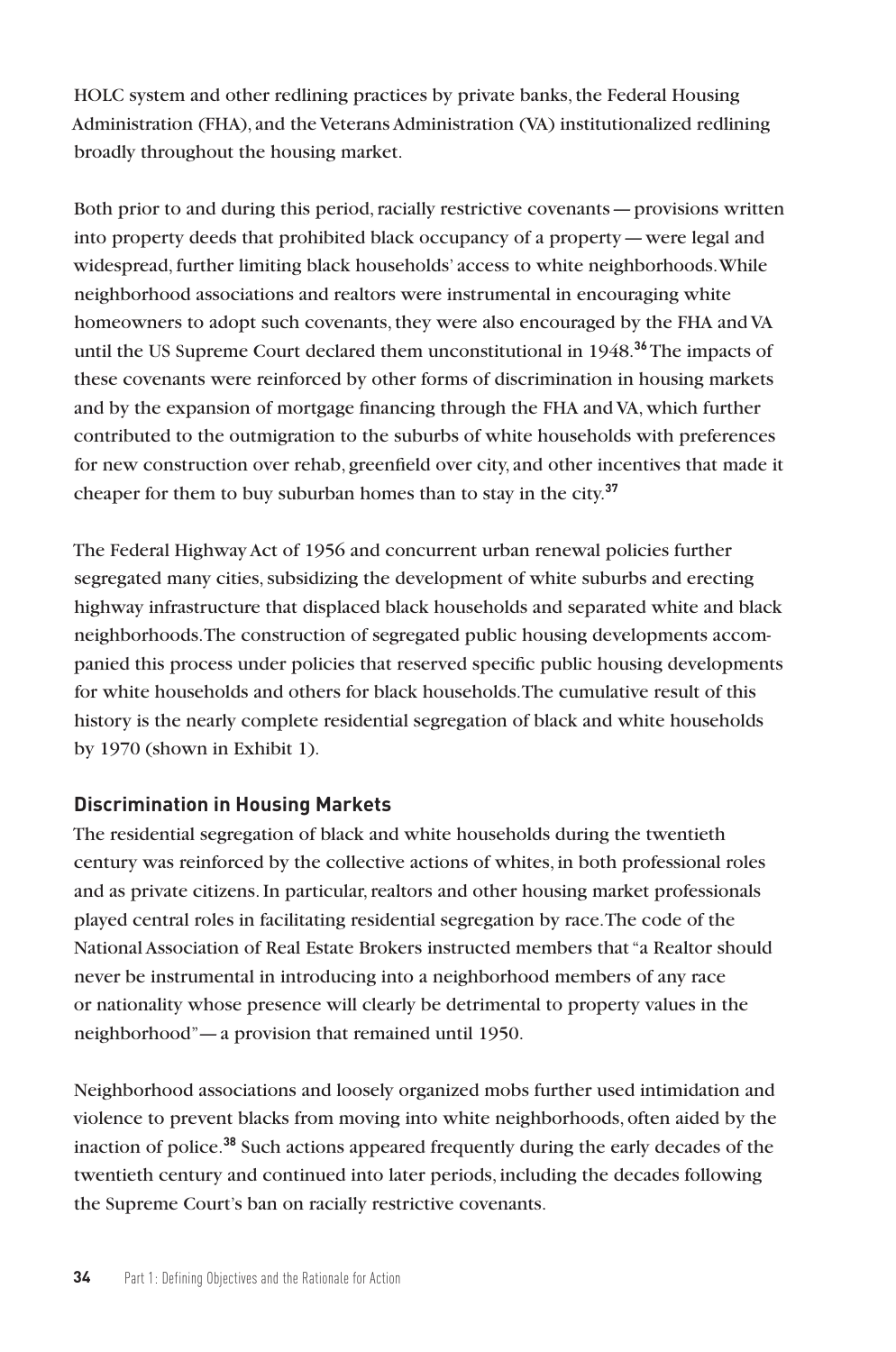The Fair Housing Act of 1968 eventually prohibited discrimination on the basis of race, color, religion, and national origin at any stage of the process for renting or buying a home. However, absent effective enforcement mechanisms, the law did not have a significant impact on the prevalence of discriminatory treatment in the market.**<sup>39</sup>**As a result, studies employing paired-testing methodologies continued to find clear signs of discrimination against minority homeseekers in the decades following the passage of the Fair Housing Act. HUD's initial housing discrimination study in 1977 found that black renters and homebuyers were commonly told that advertised units were not available or were shown fewer units than equally qualified whites.**<sup>40</sup>** A similar 1989 audit study also found significant levels of discrimination on these measures against both black and Hispanic homeseekers.**<sup>41</sup>**

The extent of such discrimination has declined in more recent decades, but has not disappeared. HUD's most recent housing discrimination study in 2012 finds no significant differences between whites and blacks, Hispanics, or Asians in the likelihood of being told that an advertised unit is available or of being told about at least one available unit. However, the 2012 study continues to find significant differences in the number of units about which minority homeseekers are told, as well as the number of units that these homeseekers are shown.**<sup>42</sup>**

Evidence on the presence of discrimination in mortgage lending similarly suggests that the nature of discrimination has evolved but not disappeared in the decades following passage of the Fair Housing Act of 1968 and the Equal Credit Opportunity Act of 1974, which outlaws discrimination in any step of the mortgage lending process.**<sup>43</sup>** The Federal Reserve Bank of Boston in 1992 concluded that black and Hispanic mortgage loan applicants in Boston were 60 percent more likely to be denied credit than equally qualified whites.**<sup>44</sup>**

More recently, Wells Fargo's settlement for discriminatory lending practices during the 2000s subprime lending boom is the most high-profile example of the lending practices that led subprime loans to be disproportionately concentrated in minority communities.**<sup>45</sup>** In describing the practices used to steer minority customers into subprime mortgage products, the Wells Fargo case also highlights the potential for aggressive marketing practices to produce disparities in the cost and terms of credit.

In a similar way, it is possible that less discriminatory forms of advertising and marketing may contribute to residential segregation patterns by altering the nature of information to which different homeseekers are exposed as they evaluate their ability to afford a home in various neighborhoods.**46** However, little research examines whether disparities exist in the information available to homeseekers prior to inquiring about a unit.**47** While the advent of the internet and online information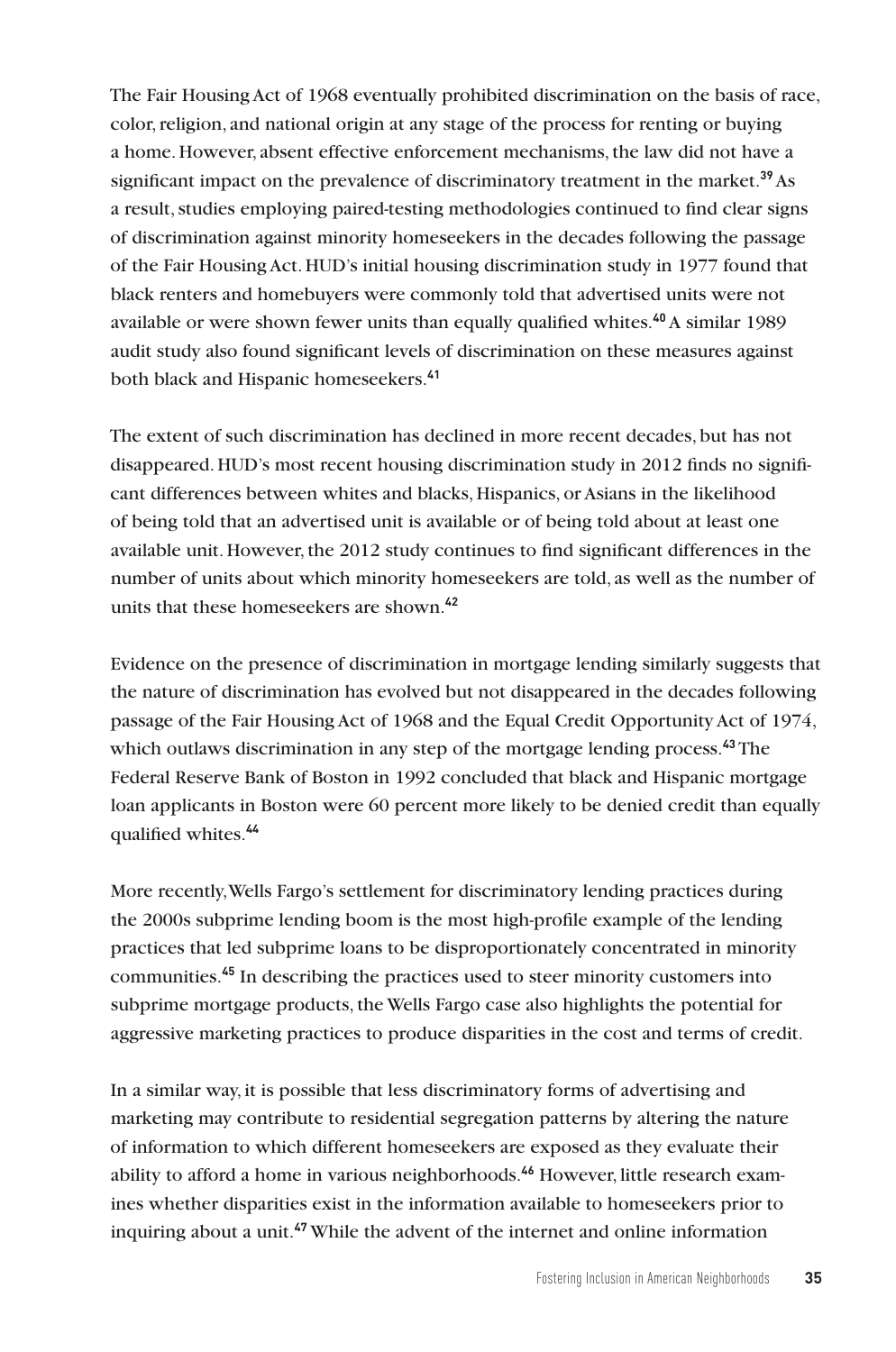sources have dramatically increased the amount of information broadly available to the public, disparities in the use of online information or in the types of online tools consulted may allow search processes to vary widely across racial/ethnic groups.

#### **Neighborhood Preferences of Homeseekers**

Research on the neighborhood preferences of white and minority homeseekers suggests that households' voluntary sorting processes further contribute to residential segregation patterns. In particular, white survey respondents on average rank communities with higher shares of white residents as the most desirable and show the greatest aversion to living in neighborhoods with more than a small percentage of black residents.**<sup>48</sup>** For example, using a representative telephone-based survey that presented alternative neighborhood options, Emerson, Chai, and Yancey found that white respondents reported on average that they preferred neighborhoods where fewer than 10 percent of residents were black, were "neutral" toward neighborhoods that were 10–15 percent black, and would be unlikely to purchase a home in neighborhoods where more than 15 percent of residents are black.**<sup>49</sup>**

By contrast, multiple studies over time have suggested that the preferred neighborhood for the average black household is one with approximately 50 percent black residents and 50 percent residents of other races.**<sup>50</sup>** These studies further suggest that many black households are willing to consider neighborhoods with lower shares of black households, but that few black households prefer to live in predominantly white or predominantly black neighborhoods. In particular, many black households prefer not to be one of the first black households to move into predominantly white neighborhoods due to concerns about white hostility.**<sup>51</sup>** Recent evidence further suggests that neighborhood preferences are particularly pronounced among parents with children, with white parents disproportionately sorting into neighborhoods with segregated white public schools and black parents showing fewer differences from non-parents in their neighborhood choices.**<sup>52</sup>**

Taken together, these neighborhood preferences are consistent with racial 'tipping' models in which the differences between the neighborhood preferences of whites and blacks over time lead whites to avoid mixed neighborhoods, resulting in increasing shares of black residents in these neighborhoods.**<sup>53</sup>** Discussions of these tipping models highlight that this outcome can be self-reinforcing to the extent that white avoidance of integrated neighborhoods is due to expectations of future neighborhood change and its implications for property values. Ellen calls the use of a neighborhood's racial composition to form perceptions about neighborhood amenities or future neighborhood outcomes "race-based neighborhood stereotyping," and shows that it may be a primary contributor to white avoidance of integrated neighborhoods.**54**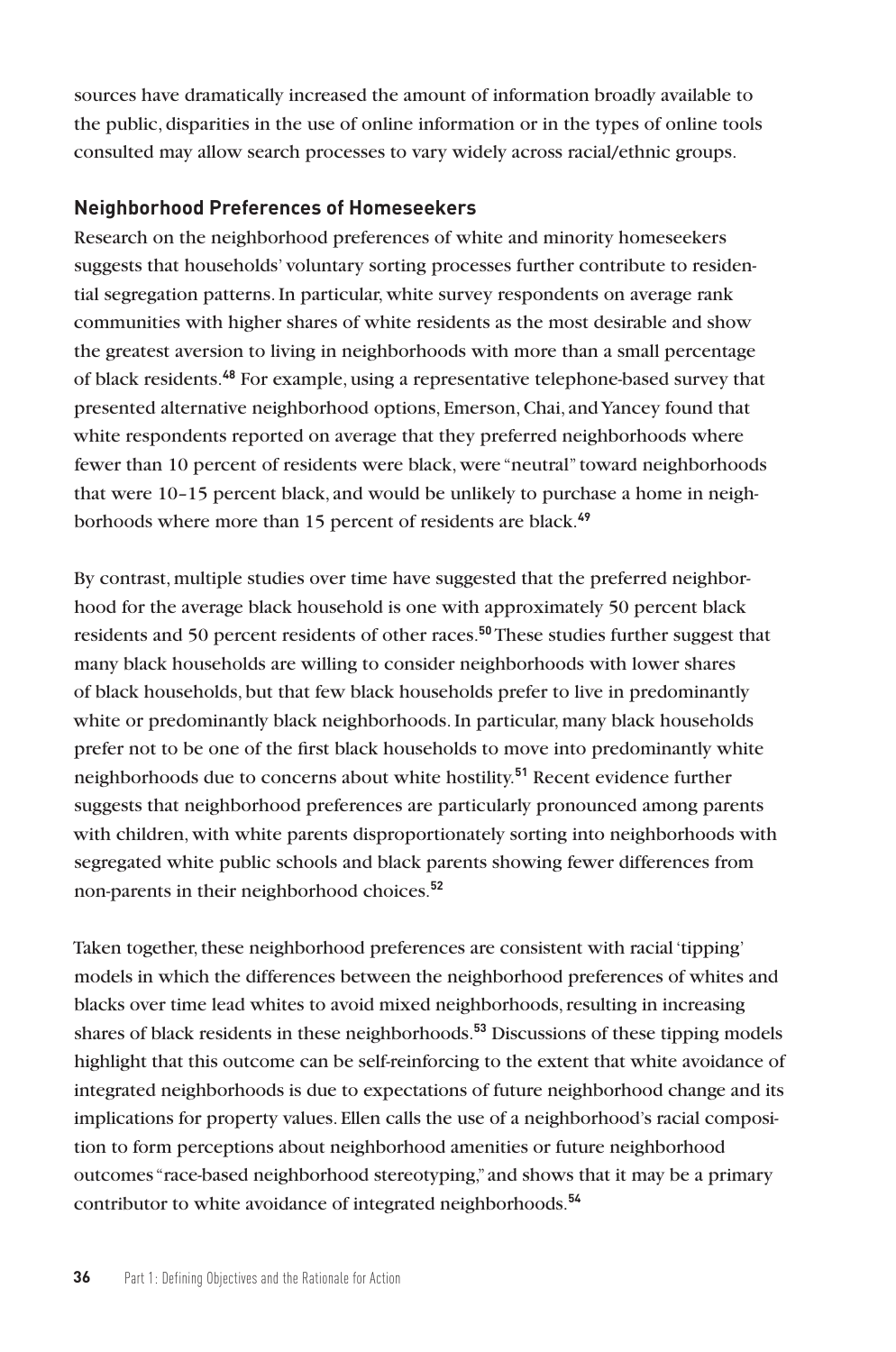While the literature on neighborhood preferences predominantly focuses on whiteblack dynamics, recent studies suggest that white avoidance of Hispanic and Asian neighbors exists, though to a lesser degree than white avoidance of black neighbors.**<sup>55</sup>** Preferences for in-group clustering may also play a larger role in explaining patterns of residential segregation among Hispanic and Asian households, particularly among recent immigrants who may seek out neighbors who emigrated from the same birth country or who speak shared languages.

## **Affordability Barriers**

Differences in purchasing power contribute directly to the segmentation of housing markets as households sort across neighborhoods in response to differences in neighborhood amenities and the associated costs of housing. Local public finance theory implies that differences in neighborhood amenities, such as school quality and safety, will be capitalized into the costs of housing as households bid up home prices based on these amenities.**<sup>56</sup>** Residential segregation by income is a direct result of this process if affordable units are not set aside in higher-income neighborhoods. Moreover, because income and wealth disparities correlate with race/ethnicity, affordability barriers also contribute to residential segregation by race/ethnicity.

Land use and zoning restrictions have exacerbated the extent of affordability barriers in many high-cost areas by artificially limiting the number and types of units available, particularly the development of new multifamily and affordable units. In a study of communities in the nation's 25 largest metropolitan areas, Pendall found that low-density zoning—which he defines as fewer than eight dwelling units per acre—reduced local shares of both multifamily and rental housing over the period studied.**<sup>57</sup>** At the same time, a study of 187 Massachusetts cities and towns suggests that municipalities with less restrictive multifamily zoning issued more multifamily housing permits.**<sup>58</sup>** In this way, local decisions to institute minimum lot sizes or otherwise limit the land available for multifamily development reduce the supply of multifamily units and are associated with higher levels of income segregation, particularly the segregation of affluent households.**<sup>59</sup>**

Conversely, inclusionary zoning, subsidies for the development of affordable housing, and lower barriers to the development of lower-cost units can serve as counterweights to income segregation. While such measures increase lower-income households' access to higher-cost neighborhoods, they do not fully resolve the differences in affordability across neighborhoods. Additionally, because economic differences explain only a small share of observed residential segregation by race/ethnicity, such measures may do more to reduce segregation by income than by race/ethnicity, particularly between black and white households.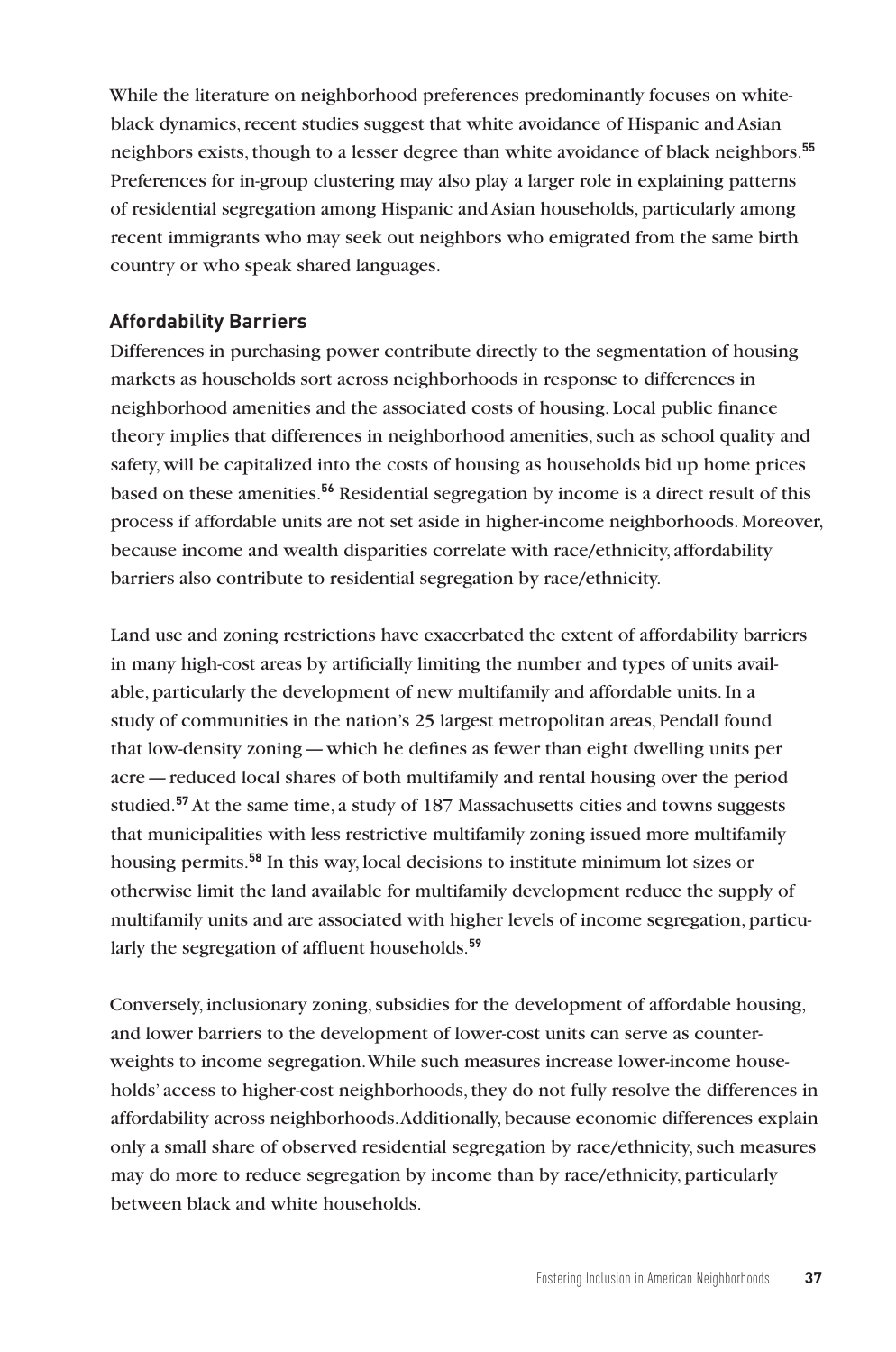## **Geographic Population Flows**

Lastly, longer-term shifts in the regional distribution of the US population and in economic activity also contribute to the observed levels of residential segregation by income and race/ethnicity. Since 1970, the geographic distribution of the population has shifted considerably, with the fastest rates of growth appearing in Sunbelt cities and much slower rates of growth in Northern cities. To the extent that high-growth and low-growth cities have varying levels of residential segregation, these population flows carry implications for national-level figures. For example, Glaeser and Vigdor argue that population loss from majority-black neighborhoods in Northern cities and the corresponding flows to both suburbs and Sunbelt cities contributed to reductions in black-white segregation between 1970 and 2010.**<sup>60</sup>**

Recent changes in the intracity geography of jobs and population carry further implications for residential outcomes. In particular, recent decades have witnessed increasing flows of high-income jobs and residents to central-city neighborhoods.**<sup>61</sup>** While the gentrification of central-city neighborhoods is one of the most visible outcomes, the increasing presence of low-income and minority households in suburban neighborhoods is equally consequential.**<sup>62</sup>** More research is needed to understand how these changes will contribute to increased or decreased residential segregation by both income and race/ethnicity.

# **THE CONSEQUENCES OF SEGREGATION FOR INDIVIDUALS AND SOCIETY**

An enormous empirical literature documents the wide range of costs associated with racial and economic residential segregation, particularly for minorities living in racially segregated areas of concentrated poverty. Residents of such communities tend to have poor outcomes in a number of areas—including educational attainment, employment and socioeconomic mobility, and health.**<sup>63</sup>** Additionally, segregation has been shown to carry substantial costs for society and the economy overall, by undermining social cohesion, perpetuating racial stereotyping and prejudice, eroding democracy, fomenting social instability, and dragging down long-term economic growth.

Given the amount of research on the effects of residential segregation and concentrated disadvantage on residents' outcomes, this section provides only a brief overview of the costs of segregation for both individuals and society. In particular, this review pays attention to the disproportionate costs imposed on residents of racially segregated areas of concentrated poverty, which we refer to hereafter as neighborhoods with *concentrated disadvantage*.

# **Costs of Segregation to Individuals**

Segregation creates vastly different environmental and social conditions that tend to constrain access to quality education, housing, and job opportunities for residents of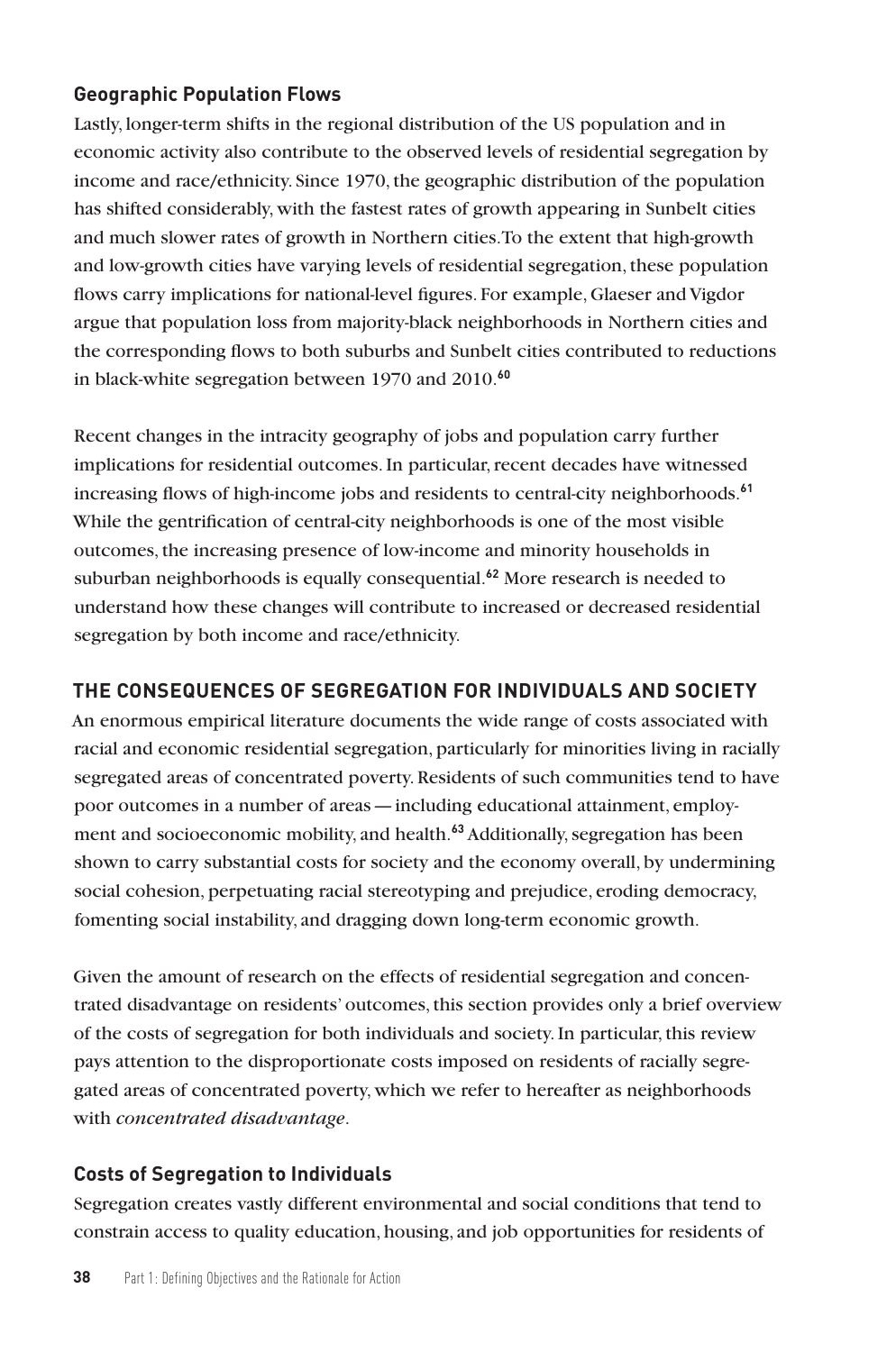communities with concentrated disadvantage. As a result, the residents of such neighborhoods have been shown to have worse life outcomes on a number of measures, including educational attainment and achievement, economic mobility, and health.

## *Educational Outcomes*

Segregation has been described as a "stubborn, multidimensional, and deeply important cause of educational inequality."**<sup>64</sup>** Racial segregation is shown to be a significant contributor to racial disparities in educational performance, with one study finding that fully one-quarter of the black-white SAT score gap can be attributed to racial residential segregation.**<sup>65</sup>** Segregation by socioeconomic status also has damaging educational outcomes for children who live in neighborhoods with concentrated disadvantage. Youth who grow up in high-poverty neighborhoods perform worse in school, are more likely to drop out of high school, and are less likely to go to college than their peers in more affluent communities.**<sup>66</sup>** The amount of time children spend in neighborhoods with concentrated disadvantage while growing up has also been found to be important. Children who spend longer living in high-poverty neighborhoods have worse educational outcomes,**<sup>67</sup>** while those who move from high- to low-poverty areas experience better outcomes in income and college attendance; the younger children are when they move away from disadvantaged neighborhoods, the better their outcomes.**<sup>68</sup>**

Importantly, because school enrollment areas are often tied to residential location, neighborhood and school diversity (and segregation) are highly interconnected; indeed, as Rusk and Schwartz have both noted, "housing policy is school policy."**<sup>69</sup>** Research has thoroughly documented that schools in high-poverty neighborhoods tend to have high dropout rates and poor academic achievement overall.**<sup>70</sup>**

# *Economic Opportunity*

As Massey and Denton argue in their seminal *American Apartheid*, "Barriers to spatial mobility are barriers to social mobility, and by confining blacks to a small set of relatively disadvantaged neighborhoods, segregation constitutes a very powerful impediment to black socioeconomic progress."**<sup>71</sup>** Evidence conclusively shows that segregation is negatively correlated with upward economic mobility.**<sup>72</sup>** Chetty and colleagues demonstrate that segregation's negative effect on upward mobility is strongest for the residents of high-poverty areas and areas with large African American populations, leaving them least likely to move up in income distribution.**<sup>73</sup>**

Employment outcomes are demonstrably worse for minorities living in highly segregated metro areas, contributing to their limited upward mobility. Dickerson studied employment rates for residents of the 95 largest US cities between 1980 and 2000, and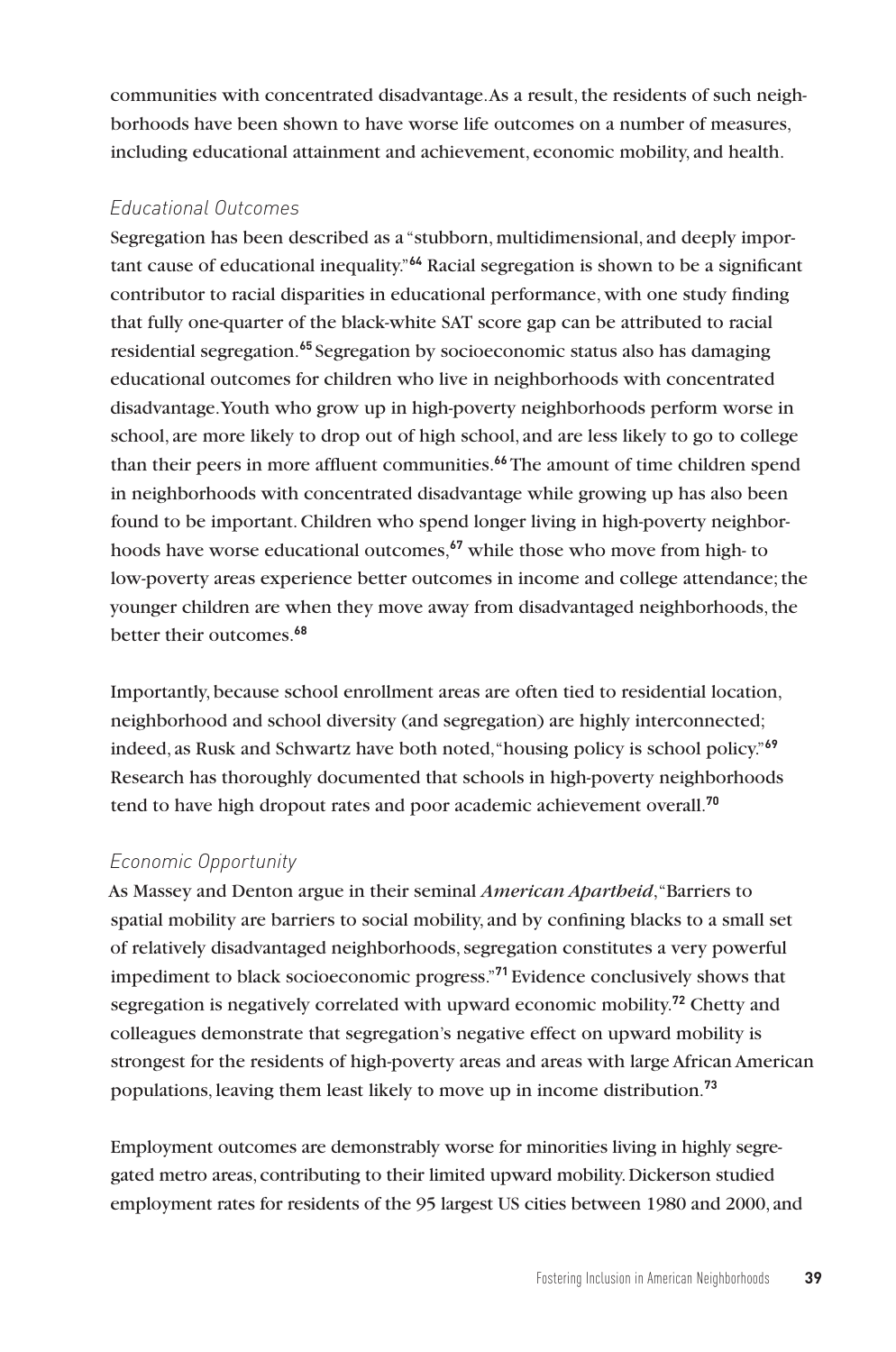found that for both blacks and Latinos, employment rates were lower in cities where racial segregation was worse and decreased further as segregation increased over time.**<sup>74</sup>**

## *Health and Well-being*

Decades of research convincingly illustrate that segregation has contributed to worse health and safety outcomes for residents of high-poverty and racially isolated minority communities. Studies show that after taking individual-level factors into account, neighborhoods with concentrated disadvantage have a detrimental influence on adult and infant mortality, physical and mental health of children and adults, and health behaviors.**<sup>75</sup>** For example, Aneshensel and Sucoff found that youth living in neighborhoods of low socioeconomic status are more likely than their peers living in more affluent neighborhoods to perceive their neighborhoods as dangerous and consequently to suffer from anxiety, depression, and other mental health disorders.**<sup>76</sup>** Similarly, Ellen finds that studies agree that in the long-term, the accumulated stress of living in a disadvantaged community erodes the overall health of residents in ways that make them more vulnerable to disease and other negative health outcomes.**<sup>77</sup>**

Given the close connection between racial and economic segregation in the US, poor minorities are far more likely to live in in conditions of concentrated poverty compared with poor whites, putting minorities in "double jeopardy" of negative health consequences associated not only with individual but also with neighborhood poverty.**<sup>78</sup>** In an extensive review of the scale and breadth of black-white health disparities, Williams and Collins conclude that racial residential segregation "creates conditions inimical to health in the physical and social environment" by constraining socioeconomic mobility and limiting minorities' residential options to areas with lower-quality housing and urban infrastructure, higher homicide rates, and less access to nutritious and affordable food and to medical care.**<sup>79</sup>** The environmental justice literature further chronicles how poor minority communities are not only disproportionately likely to host various environmental hazards including poor air quality and high levels of toxins,**<sup>80</sup>** but also have less access to urban green space, which is related to promoting physical activity, psychological well-being, and general public health.**<sup>81</sup>**

# **Social and Economic Costs of Segregation**

As the above sections describe, substantial empirical evidence indicates that living in a racially segregated, high-poverty neighborhood is detrimental to resident outcomes in a number of arenas. Turner and Rawlings note that these disparities "ultimately hurt everyone" by depressing residential property values and property tax revenues and reducing the competitiveness of the nation's workforce.**82** Evidence also indicates that segregation has detrimental consequences for society at large by reducing social cohesion and fueling prejudice, hindering democracy, and dampening longterm economic growth.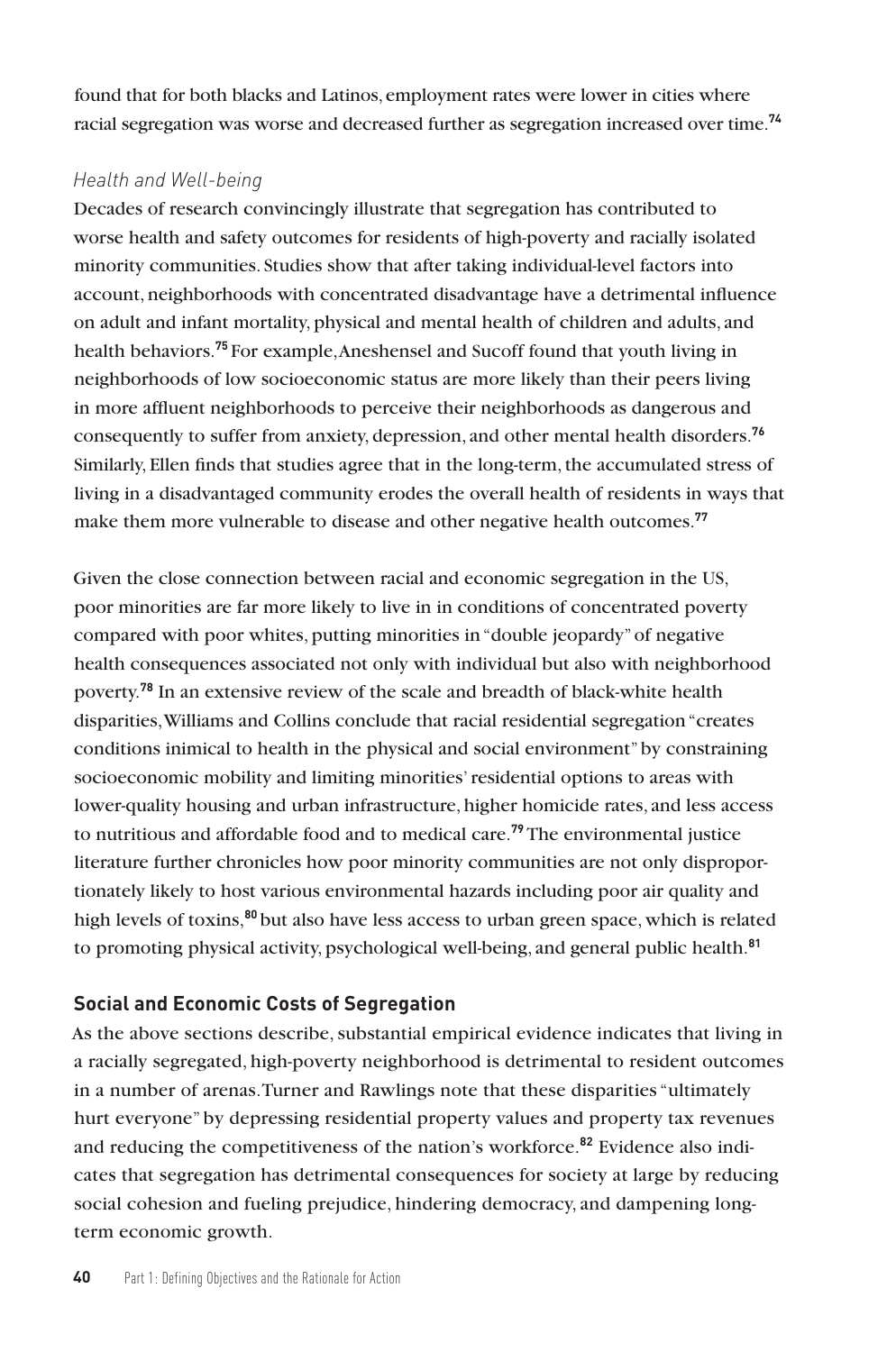## *Prejudice and Trust*

In a review of over 500 studies, Pettigrew and Tropp found that intergroup contact significantly reduces intergroup prejudice by increasing knowledge about the out-group, reducing anxiety about intergroup contact, and increasing empathy and perspective-taking.**83**By limiting intergroup contact, segregation hinders the development of social cohesion and trust while perpetuating social fragmentation and instability—both of which have costs for economic performance and for the effectiveness of democracy at the national level.**<sup>84</sup>**

Putnam's research on "generalized trust" (where one believes that people in general can be trusted) further elucidates how segregation reduces overall social cohesion.**<sup>85</sup>** Putnam finds that while segregation may actually result in higher levels of in-group trust, it significantly reduces inter-group trust by limiting social interactions across racial and ethnic lines. Because the condition of "generalized trust" is dependent on both forms of trust, it is undermined by segregation. Although evidence suggests that transitional periods of increasing diversity can be characterized by lower levels of social cohesion and trust as people temporarily "hunker down" in response to long-term change, researchers find that simply increasing opportunities for meaningful social interactions across ethnic lines allows for diversity and trust to complement one another.**<sup>86</sup>**

#### *Democracy*

Segregation has a negative effect on democracy by decreasing the political influence and participation of residents of low-income minority neighborhoods. Massey and Denton argue that persistent residential segregation has resulted in the political disenfranchisement of African Americans, in particular, by undermining their ability to build coalitions with other groups and accumulate political power.**<sup>87</sup>** Since segregated black ghettos typically contain few residents from other racial/ethnic groups, resources allocated to black neighborhoods have few, if any, benefits for other groups, leaving little incentive for interracial coalitions to form.**<sup>88</sup>**Racial residential segregation has therefore decreased blacks' capacity to participate in the democratic process by limiting their political influence and marginalizing them within the American polity.**<sup>89</sup>**

Oliver presents complementary evidence of the negative impact of socioeconomic segregation on democratic processes.**<sup>90</sup>** Oliver finds that socioeconomic segregation has a dampening effect on public participation for those at both the upper and lower ends of the economic spectrum, and consequently that civic participation is highest in diverse, middle-income cities. Poor urban residents may find themselves "unable to exit from their circumstances or to shape city policies from fiscal constraints" and decide to disengage from political life, while the residents of homogeneous, affluent suburbs have fewer social "needs" and are distanced from the social issues of the larger metropolitan economy on which they depend, lowering their incentive for civic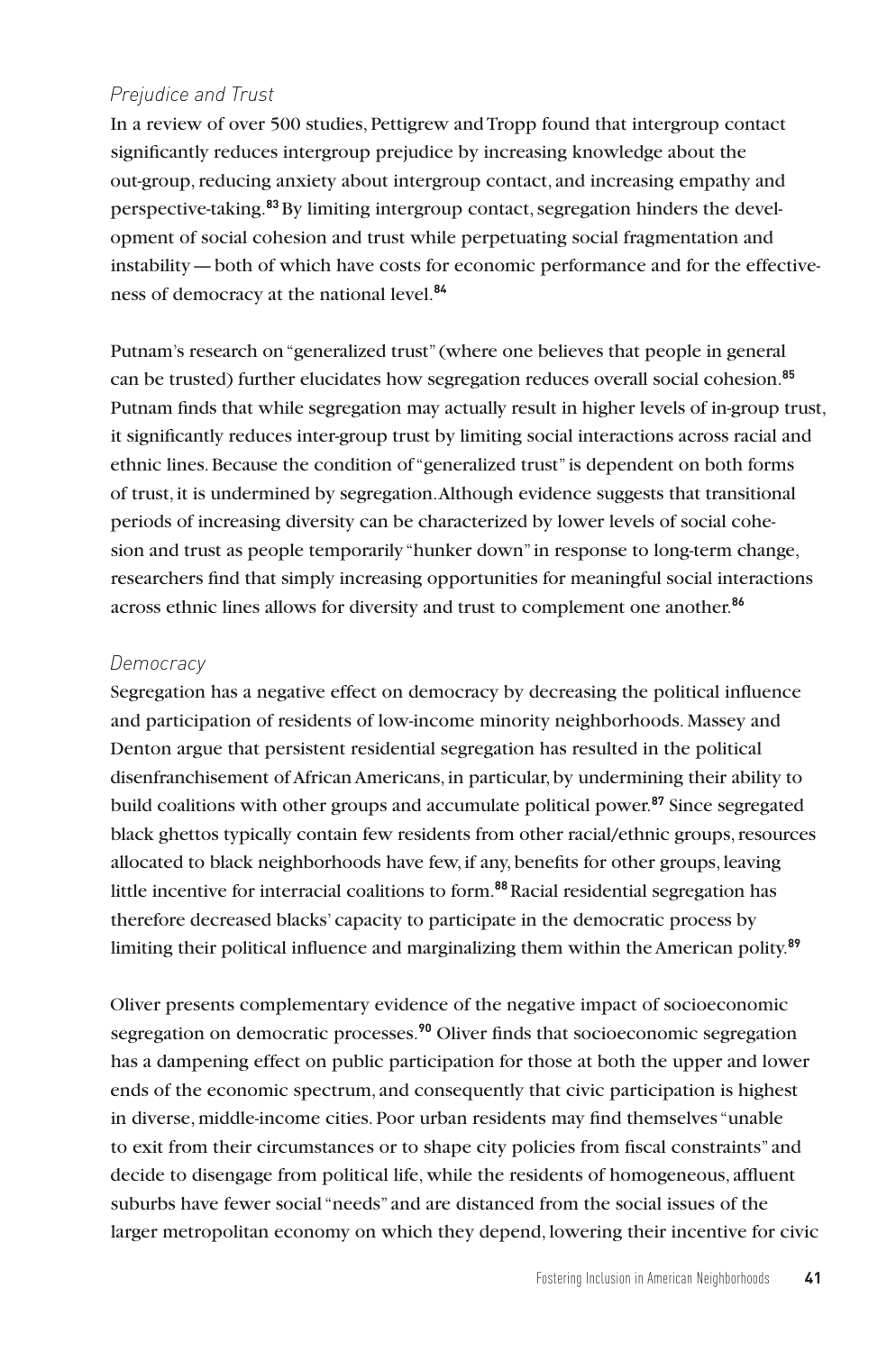involvement.**<sup>91</sup>** Oliver concludes that metropolitan fragmentation is therefore a "cause for alarm" that "may be undermining the health of American democracy."**<sup>92</sup>**

## *Economic Growth*

In addition to threatening democracy, research also demonstrates that segregation may have damaging consequences for long-term economic growth. As the sections above describe, segregation constrains opportunity and exacerbates negative educational and economic outcomes for poor minorities living in disadvantaged areas while accentuating the advantages of white residents of wealthy enclaves, thus perpetuating socioeconomic inequality. Importantly, research suggests that income inequality has negative outcomes not just for poor individuals but also for economic growth and social stability overall, implying that persistent residential segregation plays an important role in producing worse outcomes for the nation as a whole.

Benner and Pastor note that traditional economic theory posits there is a "tradeoff between equity and efficiency, between fairness and economic growth."**<sup>93</sup>** However, in the 1990s, a wave of new studies arose that challenged the notion that equity and economic growth are at odds. In a review of this literature, Aghion, Caroli, and Garcia-Penalosa note that these studies all drew the "impressively unambiguous" picture that "greater inequality reduces the rate of growth."**<sup>94</sup>** Bénabou specifically connected segregation to weak economic growth, finding that the racial and economic segregation responsible for the "typical pattern of city-suburb polarization" in the US reduces the productivity of regional economies by constraining skill development and workforce participation of those in segregated areas.**<sup>95</sup>**

More recently, international studies conducted by researchers at the IMF and the OECD to measure the effects of increasing income inequality have reaffirmed that in the long term, a trade-off between efficiency and equality does not exist. Berg, Ostry, and Zettelmeyer reviewed economic growth in 140 countries between 1950 and 2000, and found that "duration of growth spells is strongly related to income distribution: more equal societies tend to sustain growth longer."**<sup>96</sup>** Similarly, a 2015 OECD report analyzed how inequality affected growth in OECD countries and found that "when income inequality rises, economic growth falls." The report ties income inequality to a reduced capacity of the poorer segments of the population to invest in their own skills and education, which in turn "drags down economic growth" overall.**<sup>97</sup>**

Scholars have produced similar results at the metropolitan level for these United States. Benner and Pastor apply the methodology used by Berg, Ostry, and Zettelmeyer to study international economic growth trends to US metros.**<sup>98</sup>** In line with Berg, Ostry, and Zettelmeyer's results, they found that the "most significant and important predictor" of sustained growth was the metropolitan area having a lower Gini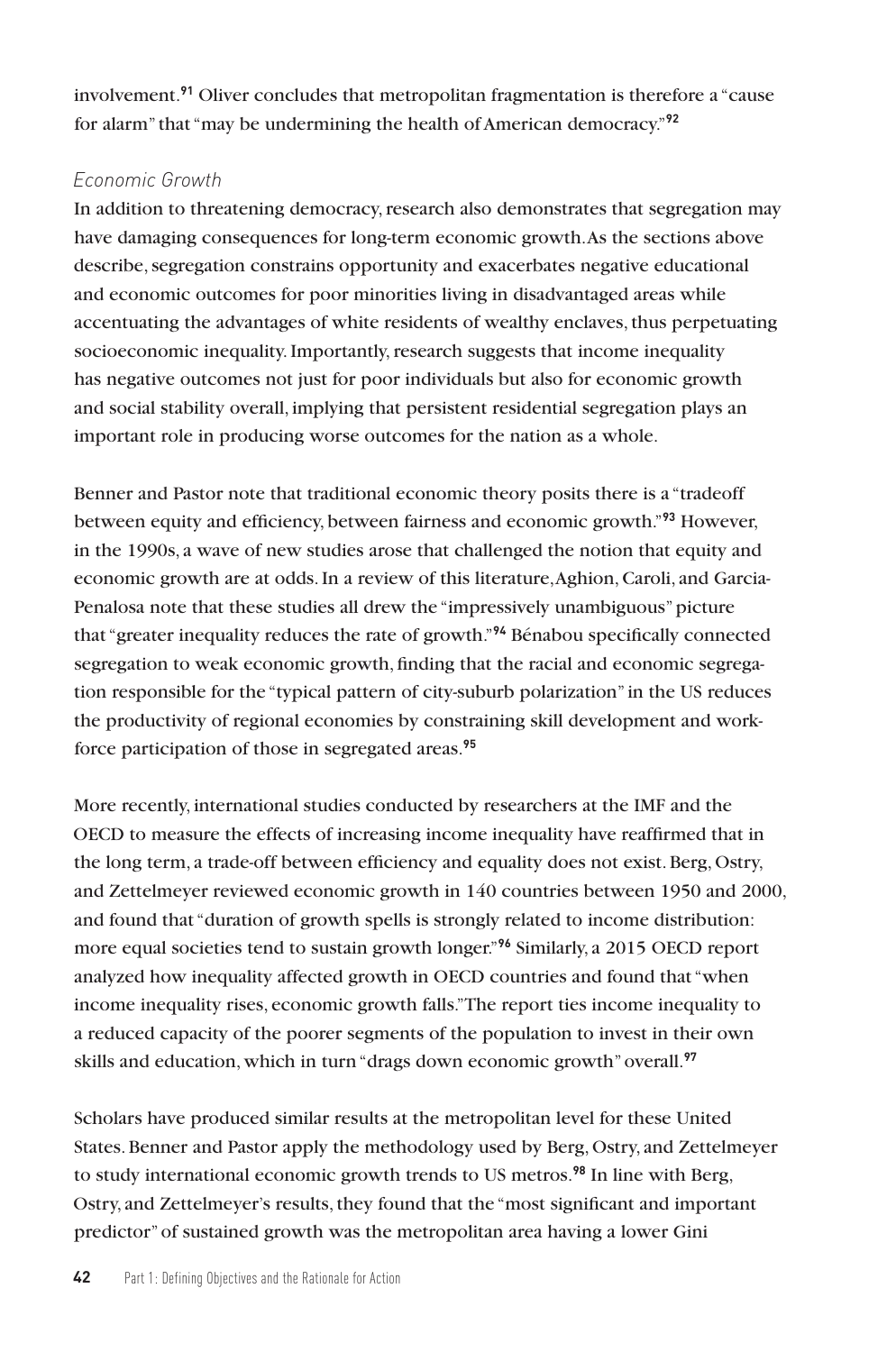coefficient, indicating a lower level of income inequality.**<sup>99</sup>** Earlier studies substantiate these findings, indicating that economic growth in US metros is negatively associated not only with income inequality, but also more specifically with city-suburb disparities, the re-production of concentrated poverty, and racial residential segregation.**<sup>100</sup>**

## **THE CASE FOR CHANGE**

The previous section highlights the extent to which the substantial costs of residential segregation and concentrated disadvantage extend across multiple outcomes and ultimately affect all members of society. These costs, along with the potential benefits of greater integration for both individuals and the nation as a whole, provide a compelling and central justification for public action.**<sup>101</sup>** Still, several arguments are commonly used to question whether integration, particularly racial and ethnic integration, is necessary to realize these benefits. Since the symposium is based on the premise that racial, ethnic, and socioeconomic integration should be an important policy goal, these alternative points of view need to be considered.

*Argument #1: To the extent that the costs of segregation flow from the fact that segregation has produced communities lacking adequate public and private amenities, redistribution of public investment and incentives for private investment could address these shortfalls without the need to integrate these communities. Put another way, this argument suggests that there is no reason why predominantly African American, Latino, or Asian communities cannot be vibrant, healthy communities of opportunity, with racial and ethnic enclaves having the potential to provide greater social cohesion and to shield residents from the effects of prejudice and discrimination.* 

While there is validity to the view that predominantly minority communities can be communities of opportunity, several counterpoints should be considered before this view is allowed to guide broader policy decisions. First, given that wealth and political power are concentrated among the white majority population, it has historically been challenging to generate support for the public and private investment needed in predominantly minority communities. Relatedly, in many areas the minority population may not be large enough to create a broad range of predominantly minority neighborhoods. Finally, given that a large share of the existing neighborhoods that offer high levels of opportunity for well-being and advancement are majority-white and relatively affluent, efforts to expand access to these neighborhoods for a broader range of households by race/ethnicity and socioeconomic status must be a part of any strategy to expand access to opportunity.

In short, while supporting and expanding the set of predominantly minority neighborhoods that are strong, vibrant communities remains a desirable objective, there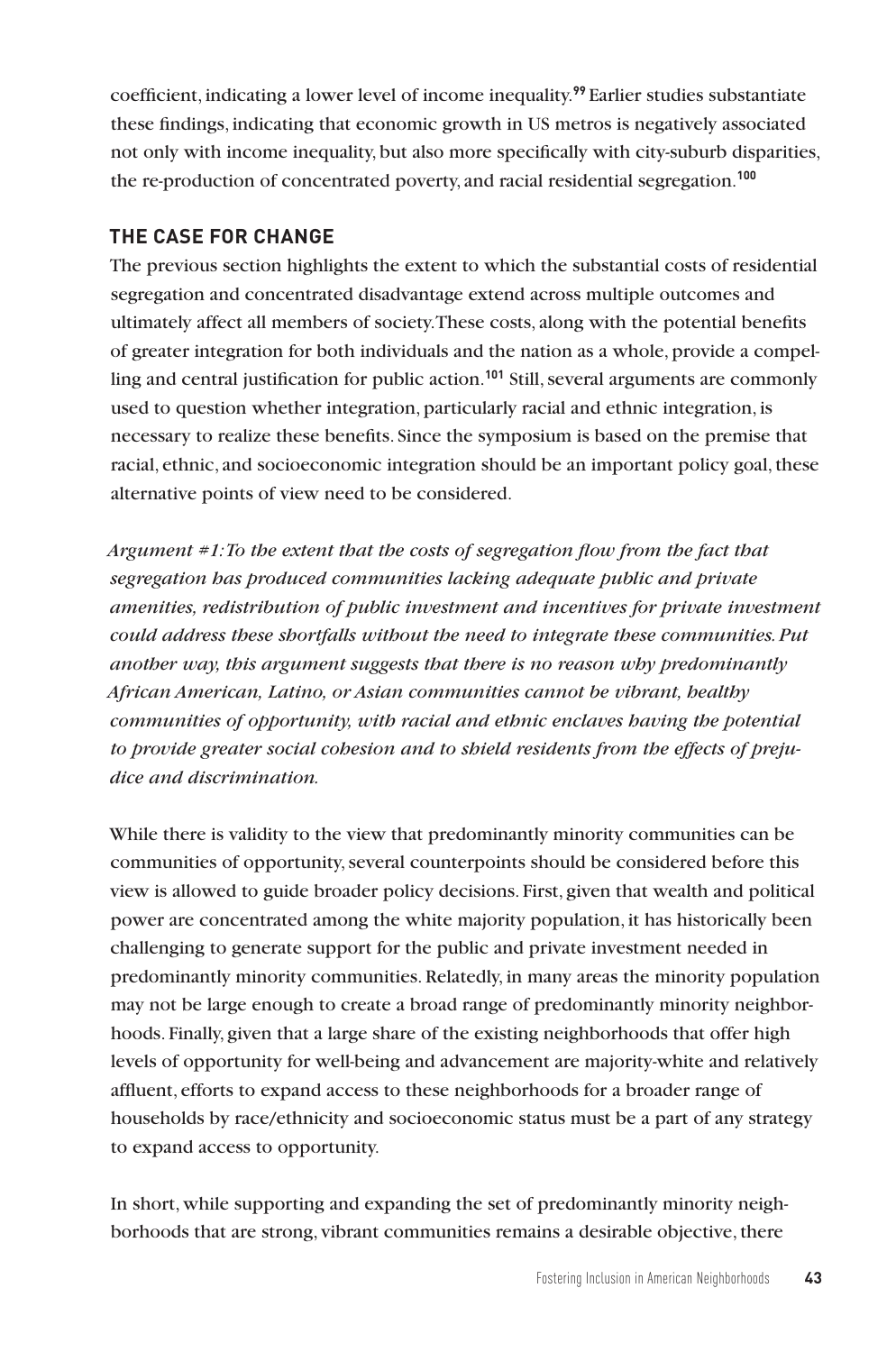is still a strong justification for expanding the range of integrated neighborhoods in which people can choose to live. Nor are these objectives mutually exclusive in practice. Instead, fostering more inclusive communities in the United States requires simultaneous efforts both to foster greater integration and to attract public and private investments to neighborhoods with concentrated disadvantage.

*Argument #2: A related argument in support of fostering stronger predominantly minority communities is that a racially and ethnically integrated community is not the same as one that is inclusive, and that inclusion is necessary to truly reap the benefits of integration.* 

An inclusive community is one in which all community members have equal voice in collective decisions about the use of public resources and the rules and norms that affect residents' quality of life. This argument therefore asserts that racial and ethnic integration by itself does not ensure that communities are inclusive of all residents and so may not deliver the hoped-for benefits from integration. Mayorga-Gallo's *Behind the White Picket Fence* paints a portrait of how simply having a racially and ethnically diverse community does not necessarily produce a situation where all groups have equal voice. In her study, she finds that longstanding white homeowners still make most decisions about the use of resources and community norms, with minorities, renters, and more recent arrivals largely excluded from the neighborhood power structure. Similarly, Hyra illustrates that simply creating mixed-income, mixed-race neighborhoods may not result in inclusive, cohesive communities if people do not also develop meaningful social interactions across race and class groups.**<sup>102</sup>**Hyra notes that in some HOPE VI developments, for example, higher-income residents have dominated resident boards, leaving low-income residents with limited influence over their neighborhoods. Mary Pattillo's *Black on the Block* documents a similar power dynamic in a predominantly African-American neighborhood in Chicago where higher-socioeconomic status homeowners wield more power and influence than lower-status renters.**<sup>103</sup>**

To be clear, the issue of whether integration without inclusion is likely to produce the same level of benefits is an important one. However, the challenge of achieving meaningful inclusion does not detract from the value of integration itself. Even if the goal of inclusion is not fully realized, increased integration may still provide access to better-quality schools, safer and healthier communities, and regional employment opportunities. Ultimately, integration and inclusion should be kept in mind as distinct goals: inclusion brings valuable additional benefits to integration, and spatial integration by race/ethnicity and socioeconomic status is an important and necessary step on the path to inclusion. For example, Rob Breymaier's discussion paper for this symposium describes the Oak Park Regional Housing Center's "Pyramid of Progress," which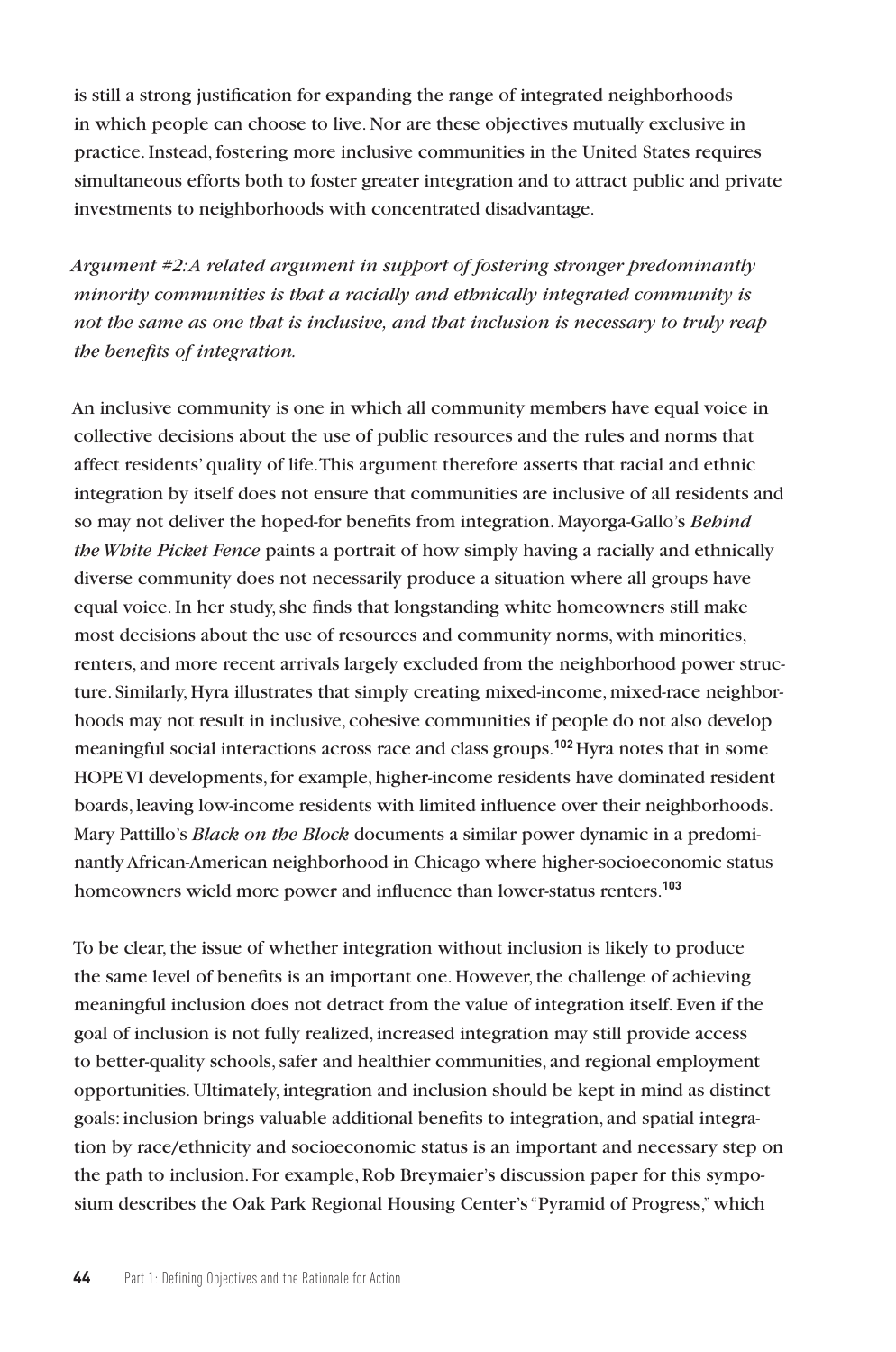defines diversity as a foundation for integration, followed by inclusion, and ultimately by equity.

*Argument #3: While segregation clearly imposes costs, the appropriate response is to remove barriers to unfettered choice about where to live rather than pursue explicit efforts to foster integration. On this argument, efforts should concentrate on removing discrimination and allowing market forces to determine where individuals live, with efforts that go beyond removing obstacles to affirmatively support integration amounting to "social engineering."* 

This argument presumes that market forces alone are likely to increase neighborhood choice. To what extent will they in fact do so? Even if it were possible to remove all explicit and implicit traces of discrimination, people would be choosing where to live in an environment that has been shaped by the long historical legacy of discrimination. The highly segregated patterns of living that exist today did not arise through simple market forces; on the contrary, they reflect the accumulation of efforts to keep certain racial/ethnic groups and the poor in segregated communities. Given that the existing locations of both people and the housing stock will influence people's future choices about where to live, there is a good argument that conscious action is needed to remedy this past legacy and to create a broader range of choices as to both the degree of integration and the types of housing available in different communities. Additionally, white households' preferences for majority-white communities are undoubtedly shaped by a history that suggests any other population mix is inherently unstable. These views will change only to the extent that integrated neighborhoods exist to show that such areas can be stable, healthy, vibrant communities.

Finally, the view that free market forces alone should be allowed to determine residential choices ignores social benefits from integration that go beyond the benefits individuals derive from where they live. In the language of economics, these externalities, which include a more productive economy and the diminishment of misperceptions and prejudice that sustain segregation, warrant public action to bring about a greater degree of integration than markets by themselves would provide.

It is for all these reasons that the symposium is focused on what can be done to promote greater racial/ethnic and socioeconomic integration.

#### **A PATH FORWARD**

The role of housing in determining the well-being of individuals is central to the discussions planned for the symposium. As the previous sections make clear, housing and residential segregation play critical roles in determining the schools and jobs available to individuals, as well as the water they drink, the air quality that surrounds them,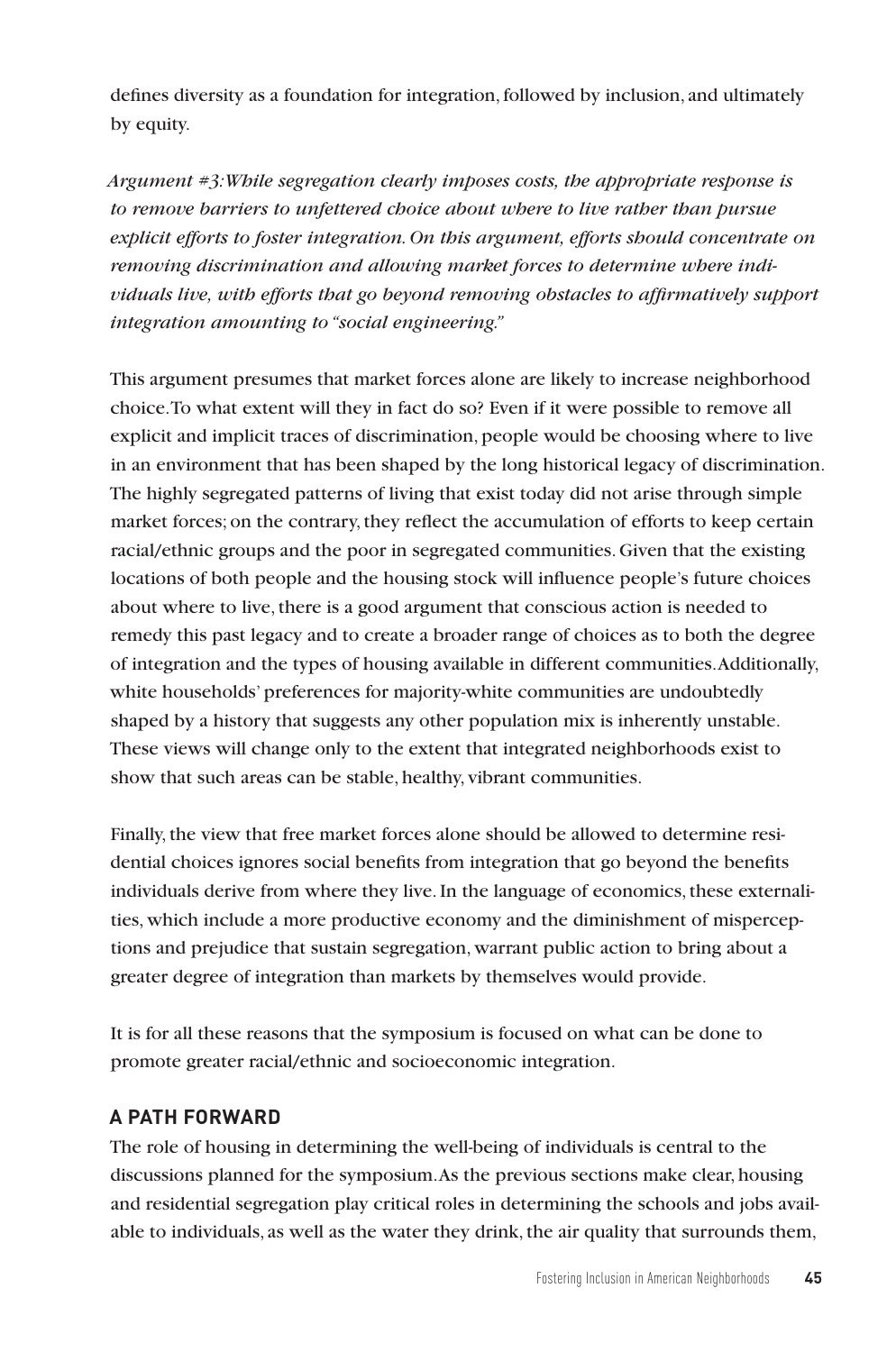and all of the other features of the environment that shape how we interact with the world. Put simply, place matters to individuals' life chances and overall well-being. While other individual-level factors also contribute importantly to these outcomes, this symposium focuses on the role of housing and residential segregation.

Given the complexity of these challenges, the symposium is also designed with the understanding that the path forward is really multiple paths: just as segregation has many causes, fighting it will require many solutions. There is no silver bullet. The responses below, as well as those proposed in the symposium papers, should therefore be understood not as mutually exclusive, but rather as complementary and mutually reinforcing.

## **Enforce Anti-Discrimination Laws**

A foundational step in responding to the causes of residential segregation by race/ ethnicity is to ensure that existing anti-discrimination laws are enforced broadly and effectively. The groundbreaking Civil Rights Act of 1964 banned racial discrimination and segregation in schools, in the workplace, and in public facilities. A few years later, the Fair Housing Act of 1968 prohibited discrimination specifically in housing sales, rentals, and financing, banning the type of explicit racism inherent in redlining and other housing policies of the early twentieth century. Enforcement of these provisions and of their subsequent amendments and other related legislation is a critical and necessary step in ensuring equal treatment in housing markets.

While much progress has been made since the passage of the Fair Housing Act in 1968, the findings of HUD's 2012 housing discrimination study highlight the need for enforcement of anti-discrimination law to remain a foundational component of any effort to reduce residential segregation. Important questions exist about whether to expand the set of groups defined as protected classes, about which methods are most effective in implementing fair housing enforcement, and about how to best allocate limited resources.**<sup>104</sup>**

In addition to addressing ongoing discrimination in the housing market, the Fair Housing Act's affirmatively-furthering fair housing (AFFH) mandate acknowledges the need for anti-discrimination measures to take affirmative steps to remedy the consequences of past discrimination. HUD strengthened the rules associated with this AFFH mandate in 2016, issuing a Final Rule that encourages local recipients of HUD funds to meet their longstanding obligations to affirmatively further fair housing in their use of those funds. However, the introduction of this rule also illustrated the uneven compliance with fair housing law since the passage of the Fair Housing Act.**105**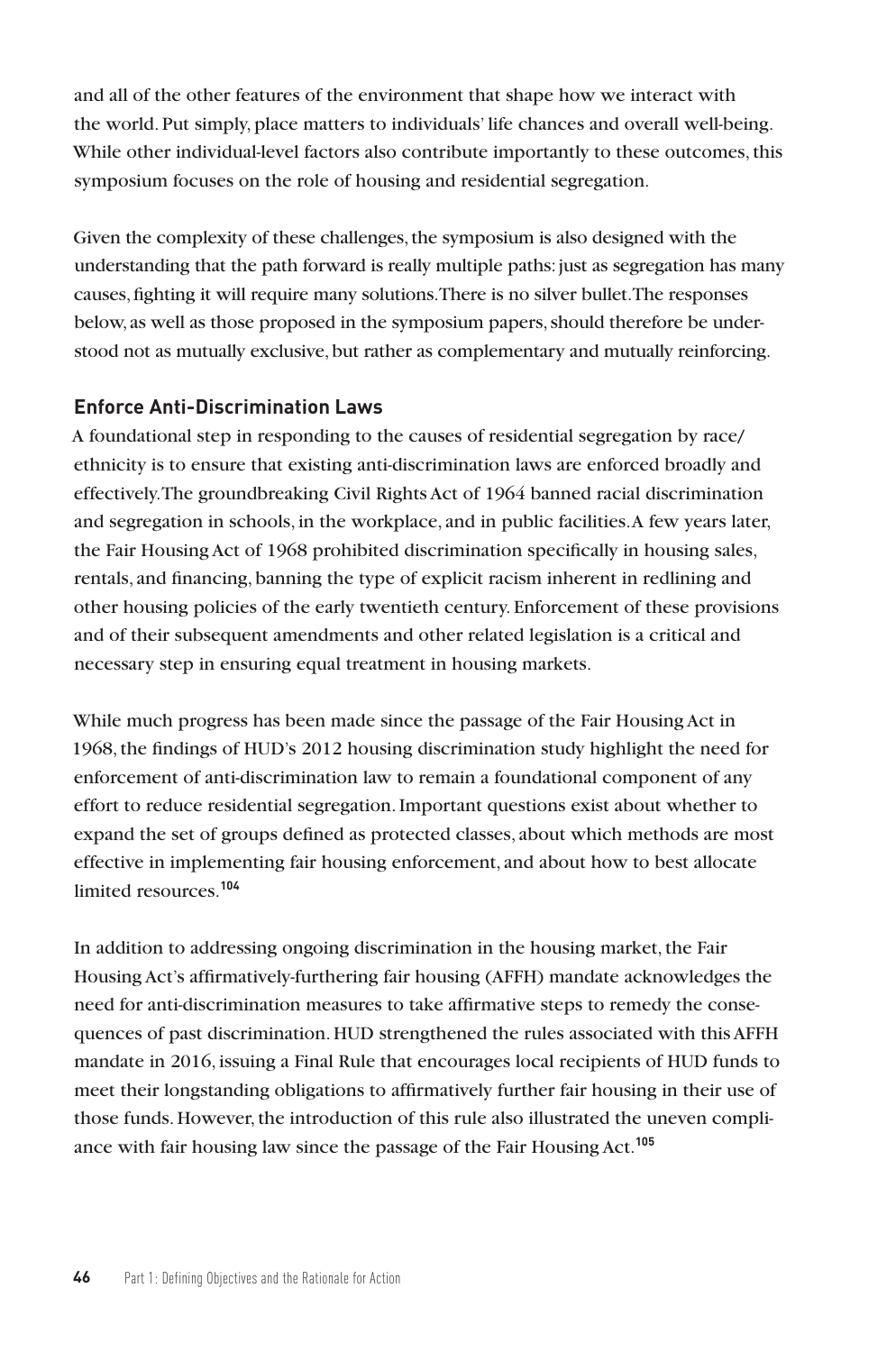# **Support Efforts to Improve Understanding and Reduce Prejudice**

Fostering racially integrated neighborhoods depends not only on legal prohibitions against discrimination, but also on changes in the beliefs and perceptions of homeseekers. As research on the neighborhood preferences of homeseekers makes clear, differences in preferences across racial and ethnic groups—particularly white households' lower tolerance for racially and ethnically integrated neighborhoods—contribute to racial/ethnic segregation and to the instability of racially integrated neighborhoods. As a result, efforts to foster intergroup contact and otherwise reduce prejudice are likely necessary if integrated neighborhoods are to become commonplace.

While such efforts have been relatively infrequent, several localities have pioneered them. For example, in the 1970s, the township of Oak Park, Illinois instituted some of the first local-level policies designed to promote racial diversity. More recently, a handful of cities and counties across the country, including Seattle (Washington); St. Paul (Minnesota); Madison, Wisconsin; Portland, Oregon; and King County, Washington, have sought to complement local policies that promote socioeconomic inclusion by establishing racial equity initiatives intended to foster racial inclusion and achieve equitable outcomes.

Fostering integration within schools may also be a particularly effective channel for increasing intergroup contact and reducing prejudice. Studies of the long-term effects of school desegregation suggest that attending a diverse high school leaves students better prepared for life in a racially diverse society and better able to understand people from backgrounds different than their own than they otherwise would have been.**<sup>106</sup>** Recent school-based efforts to support integration have further developed intentional strategies for designing curriculum and other tools to foster intergroup contact and understanding within diverse student bodies.

#### **Remove Exclusionary Barriers**

While the preceding actions focus on eliminating racial prejudice and discrimination, further steps are needed in response to growing income segregation. Beyond their direct effects on income segregation, such actions are likely to produce gains in racial integration due to the close relationship between income and race/ethnicity. A foundational step in responding to growing income segregation is to address exclusionary barriers to the development of multi-family buildings, affordable housing, and other units accessible to lower-income households. However, because such efforts involve reviewing and revising local zoning and land use requirements, they have been hampered by local politics.

Instead, several of the most promising approaches involve state- and regional-level efforts to facilitate development. For example, the state of Oregon established a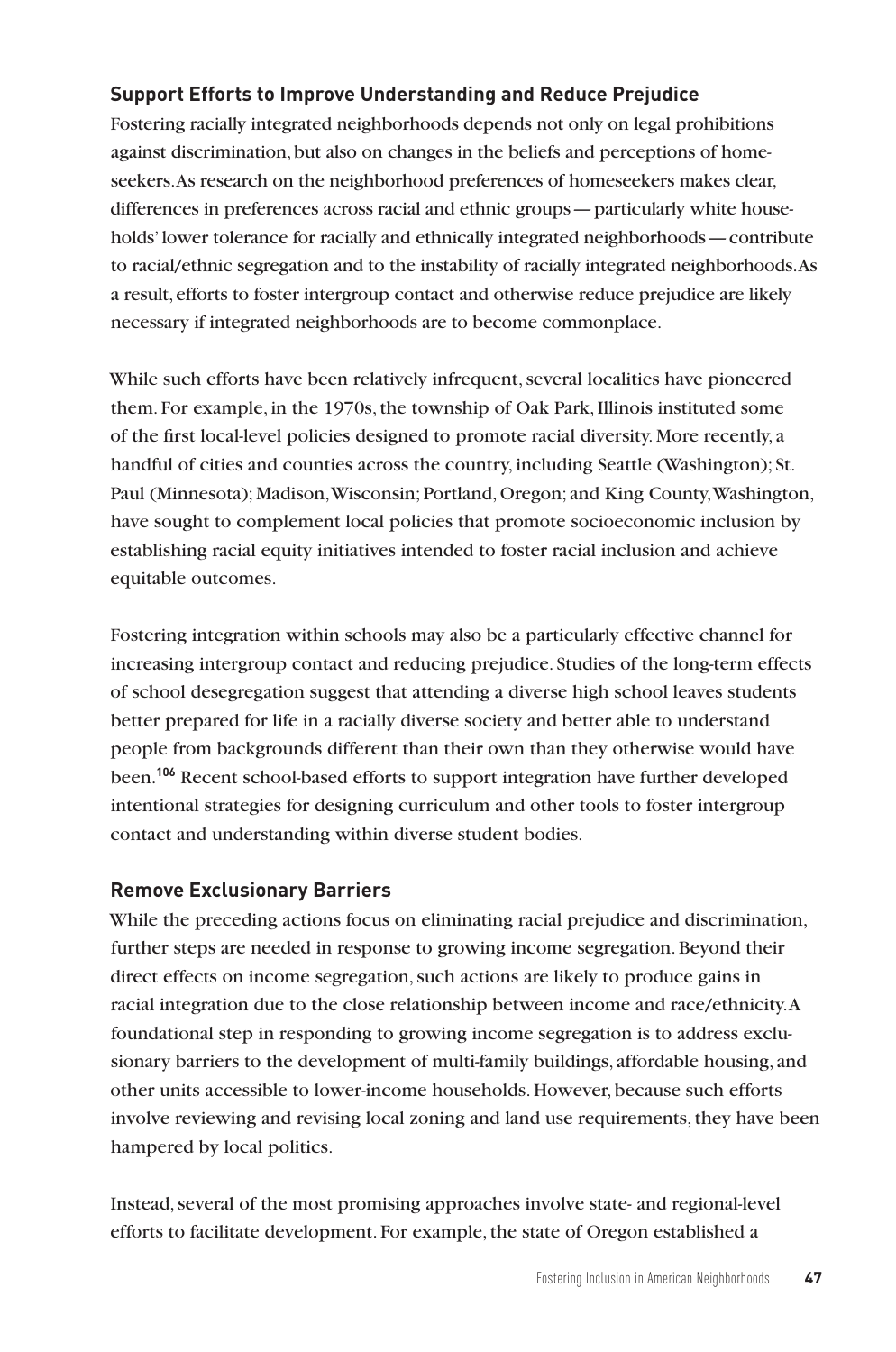comprehensive approach for managing urban sprawl that includes prohibitions against exclusionary zoning and that has effectively reduced the extent of income segregation in its cities.**<sup>107</sup>** State-level programs in Massachusetts and New Jersey offer alternative approaches to reducing the influence of exclusionary actions at the local level.

#### **Preserve and Increase the Stock of Affordable Units**

While taking steps to remove exclusionary barriers to development is critically necessary, it will reduce income segregation only to the extent that the market can support the introduction of new supply in high-opportunity neighborhoods. As a result, increasing neighborhood choice and opportunity for low-income residents requires that such efforts be coupled with increases in support for the development and preservation of affordable housing units. State and local inclusionary zoning programs offer one promising tool for ensuring that affordable units are developed in higher-cost areas experiencing substantial development. State and local housing trust funds, community land trusts, tax-increment financing programs, and other approaches offer additional options for supporting the provision of affordable housing. However, these models operate at relatively small scales compared with the level of assistance delivered through federal housing programs.

As a result, federally assisted housing programs are likely to be a central component of any effort to increase the stock of affordable units in higher-income neighborhoods. The scoring systems used to award low-income housing tax credits (LIHTCs) shape the location of new construction of assisted units.**<sup>108</sup>** Management and preservation of the existing stock of federally assisted units will require critical decisions at the federal level about the incentives and resources that determine whether (and if so, which) units are lost from the stock of affordable units. Lastly, the small-area fair market rent demonstration program has illustrated the extent to which the incentives built into the Housing Choice Voucher program can alter the residential locations of voucher recipients.**<sup>109</sup>**

Federal support has further increased the availability of income-restricted homeownership units, as well as down payment assistance and housing counseling programs that support homeownership attainment. In all cases, increased support for federal assistance is a critical determinant of the extent to which lower-income households are able to find and retain housing units in socioeconomically integrated neighborhoods.

#### **Invest in Neighborhoods with Concentrated Disadvantage**

Lastly, a comprehensive solution to the challenges of residential segregation by race/ ethnicity and income requires investment in neighborhoods of concentrated disadvantage. While a more detailed consideration of the most effective programs and strategies for investments in these neighborhoods is beyond the scope of this symposium,**<sup>110</sup>** it is nonetheless a necessary component of a comprehensive approach to the challenges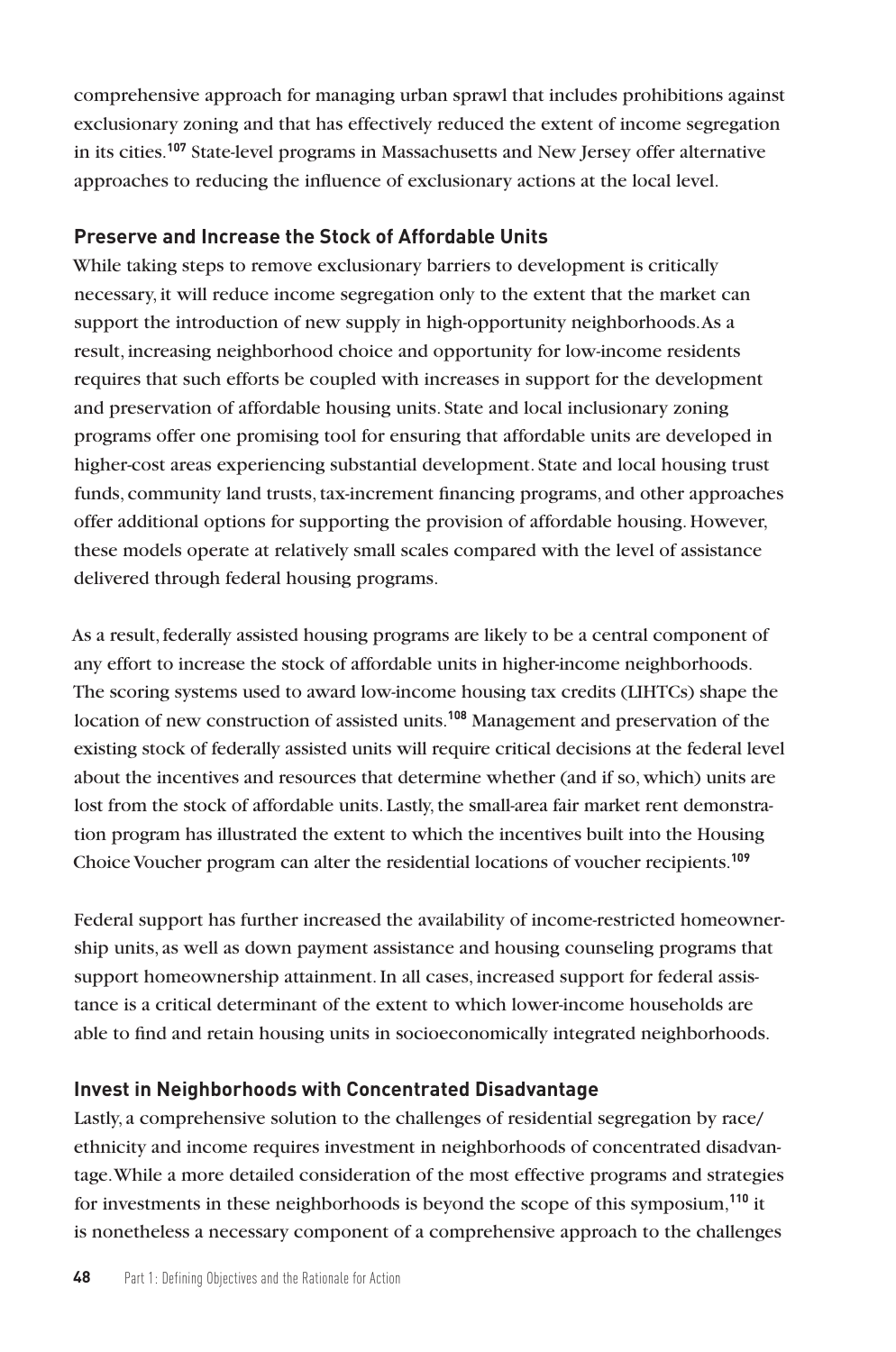of residential segregation and concentrated disadvantage. As we describe above, the path forward is in fact multiple paths, and the proposals outlined in this symposium should be pursued concurrently with a strategy of investment in neighborhoods with concentrated disadvantage.

## **The Symposium: Identifying A Path Forward**

Tremendous work remains to be done in achieving universal access to inclusive, highopportunity neighborhoods. Taken together, the current patterns and causes of racial and socioeconomic segregation point to a multitude of potential levers for action in public policy, in local land use planning, in private-sector real estate practices, and in households' decision-making processes. The goal of this symposium is to identify and explore forward-thinking strategies capable of achieving meaningful improvements in racial and socioeconomic inclusion in neighborhoods throughout the country. Each of the symposium's seven panels therefore explores a different facet of this challenge.

The first panel motivates the symposium by examining the definition of inclusion and the central goals for efforts to support it. In this introductory discussion, panelists examine the rationales and objectives for public actions to reduce residential segregation by race/ethnicity and income, as well as the costs of segregation for children, adults, and society at large. By tracing the roots, evolution, and outcomes of the deep racial and socioeconomic divides that characterize our nation's communities, and examining what the alternative scenario of inclusion could look like, this first panel sets the stage for those that follow.

The second panel turns to the role of individual agency in driving patterns of residential sorting, asking the question, "What would it take to promote residential choices that result in greater integration and more equitable neighborhood outcomes?" Recognizing the interaction of individual preferences and housing search processes in households' decisions about where to live, this panel examines how shifting racial attitudes and the advent of new technologies, data, and search processes might improve (or exacerbate) patterns of residential segregation, as well as how these new phenomena might open new avenues of policy response to segregation.

The third panel takes a regional view of both residential patterns and potential responses, asking the question, "What would it take to make new neighborhoods and remake old ones so that regions move decisively toward integration?" This panel turns to case studies of three very different metropolitan areas—Houston, Chicago, and Washington, DC—to examine this question within different regional contexts. In each area, the discussion will shed light on both the changing nature of residential settlement patterns and the steps that might be taken to foster greater inclusion.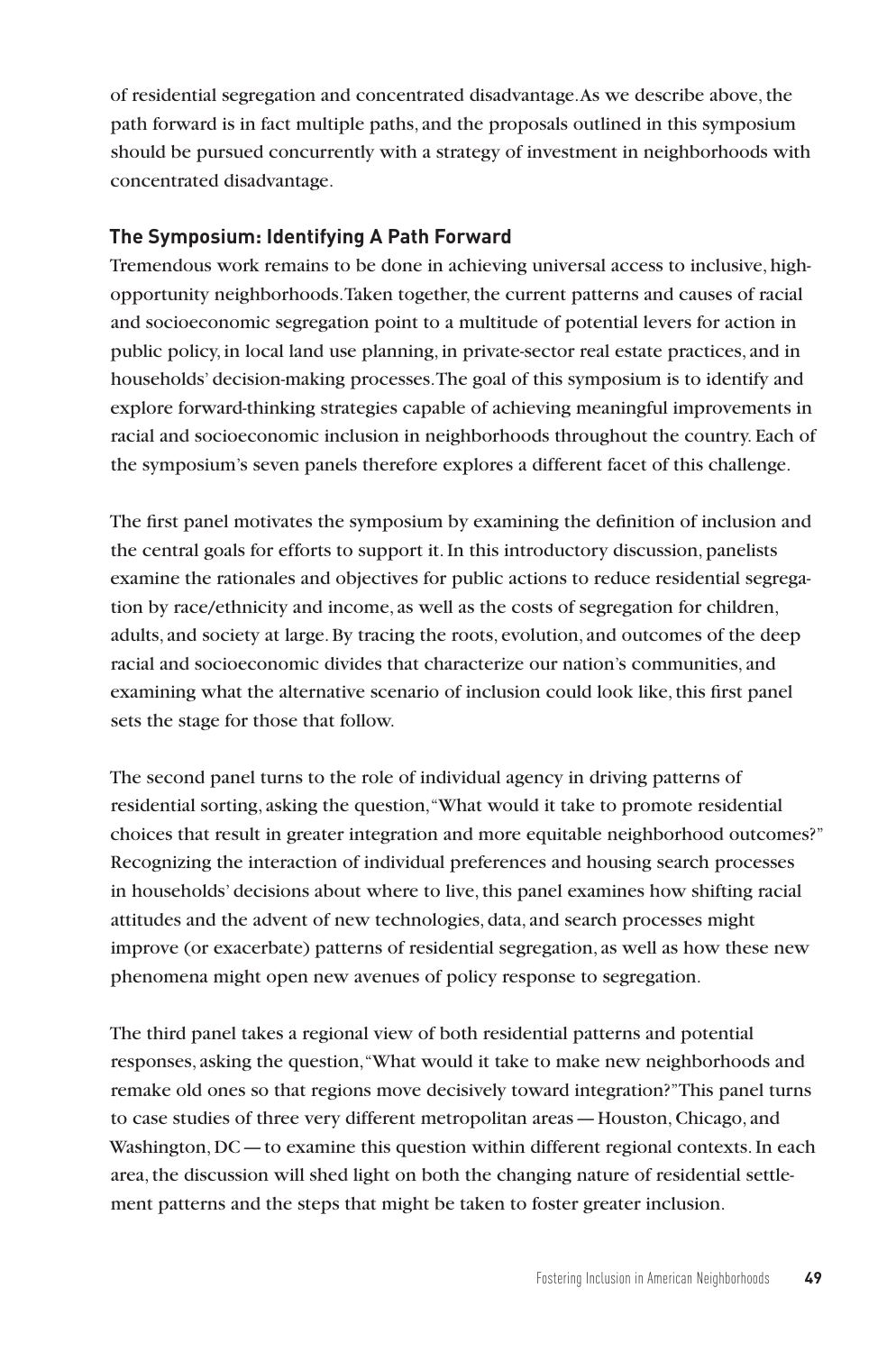Federal housing policy represents another key lever for change. The fourth panel focuses on the Department of Housing and Urban Development's (HUD's) recent and important new federal commitment to fair housing, its Affirmatively Furthering Fair Housing (AFFH) rule. This panel is dedicated to the question, "What would it take for the HUD AFFH rule to meaningfully increase inclusion?" Panelists assess the rule's potential and the roles of HUD, localities, civil rights lawyers, and community groups in its implementation in coming years.

The fifth panel examines a broad and complex topic that has been the focus of considerable research and debate: housing subsidies. Its motivating question is, "What would it take for housing subsidies to overcome affordability barriers to inclusion in all neighborhoods?" Panelists were asked to identify promising approaches and priorities for action. In particular, this panel delves into the questions of how to balance the development of assisted housing in higher-income neighborhoods with investments in low-income communities; how to increase the neighborhood options available to subsidized housing recipients; and how to better structure financial incentives and subsidies for homeownership to promote inclusion rather than exclusion.

The sixth panel returns the focus to cities, exploring potential responses to the growth in gentrification and displacement pressures in many urban communities across the county. This panel asks, "What would it take for cities experiencing gentrification pressures to foster inclusion rather than replacement?" It acknowledges that while gentrification has historically often lead to the disenfranchisement or displacement of legacy residents, there may be potential to instead leverage it to foster stable mixedincome neighborhoods. In addition to asking if and how we can re-imagine gentrification as a possible force for increasing neighborhood integration, this panel seeks to promote fruitful discussion around how to ensure that existing residents' voices are represented in local decision-making processes.

The final panel examines the complex interdependencies between housing and school outcomes, asking the question, "What would it take to foster residential outcomes that support school integration, and vice versa?" While many facets of residential segregation—specifically housing policy, housing search processes, and housing affordability—are specific to housing markets, this section acknowledges and examines the interaction between residential segregation and school segregation. The discussion unpacks the role of school quality in creating residential segregation, identifies effective strategies for reducing school segregation, and discusses proven ways to create and sustain neighborhood and school integration.

Taken together, these topics are not intended to be an exhaustive review of potential strategies for responding to residential segregation. Instead, they represent a selection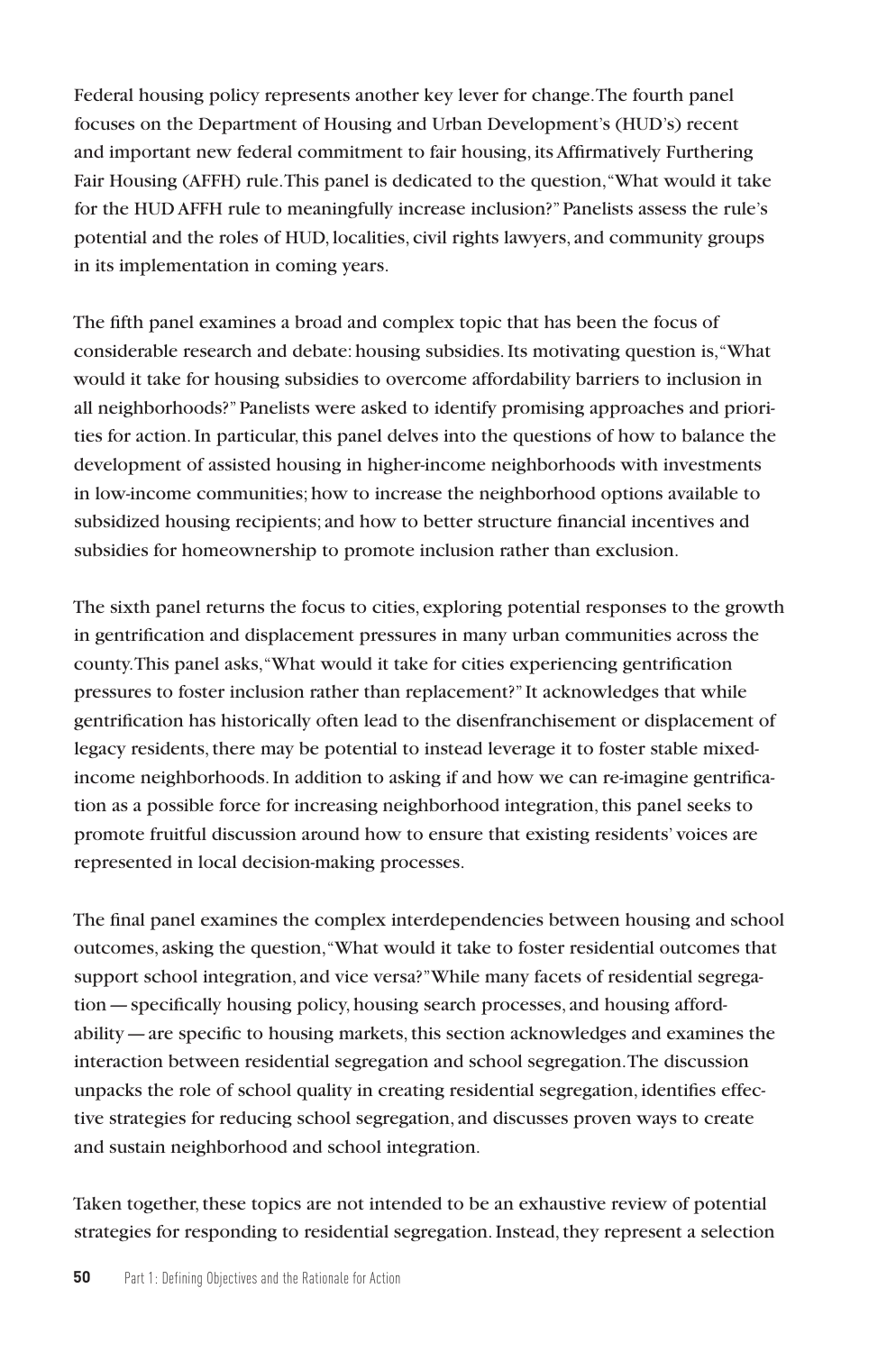of topics offering opportunities for progress. Solving the multifaceted challenges of residential segregation in the context of evolving American cities will ultimately require a combination of these and other proposals.

#### **Bibliography**

- Acevedo-Garcia, Dolores, Theresa L. Osypuk, Nancy McArdle, and David R. Williams. 2008. "Toward a Policy-Relevant Analysis of Geographic and Racial/Ethnic Disparities in Child Health." *Health Affairs* 27, no. 2: 321–33.
- Aghion, Philippe, Eve Caroli, and Cecilia Garcia-Penalosa. 1999. "Inequality and Economic Growth: The Perspective of the New Growth Theories." *Journal of Economic Literature* 37, no. 4: 1615–60.
- Andrews, Nancy O., David J. Erickson, I. J. Galloway, and E. S. Seidman. 2012. "Investing in What Works for America's Communities." San Francisco: Federal Reserve Bank of San Francisco and Low Income Investment Fund.
- Aneshensel, Carol S., and Clea A. Sucoff. 1996. "The Neighborhood Context of Adolescent Mental Health." *Journal of Health and Social Behavior* 37, no. 4: 293–310.
- Apgar, William C., and Allegra Calder. 2005. "The Dual Mortgage Market: The Persistence of Discrimination in Mortgage Lending." Working Paper W05-11. Cambridge, MA: Joint Center for Housing Studies of Harvard University.
- Bayer, Patrick, Robert McMillen, and Kim Rueben. 2004. "What Drives Racial Segregation? New Evidence Using Census Microdata." *Journal of Urban Economics* 56, no. 3: 514–35.
- Bénabou, Roland. 1996. "Equity and Efficiency in Human Capital Investment: The Local Connection." *The Review of Economic Studies* 63, no. 2: 237–64.
- Benner, Chris, and Manuel Pastor. 2015a. "Brother, Can You Spare Some Time? Sustaining Prosperity and Social Inclusion in America's Metropolitan Regions." *Urban Studies* 52, no. 7: 1339–56.
- — —. 2015b. *Equity, Growth, and Community: What the Nation Can Learn from America's Metro Areas.* Oakland, CA: University of California Press.
- — —. 2016. "Whither Resilient Regions? Equity, Growth and Community." *Journal of Urban Affairs* 38, no. 1: 5–24.
- Berg, Andrew, Jonathan D. Ostry, and Jeromin Zettelmeyer. 2012. "What Makes Growth Sustained?" *Journal of Development Economics* 98, no. 2: 149–66.
- Bischoff, Kendra, and Sean Reardon. 2014. "Residential Segregation by Income, 1970–2009." In *Diversity and Disparities: America Enters a New Century*, edited by John R. Logan, 208–33. New York: Russell Sage Foundation.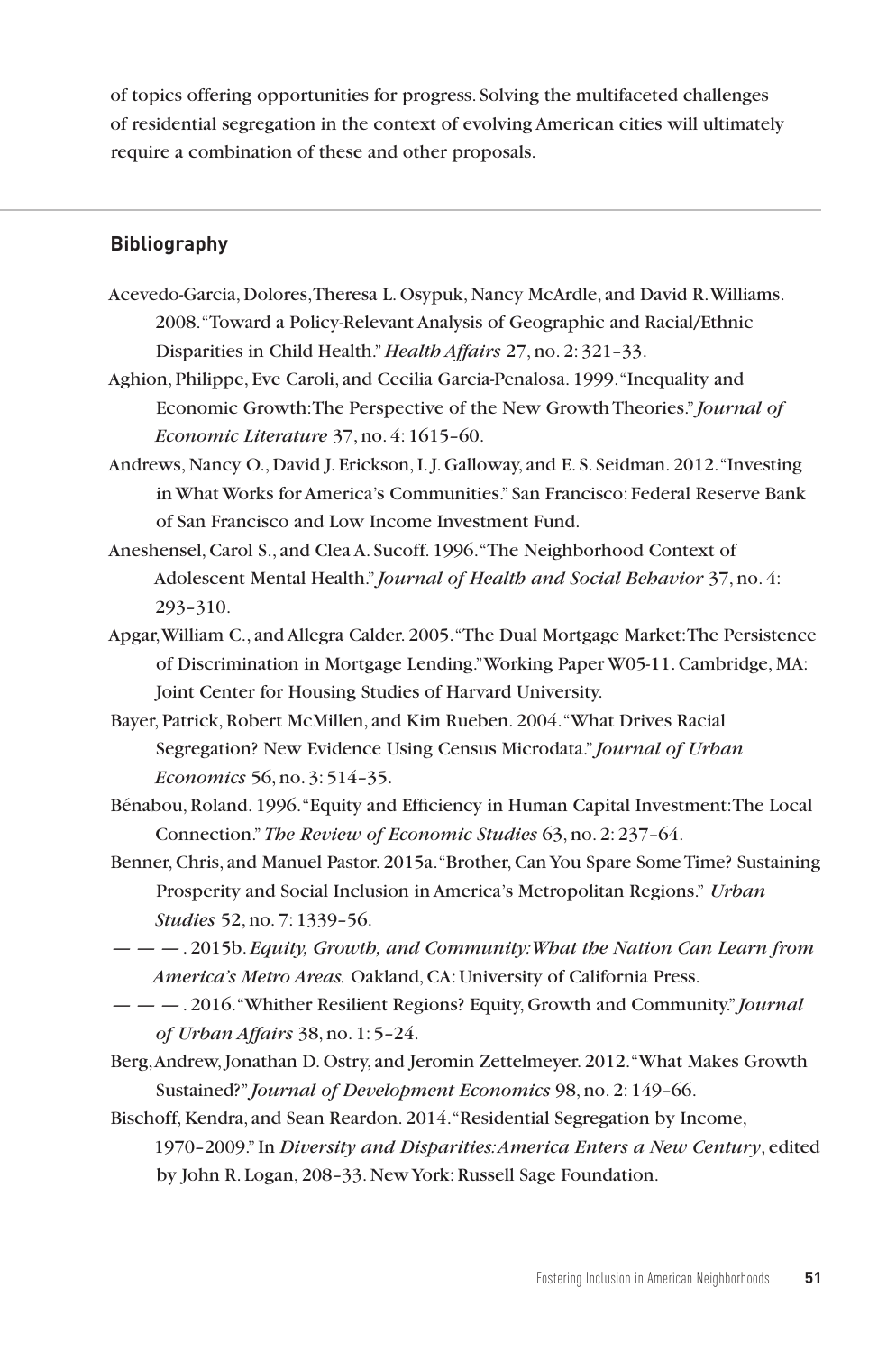- Brooks-Gunn, Jeanne, Greg J. Duncan, and J. Lawrence Aber. 1997. *Neighborhood Poverty, Volume 1: Context and Consequences for Children*. New York: Russell Sage Foundation.
- Brooks-Gunn, Jeanne, Greg J. Duncan, Pamela Kato Klebanov, and Naomi Sealand. 1993. "Do Neighborhoods Influence Child and Adolescent Development?" *American Journal of Sociology* 99, no. 2: 353–95.
- Burdick-Will, Julia, Jens Ludwig, Stephen W. Raudenbush, Robert J. Sampson, Lisa Sanbonmatsu, and Patrick Sharkey. 2011. "Converging Evidence for Neighborhood Effects on Children's Test Scores: An Experimental, Quasi-Experimental, and Observational Comparison." In *Whither Opportunity? Rising Inequality, Schools, and Children's Life Chances*, edited by Greg J. Duncan and Richard J. Murnane, 255–76. New York: Russell Sage Foundation.
- Calem, Paul, Kevin Gillen, and Susan Wachter. 2004. "The Neighborhood Distribution of Subprime Lending." *Journal of Real Estate Finance and Economics* 29, no. 4: 393–410.
- Card, David, and Jesse Rothstein. 2007. "Racial Segregation and the Black–White Test Score Gap." *Journal of Public Economics* 91, no. 11: 2158–84.
- Carr, James, and Nandinee Kutty. 2008. "The New Imperative for Equality." In *Segregation: The Rising Costs for America*, edited by James Carr and Nandinee Kutty, 1–37. New York: Routledge.
- Chetty, Raj, and Nathaniel Hendren. 2015. "The Impacts of Neighborhoods on Intergenerational Mobility: Childhood Exposure Effects and County-Level Estimates." Cambridge, MA: Harvard University and National Bureau of Economic Research.
- Chetty, Raj, Nathaniel Hendren, Patrick Kline, and Emmanuel Saez. 2014. "Where Is the Land of Opportunity? The Geography of Intergenerational Mobility in the United States." *The Quarterly Journal of Economics* 129, no. 4: 1553–1623.
- Clark, Rebecca L. 1992. "Neighborhood Effects on Dropping Out of School Among Teenage Boys." Washington, DC: Urban Institute.
- Clark, W. A. V. 1991. "Residential Preferences and Neighborhood Racial Segregation: A Test of the Schelling Segregation Model." *Demography* 28, no. 1: 1–19.
- Clement, Scott. 2015. "Millennials Are Just as Racist as Their Parents." *Washington Post,* June 23.
- Collinson, Robert, and Peter Ganong. 2016. "The Incidence of Housing Voucher Generosity." Working Paper. June. https://ssrn.com/abstract=2255799.
- Couture, Victor, and Jesse Handbury. 2015. "Urban Revival in America, 2000 to 2010." Working Paper. http://faculty.haas.berkeley.edu/couture/download/Couture\_ Handbury\_Revival.pdf.
- Crowder, Kyle, and Maria Krysan. 2016. "Moving Beyond the Big Three: A Call for New Approaches to Studying Racial Residential Segregation." *City and Community* 15, no. 1: 18–22.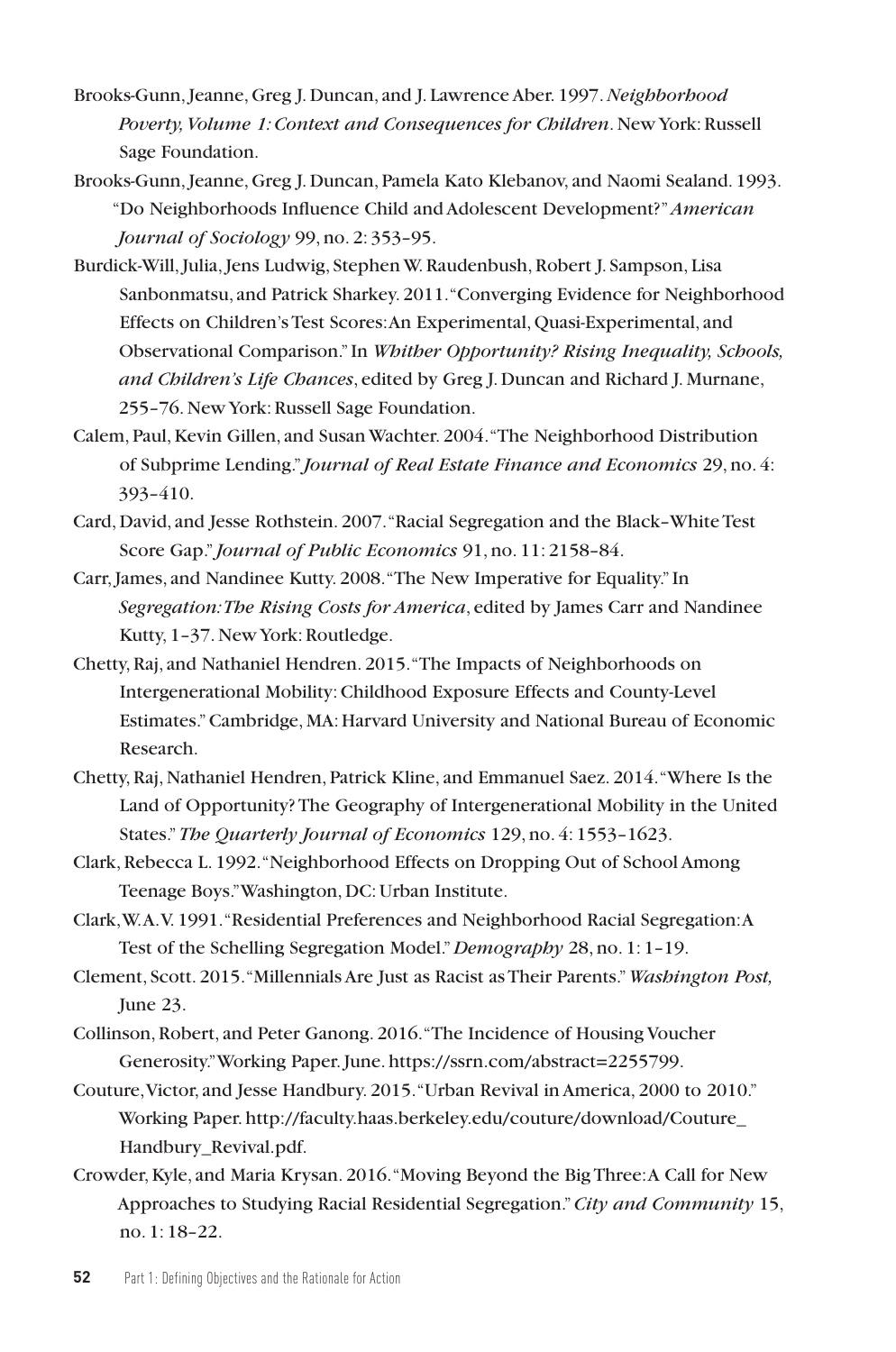- Crowder, Kyle, and Scott J. South. 2011. "Spatial and Temporal Dimensions of Neighborhood Effects on High School Graduation." *Social Science Research* 40, no. 1: 87–106.
- Cutler, David M., and Edward L. Glaeser. 1997. "Are Ghettos Good or Bad?" *The Quarterly Journal of Economics* 112, no. 3: 827–72.
- Cutler, David M., Edward L. Glaeser, and Jacob L. Vigdor. 1999. "The Rise and Decline of the American Ghetto." *Journal of Political Economy* 107, no. 3: 455–506.
- De la Roca, Jorge, Ingrid Gould Ellen, and Katherine M. O'Regan. 2014. "Race and Neighborhoods in the 21<sup>st</sup> Century: What Does Segregation Mean Today?" *Regional Science and Urban Economics* 47: 138–51.
- Dickerson, Niki T. 2007. "Black Employment, Segregation, and the Social Organization of Metropolitan Labor Markets." *Economic Geography* 83, no. 3: 283–307.
- Dickerson vonLockette, Niki T., and Jacqueline Johnson. 2010. "Latino Employment and Residential Segregation in Metropolitan Labor Markets." *Du Bois Review: Social Science Research on Race* 7, no. 1: 151–84.
- Diez-Roux, Ana V., Sharon Stein Merkin, Donna Arnett, Lloyd Chambless, Mark Massing, F. Javier Nieto, Paul Sorlie, Moyses Szklo, Herman A. Tyroler, and Robert L. Watson. 2001. "Neighborhood of Residence and Incidence of Coronary Heart Disease." *New England Journal of Medicine* 345, no. 2: 99–106.
- Dornbusch, Sanford M., Philip L. Ritter, and Laurence Steinberg. 1991. "Community Influences on the Relation of Family Statuses to Adolescent School Performance: Differences between African Americans and non-Hispanic Whites." *American Journal of Education* 99, no. 4: 543–67.
- Duncan, Greg J. 1994. "Families and Neighbors as Sources of Disadvantage in the Schooling Decisions of White and Black Adolescents." *American Journal of Education* 103, no. 1: 20–53.
- Duncan, Greg J., and Richard J. Murnane, eds. 2011. *Whither Opportunity?: Rising Inequality, Schools, and Children's Life Chances.* New York: Russell Sage Foundation.
- Ellen, Ingrid. 2000. *Sharing America's Neighborhoods: The Prospects for Stable Neighborhood Integration*. Cambridge, MA: Harvard University Press.
- Ellen, Ingrid, Keren Horn, Yiwen Kuai, Roman Pazuniak, and Michael David Williams. 2015. "Effect of QAP Incentives on the Location of LIHTC Properties." Washington, DC: US Department of Housing and Urban Development Office of Policy Development and Research.
- Ellen, Ingrid, Keren Horn, and Katherine O'Regan. 2012. "Pathways to Integration: Examining Changes in the Prevalence of Racially Integrated Neighborhoods." *Cityscape* 14, no. 3 (2012): 33–53.
- Emerson, Michael, Karen Chai, and George Yancey. 2001. "Does Race Matter in Residential Segregation? Exploring the Preferences of White Americans." *American Sociological Review* 66, no. 6: 922–35.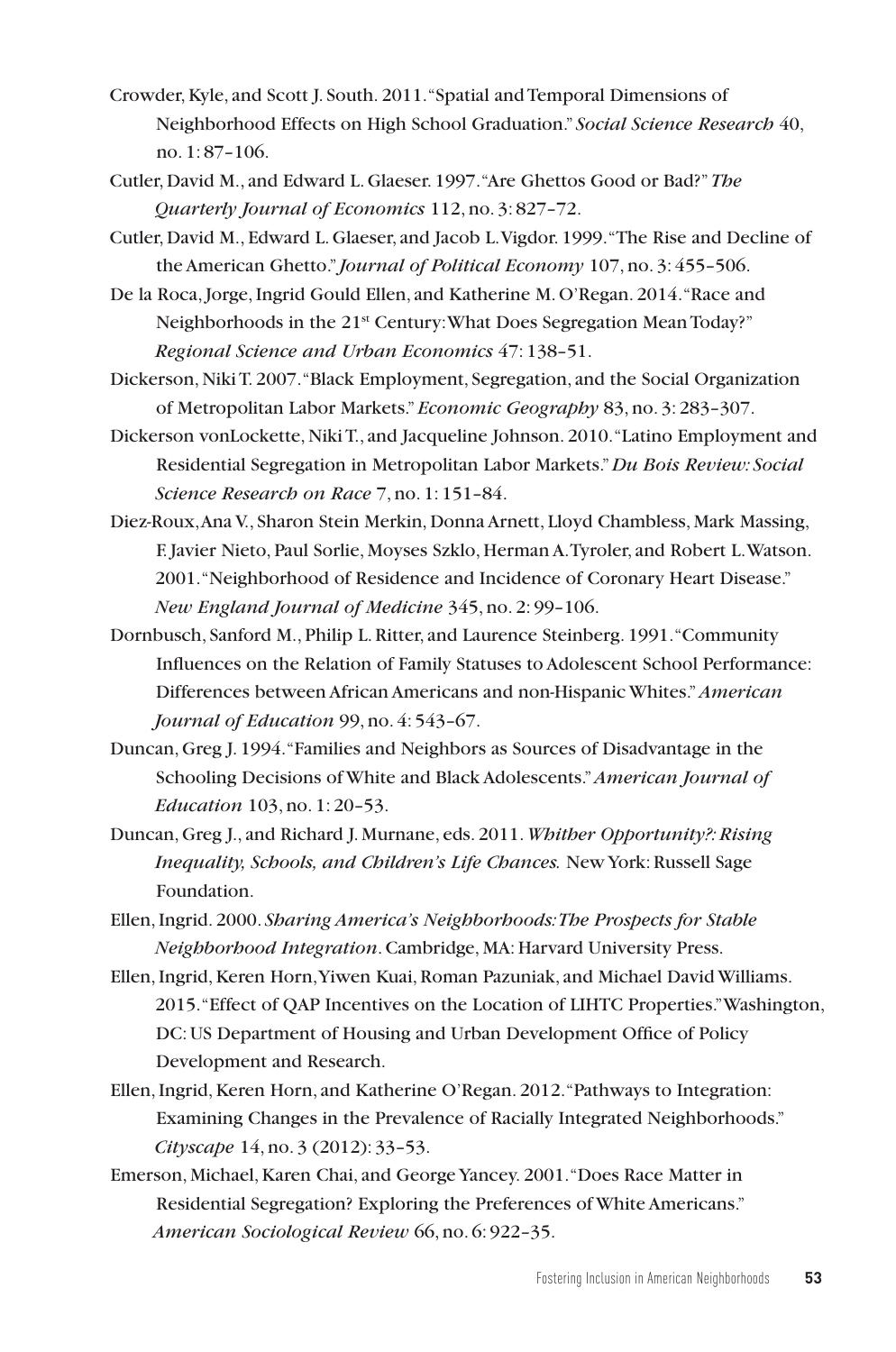- Engel, Kathleen, and Patricia McCoy. 2008. "From Credit Denial to Predatory Lending: The Challenge of Sustaining Minority Homeownership." In *Segregation: The Rising Costs for America*, edited by James Carr and Nandinee Kutty, 81–124. New York: Routledge.
- Essene, Ren and William Apgar. 2007. "Understanding Mortgage Market Behavior: Creating Good Mortgage Options for All Americans." Working Paper. Cambridge, MA: Joint Center for Housing Studies of Harvard University.
- Farley, Reynolds, Elaine Fielding, and Maria Krysan. 1997. "The Residential Preferences of Blacks and Whites: A Four Metropolis Analysis." *Housing Policy Debate* 8, no. 4: 763–800.
- Farley, Reynolds, Howard Schuman, Suzanne Bianchi, Diane Coasanto, and Shirley Hatchett. 1978. "Chocolate Cities, Vanilla Suburbs: Will the Trend toward Racially Separate Communities Continue?" *Social Science Research* 7, no. 4: 319–44.
- Farley, Reynolds, Charlotte Steeh, Maria Krysan, Tara Jackson, and Keith Reeves. 1994. "Stereotypes and Segregation: Neighborhoods in the Detroit Area." *American Journal of Sociology* 100, no. 3: 750–80.
- Fischer, Claude, Gretchen Stockmayer, Jon Stiles, and Michael Hout. 2004. "Distinguishing the Geographic Levels and Social Dimensions of US Metropolitan Segregation, 1960–2000." *Demography* 41, no. 1: 37–59.
- Fossett, Mark. 2006. "Ethnic Preferences, Social Distance Dynamics, and Residential Segregation: Theoretical Explorations Using Simulation Analysis." *Journal of Mathematical Sociology* 30, no. 3–4: 185–273.
- Fukuyama, Francis. 1995. *Trust: The Social Virtues and the Creation of Prosperity.* New York: Free Press Paperbacks.
- Galster, George. 2002. "An Economic Efficiency Analysis of Deconcentrating Poverty Populations." *Journal of Housing Economics* 11, no. 4: 303–29.
- — —. 2012. *Driving Detroit: The Quest for Respect in the Motor City*. Philadelphia, PA: University of Pennsylvania Press.
- — —. 2013. "Neighborhood Social Mix: Theory, Evidence, and Implications for Policy and Planning." In *Policy, Planning, and People: Promoting Justice in Urban Development*, edited by Naomi Carmon and Susan Fainstein, 307–36. Philadelphia: University of Pennsylvania Press.
- GAO (Government Accountability Office). 2010. "Report to Congressional Requesters: HUD Needs to Enhance Its Requirements and Oversight of Jurisdictions' Fair Housing Plans." Washington, DC..
- Garner, Catherine L., and Stephen W. Raudenbush. 1991. "Neighborhood Effects on Educational Attainment: A Multilevel Analysis." *Sociology of Education* 64, no. 4: 251–62.
- Glaeser, Edward L. 2011. "Rethinking the Federal Bias toward Homeownership." *Cityscape* 13, no. 2: 5–37.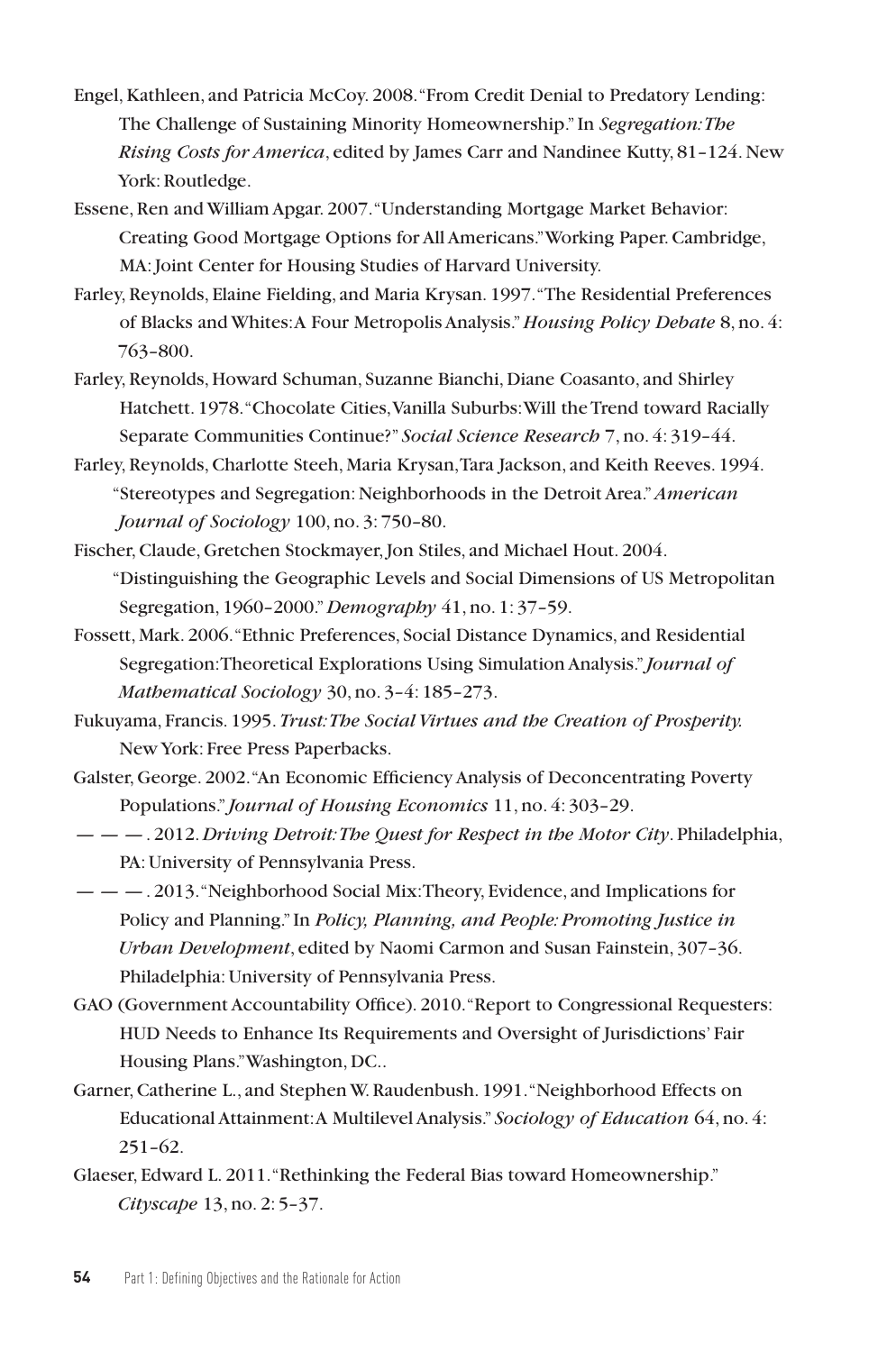- Glaeser, Edward L., and Jacob Vigdor. 2012. *The End of the Segregated Century: Racial Separation in America's Neighborhoods, 1890–2010*. New York: Manhattan Institute for Policy Research.
- Graham, Bryan, and Patrick Sharkey. 2013. "Mobility and the Metropolis: How Communities Factor into Economic Mobility." Washington, DC: The Pew Charitable Trusts Economic Mobility Project.
- Harris, David R. 1999. "'Property Values Drop When Blacks Move In, Because...': Racial and Socioeconomic Determinants of Neighborhood Desirability."*American Sociological Review* 64, no. 3: 461–79.
- Holme, Jennifer Jellison, Amy Stuart Wells, and Anita Tijerina Revilla. 2005. "Learning through Experience: What Graduates Gained by Attending Desegregated High Schools." *Equity & Excellence in Education* 38, no. 1: 14–24.
- Hyra, Derek. 2015. "Greasing the Wheels of Social Integration: Housing and Beyond in Mixed-Income, Mixed-Race Neighborhoods." *Housing Policy Debate* 25, no. 4: 785–88.
- — —. 2017. *Race, Class, and Politics in the Cappuccino City.* Chicago: University of Chicago Press.
- Iceland, John, Daniel H. Weinberg, and Erika Steinmetz. 2002. "Racial and Ethnic Residential Segregation in the United States: 1980–2000." Report of the US Census Bureau.
- Jackson, Kenneth T. 1995. *Crabgrass Frontier: The Suburbanization of the United States.* New York: Oxford University Press.
- Jargowsky, Paul. 2013. "Concentration of Poverty in the New Millennium: Changes in the Prevalence, Composition, and Location of High-Poverty Neighborhoods." New York: The Century Foundation.
- — —. 2014. "Segregation, Neighborhoods, and Schools." In *Choosing Homes, Choosing Schools: Residential Segregation and the Search for a Good School*, edited by Annette Lareau and Kimberly Goyette, 97–136. New York: Russell Sage Foundation.
- — —. 2015. "Architecture of Segregation: Civil Unrest, the Concentration of Poverty, and Public Policy." New York: The Century Foundation.
- Jencks, Christopher, and Susan E. Mayer. 1990. "The Social Consequences of Growing Up in a Poor Neighborhood." In I*nner-City Poverty in the United States,* edited by Laurence E. Lynn, Jr., and Michael G.H. McGeary, 111–86. Washington, DC: National Academy Press.
- Kaldor, Nicholas. 1977. "Capitalism and Industrial Development: Some Lessons from Britain's Experience." *Cambridge Journal of Economics* 1, no. 2: 193–204.
- Kawachi, Ichiro, and Lisa F. Berkman, eds. 2003. *Neighborhoods and Health.* New York: Oxford University Press.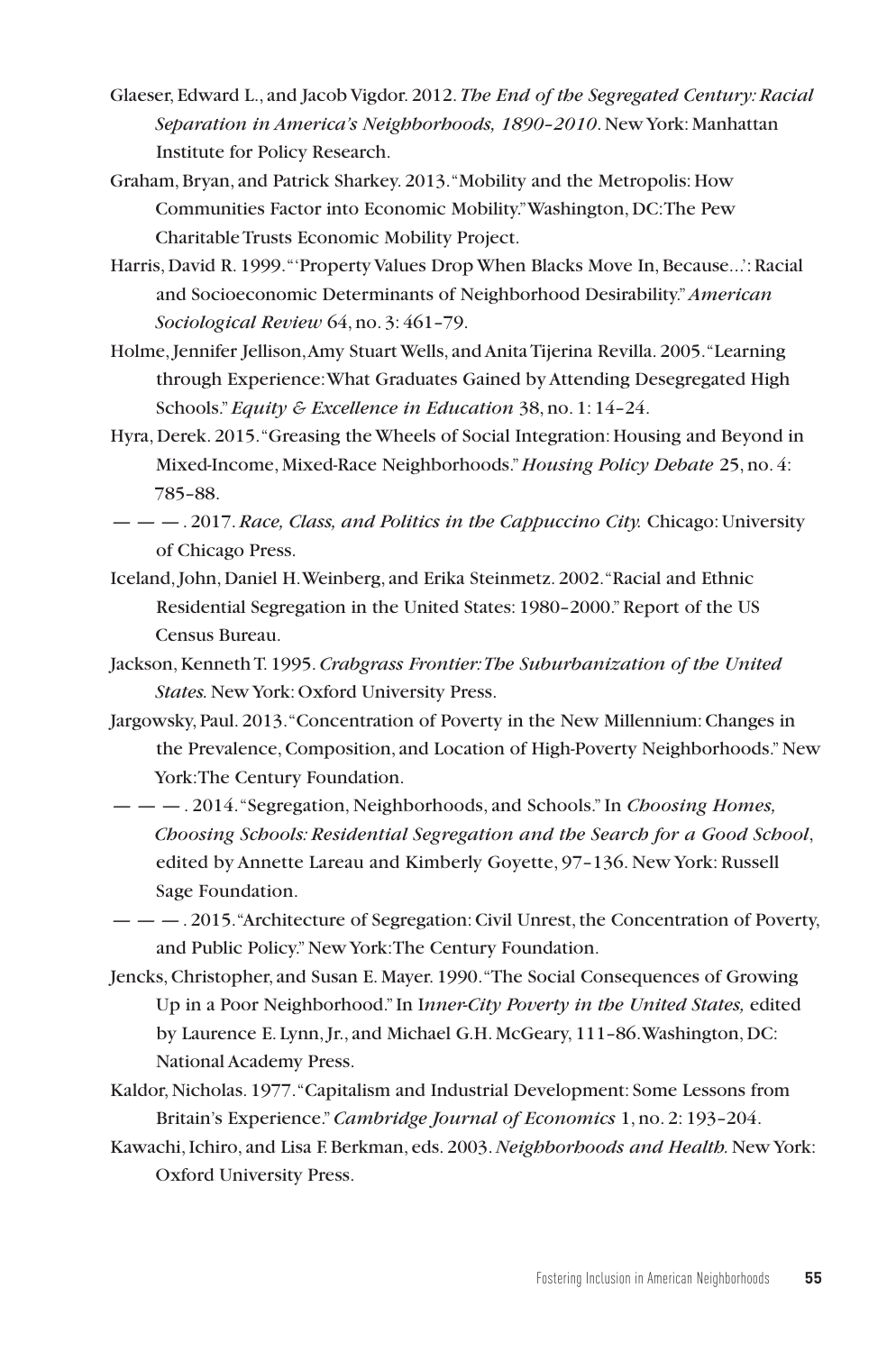- Knaap, Gerrit, Stuart Meck, Terry Moore, and Robert Parker. 2007. "Zoning as a Barrier to Multifamily Housing Development." The Planning Advisory Service, Report Number 548. Washington, DC: American Planning Association.
- Kneebone, Elizabeth, and Alan Berube. 2014. "Confronting Suburban Poverty in America." Washington, DC: Brookings Institution Press.
- Kneebone, Elizabeth, and Natalie Holmes. 2016. "US Concentrated Poverty in the Wake of the Great Recession." Washington, DC: Brookings Institution Press.
- Krysan, Maria, and Reynolds Farley. 2002. "The Residential Preferences of Blacks: Do They Explain Persistent Segregation?" *Social Forces* 80, no. 3: 937–80.
- Kuznets, Simon. 1955. "Economic Growth and Income Inequality." *The American Economic Review* 45, no. 1: 1–28.
- LaVeist, Thomas A. 1993. "Segregation, Poverty, and Empowerment: Health Consequences for African Americans." *The Milbank Quarterly* 71, no. 1: 41–64.
- Lee, Barrett, John Iceland, and Chad Farrell. 2013. "Is Ethnoracial Residential Segregation on the Rise? Evidence from Metropolitan and Micropolitan America Since 1980." Report of Project US 2010.
- Lens, Michael, and Paavo Monkkonen. 2016. "Do Strict Land Use Regulations Make Metropolitan Areas More Segregated by Income?" *Journal of the American Planning Association* 81, no. 1: 6–21.
- Leventhal, Tama, and Jeanne Brooks-Gunn. 2000. "The Neighborhoods They Live In: The Effects of Neighborhood Residence on Child and Adolescent Outcomes." *Psychological Bulletin* 126, no. 2: 309–37.
- Logan, John R., and Brian J. Stults. 2011. "The Persistence of Segregation in the Metropolis: New Findings from the 2010 Census." Census Brief prepared for Project US 2010.
- Massey, Douglas S. 2008. "Origins of Economic Disparities: The Historical Role of Housing Segregation." In *Segregation: The Rising Costs for America*, edited by James Carr and Nandinee Kutty, 39–80. New York: Routledge.
- Massey, Douglas S. and Nancy A. Denton. 1988. "The Dimensions of Residential Segregation." *Social Forces* 67, no. 2: 281–315.
- — —. 1993. *American Apartheid: Segregation and the Making of the Underclass.*  Cambridge, MA: Harvard University Press.
- Mayorga-Gallo, Sarah. 2014. *Behind the White Picket Fence: Power and Privilege in a Multiethnic Neighborhood.* Chapel Hill, NC: University of North Carolina Press.
- McKenzie, Evan, and Jay Ruby. 2002. "Reconsidering the Oak Park Strategy: The Conundrums of Integration." Working Paper. https://astro.temple.edu/~ruby/ opp/3qrpt02/finalversion.pdf.
- McLoyd, Vonnie C. "Socioeconomic disadvantage and child development." *American Psychologist* 53, no. 2 (1998): 185–204.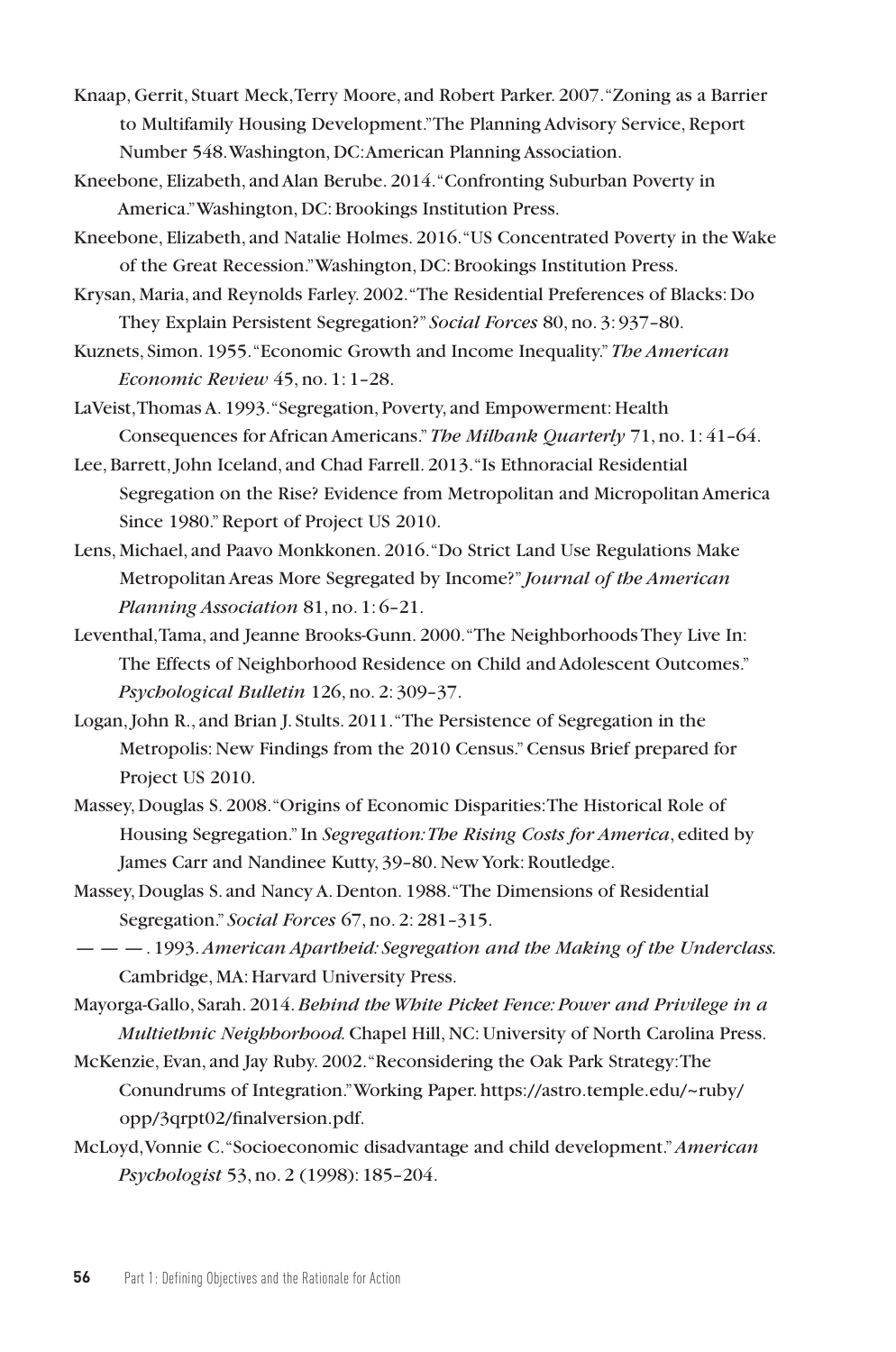- Munnell, Alicia H., Geoffrey MB Tootell, Lynn E. Browne, and James McEneaney. 1996. "Mortgage Lending in Boston: Interpreting HMDA Data." *The American Economic Review* 86, no. 1: 25–53.
- OECD (Organization for Economic Co-operation and Development). 2015. I*n It Together: Why Less Inequality Benefits All.* Paris: OECD Publishing. http://dx.doi. org/10.1787/9789264235120-en.
- Oliver, J. Eric. 1999. "The Effects of Metropolitan Economic Segregation on Local Civic Participation." *American Journal of Political Science* 43, no. 1: 186–212.
- Oliver, Melvin L., and Thomas M. Shapiro. 2006. *Black Wealth/White Wealth: A New*  Perspective on Racial Inequality, 10<sup>th</sup> Anniversary Edition. New York: Routledge.
- Orfield, Gary, and Chungmei Lee. 2005. "Why Segregation Matters: Poverty and Educational Inequality." Cambridge, MA: The Civili Rights Project, Harvard University.
- Orfield, Myron. 1997. "Metropolitics: A Regional Agenda for Community and Stability." Washington, DC: Brookings Institution, 1997.
- Pastor, Manuel. 2006. "Cohesion and Competitiveness: Business Leadership for Regional Growth and Social Equity." Prepared for the OECD International Conference on Sustainable Cities: Linking Competitiveness with Social Cohesion.
- Pastor, Manuel, and Chris Benner. 2008. "Been Down So Long: Weak Market Cities and Regional Equity." In *Retooling for Growth: Building a 21st Century Economy in America's Older Industrial Areas*, edited by Jennifer S. Vey, 89–118. Washington, DC: Brookings Institution Press.
- Pastor, Manuel, Jim Sadd, and John Hipp. 2001. "Which Came First? Toxic Facilities, Minority Move-in, and Environmental Justice." *Journal of Urban Affairs* 23, no. 1: 1–21.
- Pattillo, Mary. 2008. *Black on the Block: The Politics of Race and Class in the City.*  Chicago: University of Chicago Press.
- Pendall, Rolf. 2007. "Local Land Use Regulation and the Chain of Exclusion." *Journal of the American Planning Association* 66, no. 2: 125–42.
- Pettigrew, Thomas F., and Linda R. Tropp. 2008. "How Does Intergroup Contact Reduce Prejudice? Meta analytic Tests of Three Mediators." *European Journal of Social Psychology* 38, no. 6: 922–34.
- Pickett, Kate E., and Michelle Pearl. 2001. "Multilevel Analyses of Neighbourhood Socioeconomic Context and Health Outcomes: A Critical Review." *Journal of Epidemiology and Community Health* 55, no. 2: 111–22.
- powell, john a., and Kaloma Cardwell. 2014. "Homeownership, Wealth, and the Production of Racialized Space." In *Homeownership Built to Last: Balancing Access, Affordability, and Risk after the Housing Crisis*, edited by Eric Belsky, Christopher Herbert, and Jennifer Molinsky, 31–49. Washington, DC: Brookings Institution Press.
- Putnam, Robert D. 2001. *Bowling Alone.* New York: Simon and Schuster.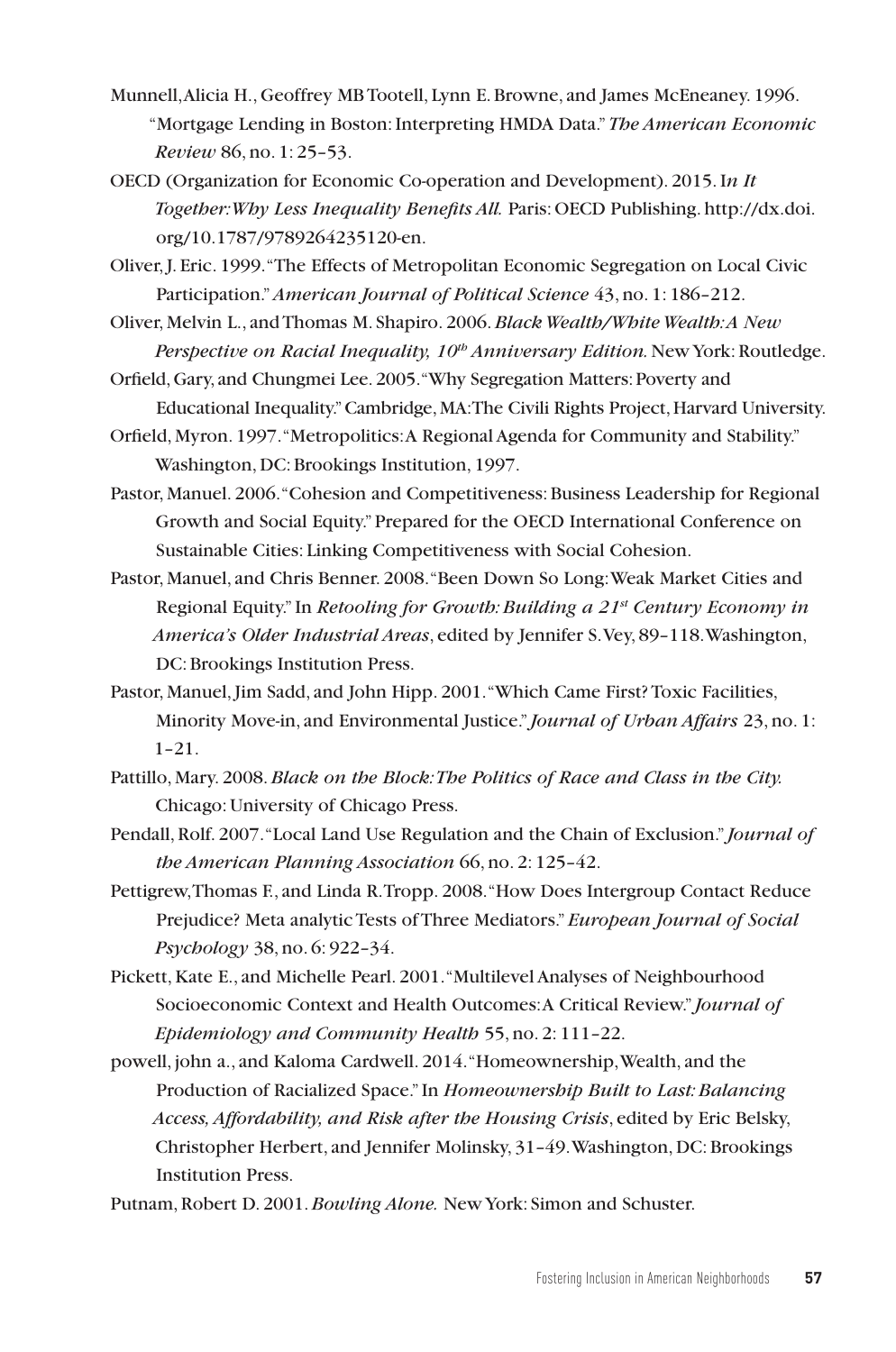- $\mu = -1.2007$ . "E pluribus unum: Diversity and Community in the Twenty First Century." *Scandinavian Political Studies* 30, no. 2: 137–74.
- Reardon, Sean. 2011. "Measures of Income Segregation." Working Paper. Stanford University Center on Poverty and Inequality.
- Reardon, Sean, and Kendra Bischoff. 2011a. "Growth in the Residential Segregation of Families by Income, 1970–2009." Report prepared for Project US2010.
- — —. 2011b. "Income Inequality and Income Segregation." *American Journal of Sociology* 116, no. 4: 1092–1153.
- Reardon, Sean, Lindsay Fox, and Joseph Townsend. 2015. "Neighborhood Income Composition by Household Race and Income, 1990–2009." *Annals of the American Academy of Political and Social Science* 660, no. 1: 78–97.
- Rich, Peter. 2017. "Choosing Segregation: The Importance of School Racial Composition in the Housing Choices of White Parents." Working Paper.
- Ross, Stephen, and John Yinger. 1999. "Sorting and Voting: A Review of the Literature on Urban Public Finance." In *Handbook of Regional and Urban Economics. Volume 3: Applied Urban Economics*, edited by Edwin S. Mills and Paul Cheshire, 2001–60. Amsterdam: Elsevier Science BV.
- Rusk, David. 1993. *Cities Without Suburbs.* Washington, DC: Woodrow Wilson Center Press.
- — —. 2002. "Trends in School Segregation." In *Divided We Fail: Coming Together through School Choice. The Report of The Century Foundation Task Force on the Common School,* edited by Richard Kahlenberg, 61–85. New York: The Century Foundation.
- Sampson, Robert J., Jeffrey D. Morenoff, and Thomas Gannon-Rowley. 2002. "Assessing 'Neighborhood Effects': Social Processes and New Directions in Research." *Annual Review of Sociology* 28, no. 1: 443–78.
- Schelling, Thomas C. 1971. "Dynamic Models of Segregation." *Journal of Mathematical Sociology* 1, no. 2: 143–86.
- Schuman, Howard, Charlotte Steeh, Lawrence Bobo, and Maria Krysan. 1997. *Racial Attitudes in America: Trends and Interpretations.* Rev. ed. Cambridge, MA: Harvard University Press.
- Schwartz, Heather. 2010. "Housing Policy is School Policy: Economically Integrative Housing Promotes Academic Success in Montgomery County, Maryland." New York: The Century Foundation.
- Schuetz, Jenny. 2006. "Guarding the Town Walls: Mechanisms and Motives for Restricting Multifamily Housing in Massachusetts." Working Paper W06-3. Cambridge, MA: Joint Center for Housing Studies of Harvard University.
- Sharkey, Patrick, and Jacob W. Faber. 2014. "Where, When, Why, and for Whom Do Residential Contexts Matter? Moving Away from the Dichotomous Understanding of Neighborhood Effects." *Annual Review of Sociology* 40: 559–79.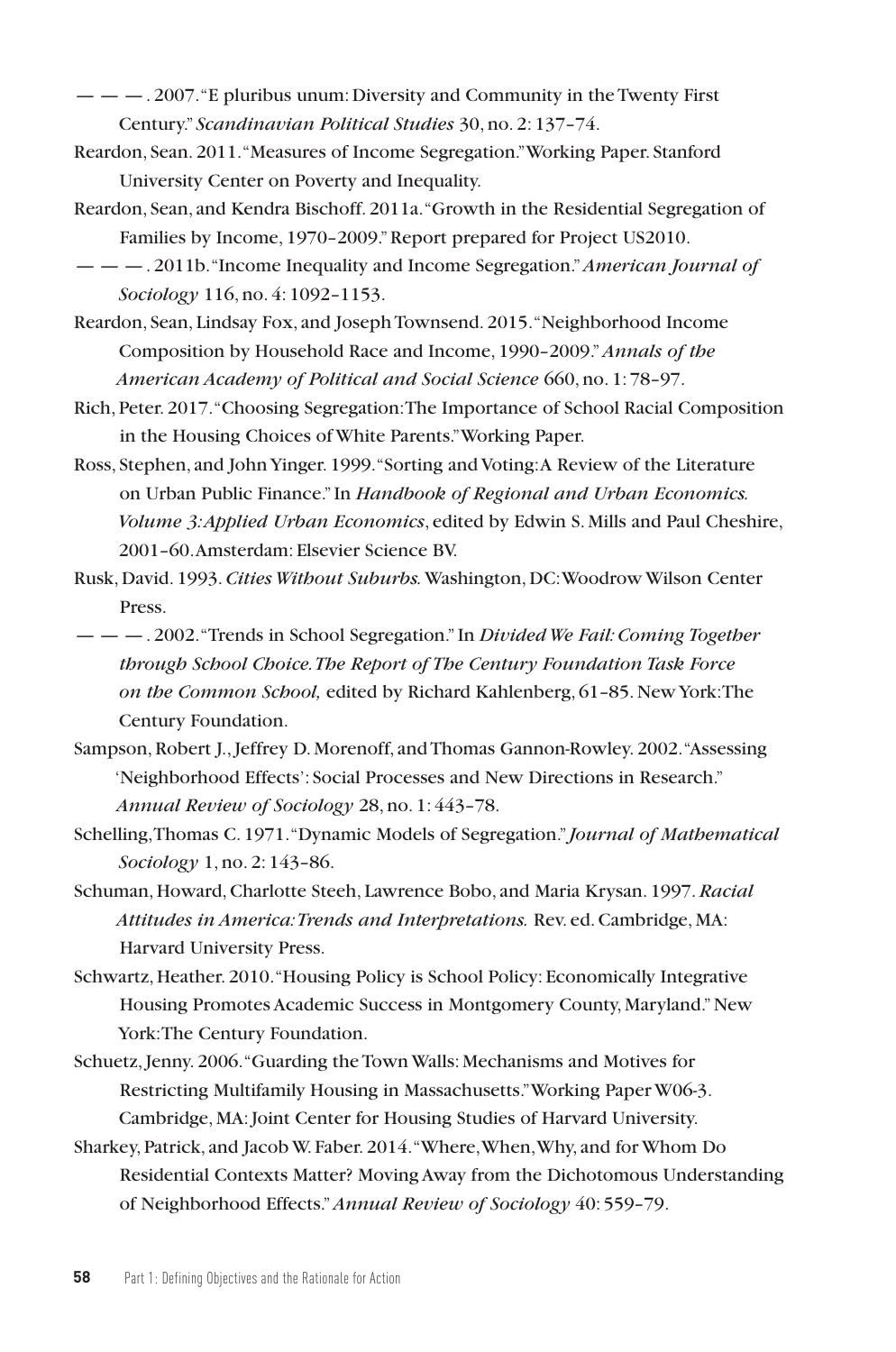- Sin, Ray, and Maria Krysan. 2015. "What is Racial Residential Integration? A Research Synthesis, 1950–2013." *Sociology of Race and Ethnicity* 1, no. 4: 467–74.
- Squires, Gregory. 2008. "Prospects and Pitfalls of Fair Housing Enforcement Efforts." In *Segregation: The Rising Costs for America*, edited by James Carr and Nandinee Kutty, 307–23. New York: Routledge.
- Stolle, Dietlind, Stuart Soroka, and Richard Johnston. 2008. "When Does Diversity Erode Trust? Neighborhood Diversity, Interpersonal Trust and the Mediating Effect of Social Interactions." *Political Studies* 56, no. 1: 57–75.
- Tach, Laura. 2009. "More than Bricks and Mortar: Neighborhood Frames, Social Processes, and the Mixed-Income Redevelopment of a Public Housing Project." *City & Community* 8, no. 3: 269–99.
- Tach, Laura, Rolf Pendall, and Alexandra Derian. 2004. "Income Mixing Across Scales: Rationale, Trends, Policies, Practice, and Research for More Inclusive Neighborhoods and Metropolitan Areas." Washington, DC: The Urban Institute.
- Turner, Margery Austin, and Lynette Rawlings. 2009. "Promoting Neighborhood Diversity: Benefits, Barriers, and Strategies." Washington, DC: The Urban Institute.
- Turner, Margery Austin, Rob Santos, Diane K. Levy, Doug Wissoker, Claudia Aranda, and Rob Pitingolo. 2013. "Housing Discrimination against Racial and Ethnic Minorities, 2012." Washington, DC: US Department of Housing and Urban Development.
- Turner, Margery, Raymond Struyk, and John Yinger. 1991. "Housing Discrimination Study Synthesis." Washington, DC: US Department of Housing and Urban Development.
- Voith, Richard. 1998. "Do Suburbs Need Cities?" *Journal of Regional Science* 38, no. 3: 445–64.
- Watson, Tara. 2009. "Inequality and the Measurement of Residential Segregation by Income in American Neighborhoods." *Review of Income and Wealth* 55, no. 3: 820–44.
- Wienk, Ronald E., Clifford E. Reid, John C. Simonson, and Frederick J. Eggers. 1979. "Measuring Discrimination in American Housing Markets: The Housing Market Practices Survey." Washington, DC: US Department of Housing and Urban Development.
- Williams, David R., and Chiquita Collins. 2001. "Racial Residential Segregation: A Fundamental Cause of Racial Disparities in Health." *Public Health Reports* 116, no. 5.
- Wodtke, Geoffrey T., David J. Harding, and Felix Elwert. 2011. "Neighborhood Effects in Temporal Perspective: The Impact of Long-Term Exposure to Concentrated Disadvantage on High School Graduation." *American Sociological Review* 76, no. 5: 713–36.
- Wolch, Jennifer R., Jason Byrne, and Joshua P. Newell. 2014. "Urban Green Space, Public Health, and Environmental Justice: The Challenge of Making Cities 'Just Green Enough.'" *Landscape and Urban Planning* 125: 234–44.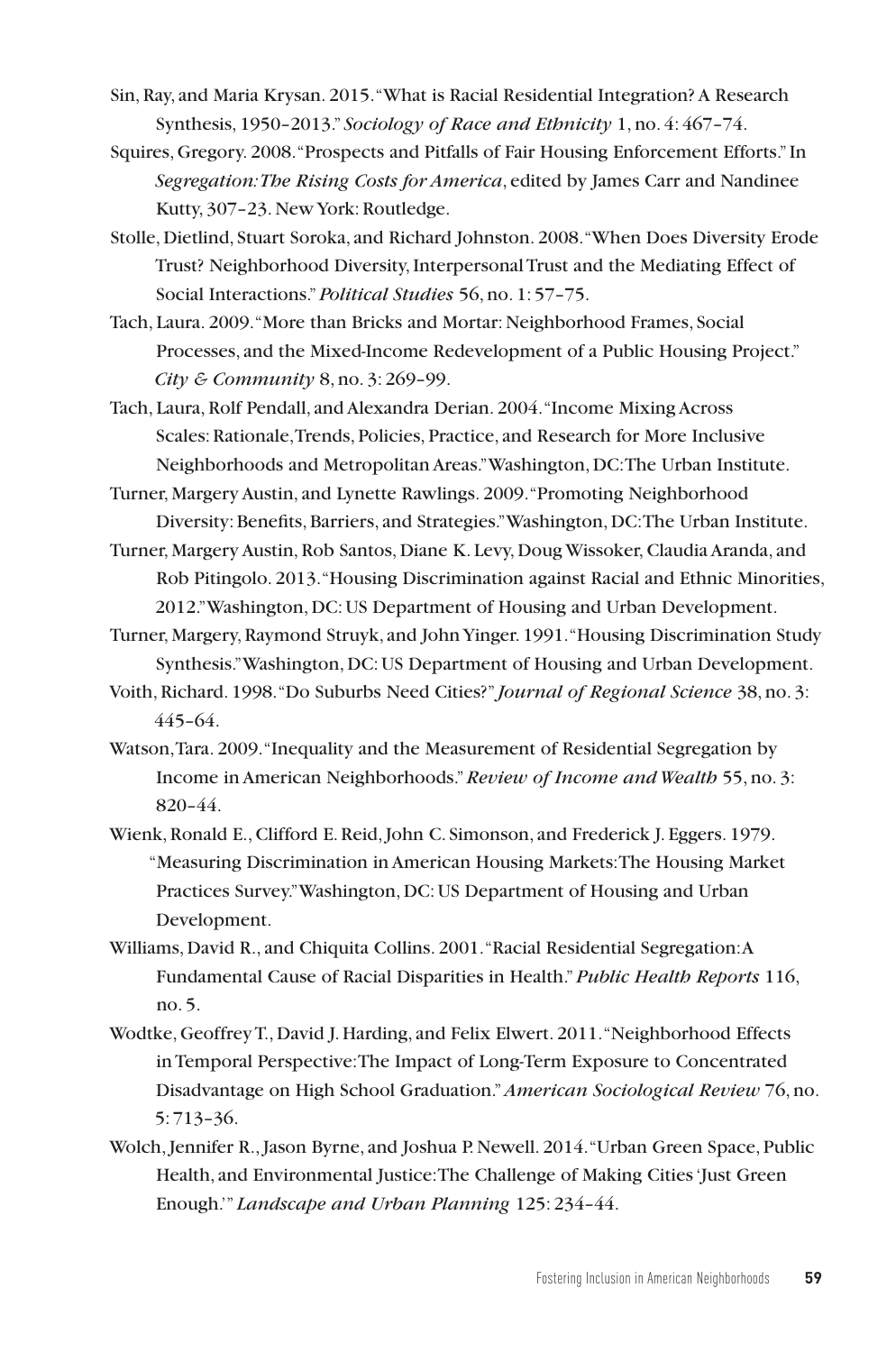# Zubrinsky, Camille L., and Lawrence Bobo. 1996. "Prismatic Metropolis: Race and Residential Segregation in the City of the Angels." *Social Science Research* 25, no. 4: 335–74.

#### **Endnotes**

- These figures slightly understate the extent of change over time, as the black and Asian population totals for the 1970 Census include individuals who also identify as Hispanic. The Asian population for the 1970 estimate also includes Pacific Islander individuals, who have been excluded from the 2015 figure.
- See Appendix B of Iceland, Weinberg, and Steinmetz (2002) or Massey and Denton (1988) for more complete discussions of alternative measures. The concept of "neighborhood" is commonly defined to be the census tract, although studies of segregation may also use the more fine-grained geography of either blocks or block groups.
- Glaeser and Vigdor (2012).
- Logan and Stults (2011).
- Logan and Stults (2011); De la Roca, Ellen, and O'Regan (2014).
- Logan and Stults (2011).
- Ellen, Horn, and O'Regan (2012). Tracts are defined to be white-mixed minority if at least 20 percent of neighborhood residents are white and the minority shares for at least two of the other groups exceed 20 percent.
- Ellen, Horn, and O'Regan (2012).
- Lee, Iceland, and Farrell (2014).
- Sin and Krysan (2015); Ellen (2000).
- Tach (2009); Hyra (2017).
- Hyra (2015)
- Tach, Pendall, and Derian (2014).
- Reardon, Fox, and Townsend (2015).
- Bischoff and Reardon (2014).
- See Reardon (2011) for a more detailed discussion of the rank-order information theory index and alternative measures of income segregation.
- Reardon and Bischoff (2011b); Fischer et al. (2004).
- Watson (2009).
- Reardon and Bischoff (2011b).
- This pattern is mirrored in findings about the effects of land use controls, which are associated with higher levels of residential segregation among high-income households but not to segregation of the poor. See Lens and Monkkonen (2016).
- Bischoff and Reardon (2014).
- Bischoff and Reardon (2014).
- This statistic is based on the rank-order index (H) using the 1970–2000 Decennial Censuses and the 2005–2009 American Community Survey for metropolitan areas with at least 500,000 residents. See Bischoff and Reardon (2014).
- Reardon and Bischoff (2011a); Bischoff and Reardon (2014).
- Jargowsky (2014); Sharkey and Faber (2014); Logan and Stults (2011); Bayer, McMillan, and Rueben (2004).
- Logan and Stults (2011).
- Reardon, Fox, and Townsend (2015).
- Carr and Kutty (2008).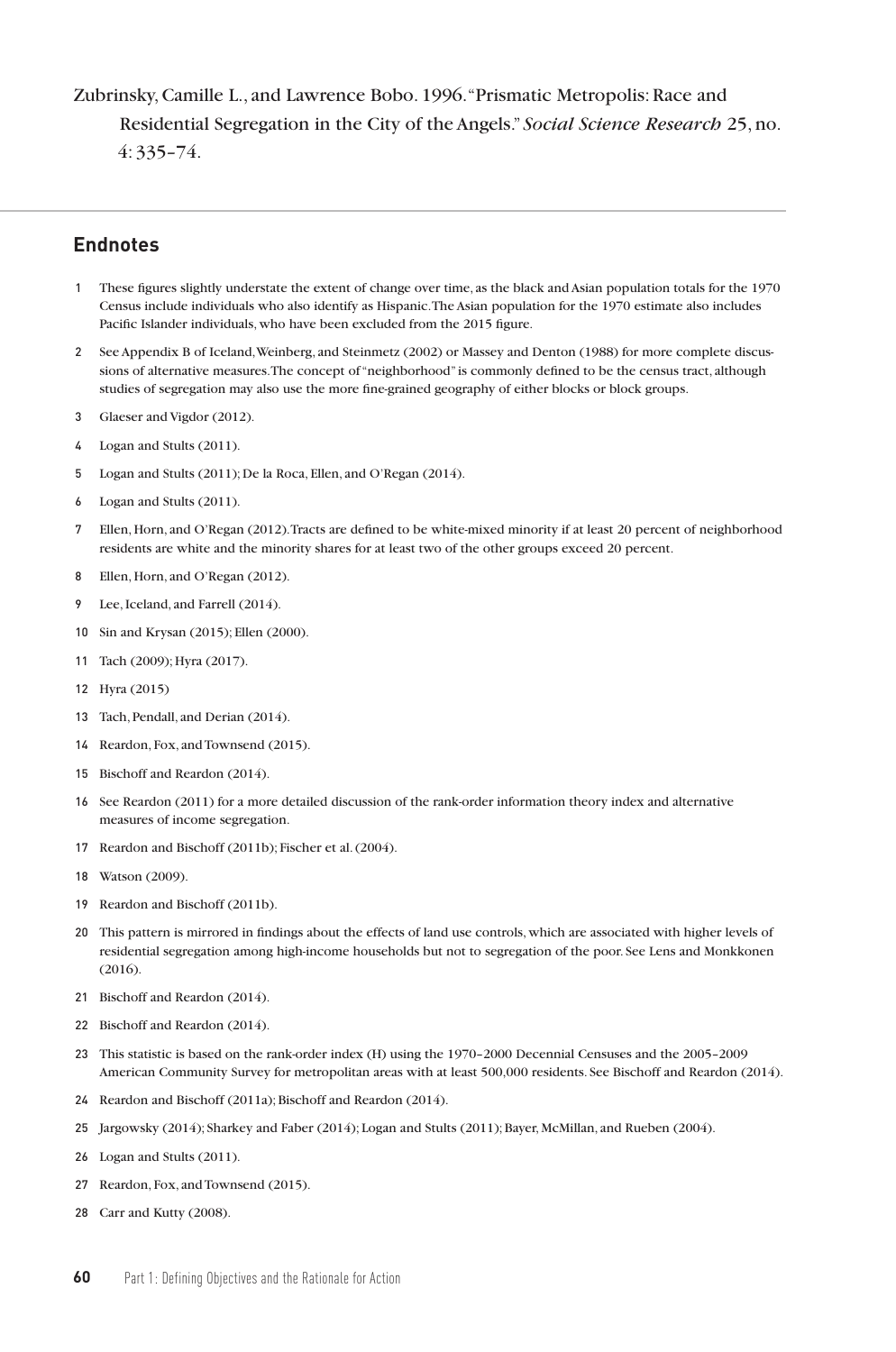- Kneebone and Holmes (2016); Jargowsky (2015).
- Jargowsky (2015).

Ibid.

- Jargowsky (2013).
- Kneebone and Holmes (2016); Kneebone and Berube (2014).
- For a more exhaustive review of the history and causes of residential segregation in the United States, see Massey and Denton (1988).
- Jackson (1985).
- powell and Cardwell (2015); Jackson (1985).
- Massey (2008).
- In one instance in 1963, a mob of 600 whites descended on a Detroit-area home rumored to have been purchased by a black man and his pregnant wife, throwing stones and bottles. The terrified owner could not persuade the local police chief and deputy to act until his lawyer produced documents to show that he had merely rented the home to a white man who had hired two black men as movers, one of whom had brought along his pregnant wife. See Galster (2012).
- Massey and Denton (1993).
- Wienk et al. (1979).
- Turner, Struyk, and Yinger (1991).
- Significant disparities appear for black, Hispanic, and Asian rental inquiries and for black and Asian home purchase inquiries. See Turner et al. (2013).
- Engel and McCoy (2008).
- Munnell et al. (1996).
- Calem, Gillen, and Wachter (2004).
- Essene and Apgar (2007); Apgar and Calder (2005).
- Turner and Rawlings (2009); Crowder and Krysan (2016).
- Ellen (2000); Zubrinsky and Bobo (1996).
- Emerson, Chai, and Yancey (2001). While it is tempting to think that such attitudes might be less prevalent among the diverse Millennial generation, recent survey evidence suggests that white Millennials' racial attitudes are at best only slightly more tolerant than those of white Baby Boomers. Citing the General Social Survey, the *Washington Post*  reports that 15 percent of white Millennials oppose living in majority-black neighborhoods, compared to 20 percent of white Baby Boomers. See Clement (2015).
- Krysan and Farley (2002); Farley et al. (1978); Farley et al. (1994); Schuman et al. (1997); Farley, Fielding, and Krysan (1997).
- Krysan and Farley (2002).
- Rich (2017).
- Fossett (2006); W. Clark, (1991); Schelling (1971).
- Ellen (2000).
- Zubrinsky and Bobo (1996); Ellen (2000).
- Ross and Yinger (1999).
- Pendall (2000).
- Schuetz (2006).
- Lens and Monkonnen (2016); Glaeser (2011); Knaap et al. (2007).
- Glaeser and Vigdor (2012).
- Couture and Handbury (2015).
- Kneebone and Berube (2014).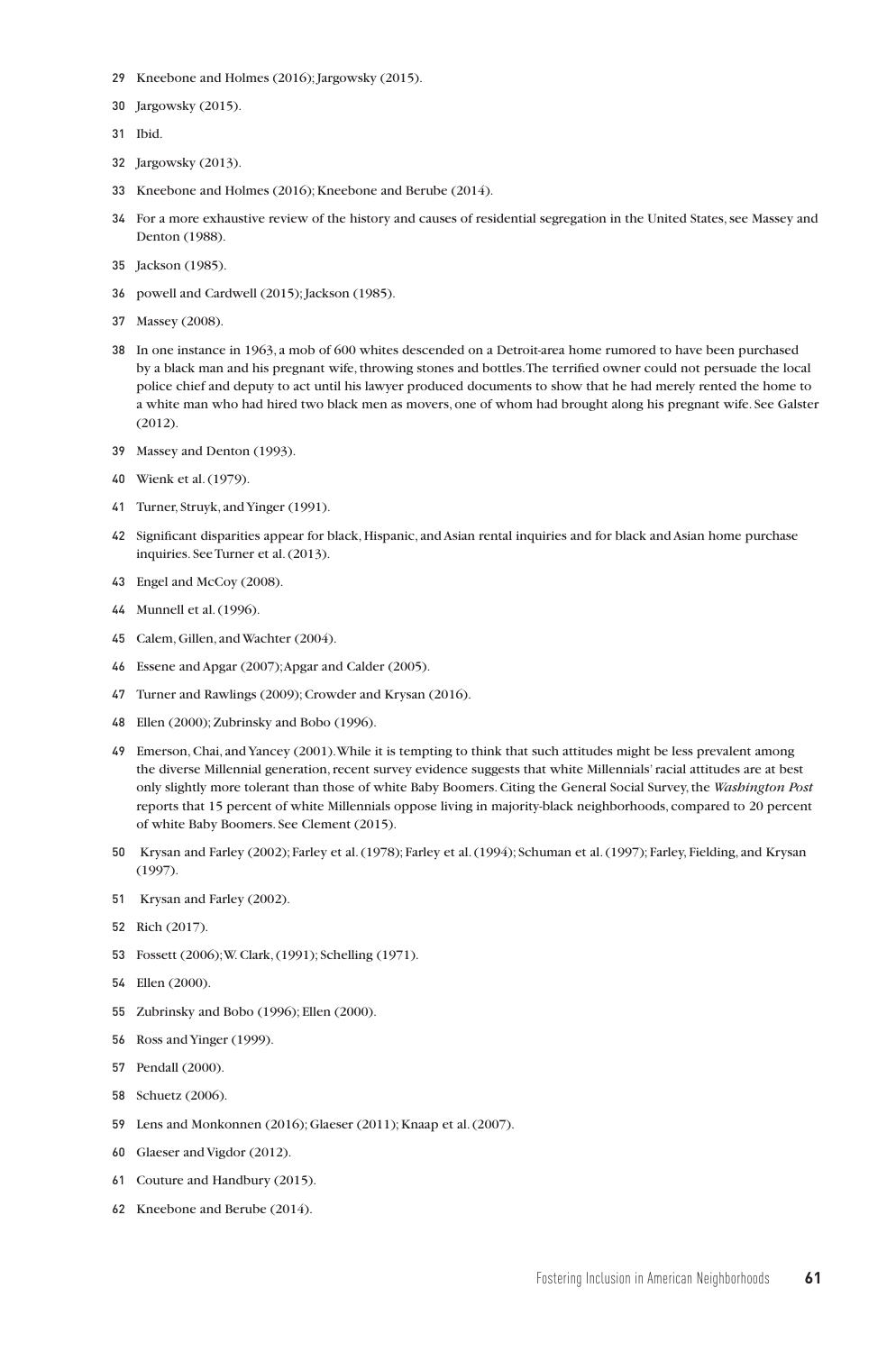- Jencks and Mayer (1990); Cutler and Glaeser (1997); Brooks-Gunn (1997); Leventhal and Brooks-Gunn (2000); and Sampson, Morenoff, and Gannon-Rowley (2002).
- G. Orfield and Lee (2005), 5.
- Card and Rothstein (2007).
- Brooks-Gunn et al. (1993); R. Clark (1992); Dornbusch, Ritter, and Steinberg (1991); Duncan (1994); Garner and Raudenbush (1991).
- Crowder and South (2011); Wodtke, Harding, and Elwert (2011).
- Chetty and Hendren (2015).
- Rusk (2002); Schwartz (2010).
- Leventhal and Brooks-Gunn (2000); Burdick-Will et al. (2011); Duncan and Murnane (2011).
- Massey and Denton (1993), 14.
- Chetty et al. (2014), Massey and Denton (1993); Cutler, Glaeser, and Vigdor (1999); Graham and Sharkey (2013).
- Chetty et al. (2014)'s geographical unit of analysis is the "commuting zone," defined as "geographical aggregations of counties that are similar to metro areas but cover the entire US, including rural areas."
- Dickerson vonLockette and Johnson (2010); Dickerson (2007).
- LaVeist (1993); Aneshensel and Sucoff (1996); Diez-Roux et al. (2001); Pickett and Pearl (2001); Kawachi and Berkman (2003).
- Aneshensel and Sucoff (1996).
- Ellen (2000).
- Acevedo-Garcia et al. (2008).
- Williams and Collins (2001), 116.
- Pastor, Sadd, and Hipp (2001).
- Wolch, Byrne, and Newell (2014).
- Turner and Rawlings (2009), 3. See also Harris (2009); M. Orfield (1997); Rusk (1993); Carr and Kutty (2008).
- Pettigrew and Tropp (2008).
- For a discussion of costs for economic performance, see Fukuyama (1995). For costs to democracy, see Uslaner (2002).
- Putnam (2000); Putnam (2007).
- Stolle, Soroka, and Johnston (2008); Putnam (2007).
- Massey and Denton (1993)
- Ibid.
- Massey and Denton (1993), 14.
- J. Oliver (1999).
- Ibid., 206.
- Ibid., 206.
- Benner and Pastor (2015a), 25. See also Kaldor (1977); Kuznets (1955).
- Aghion, Caroli, and Garcia-Penalosa (1998), 1617.
- Bénabou (1996), 249.
- Berg, Ostry, and Zettelmeyer (2012), 150.
- OECD (2015), 15.
- Benner and Pastor (2015b); Berg, Ostry, and Zettelmeyer (2012).
- Benner and Pastor (2016), 7.

Rusk (1993); Pastor (2006); Pastor and Benner (2008); Voith (1998).